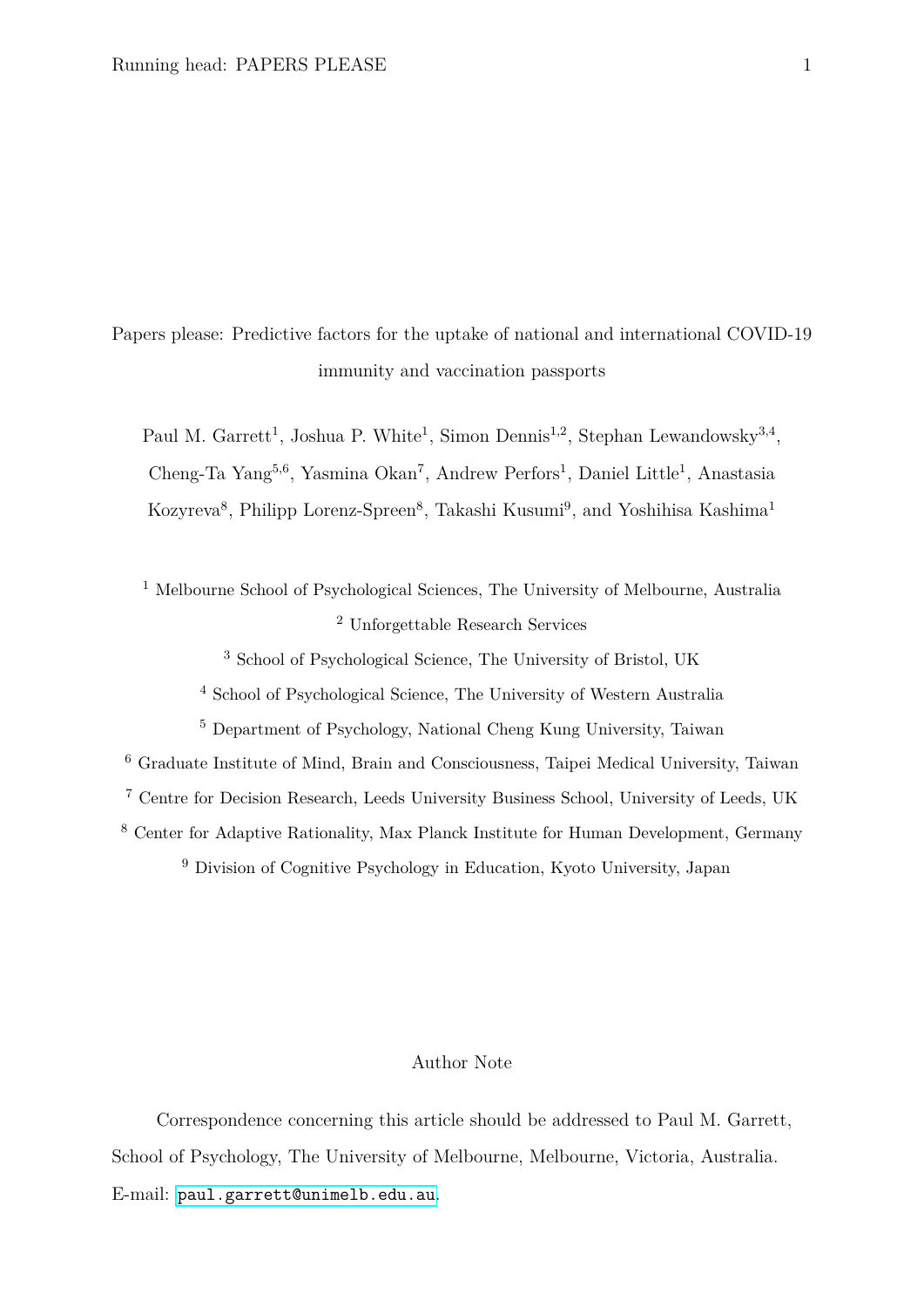#### Abstract

In response to the COVID-19 pandemic, countries are introducing digital passports that allow citizens to return to normal activities if they were previously infected with (immunity passport) or vaccinated against (vaccination passport) SARS-CoV-2. To be effective, policy decision makers must know whether immunity and vaccination passports will be widely accepted by the public, and under what conditions? We collected representative samples across six countries – Australia, Japan, Taiwan, Germany, Spain, and the United Kingdom – during the 2020 COVID-19 pandemic to assess attitudes towards the introduction of immunity passports. Immunity passport support was moderate-to-low, ranging from 51% in the UK and Germany, down to 22% in Japan. Bayesian generalized linear mixed effects modelling controlling for each country showed neoliberal world views, personal concern and perceived virus severity, the fairness of immunity passports, and willingness to become infected to gain an immunity passport, were all predictive factors of immunity passport support. By contrast, gender (woman), immunity passport concern, and risk of harm to society predicted a decrease in support for immunity passports. Minor differences in predictive factors were found between countries. These findings will help policy makers introduce effective immunity passport policies in these six countries and around the world.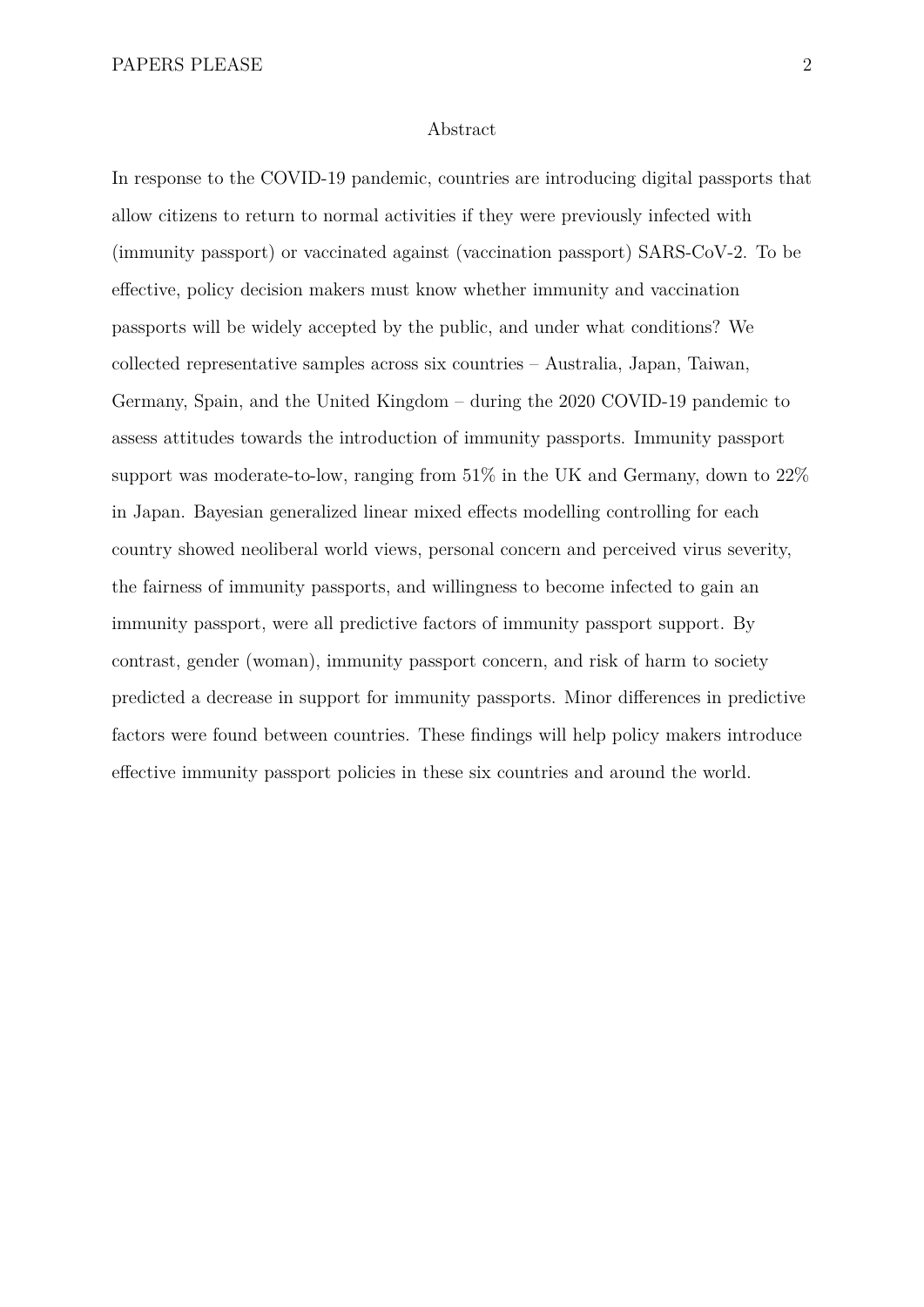Papers please: Predictive factors for the uptake of national and international COVID-19 immunity and vaccination passports

The severe acute respiratory syndrome coronavirus 2 (SARS-CoV-2) responsible for COVID-19 has infected more than 200 million individuals worldwide and resulted in more than 4 million deaths [\(World Health Organization, 2021b\)](#page-27-0). As the virus continues to spread, countries seek ways to restart their economies and allow citizens to move freely without reigniting the pandemic. Vaccines are the foremost tool in combating the virus, and countries are introducing 'vaccination passports' to allow low-risk individuals to travel, work and gather under lowered restrictions [\(Kelleher, 2021;](#page-25-0) [Cha, 2021\)](#page-24-0). However, there remains a stark gap between international vaccination programs, with many, predominantly poorer countries, lacking vaccines and still waiting to administer their first dose [\(Guarascio, 2020\)](#page-25-1). Additionally, it is unclear how effective current vaccines will be against newly emerging virus variants [\(Mallapaty & Callaway, 2021;](#page-26-0) [Kim et al., 2021\)](#page-26-1). In countries where vaccines are limited, or where virus variants outpace vaccine effectiveness, governments may also introduce immunity passports.

Immunity passports identify previously infected and now recovered individuals, by testing for SARS-CoV-2 antibodies [\(Liew & Flaherty, 2021\)](#page-26-2). Similar to vaccinated individuals, recovered individuals are thought to have a lower likelihood of contracting, spreading, and experiencing the most severe symptoms of the virus (Liew  $\&$  Flaherty, [2021\)](#page-26-2). A recent World Health Organization report [\(World Health Organization, 2021a\)](#page-27-1) suggests recovered individuals develop antibodies within 4-weeks following infection, that immune responses remain robust for 6-8 months (current data only extends to 8-months), and that naturally acquired antibodies may be more robust to emerging virus variants as current vaccines target a specific spike protein and may become less-efficacious with virus mutations (note that vaccines are robust to current variants of concern; e.g., Delta variant). In light of these considerations, immunity passports may prove useful when used in addition to vaccination passports. Indeed, the European Union has proposed exactly this with their new 'green card', a digital certificate that will act as both a vaccination and immunity passport [European Union](#page-24-1) [\(2021\)](#page-24-1). For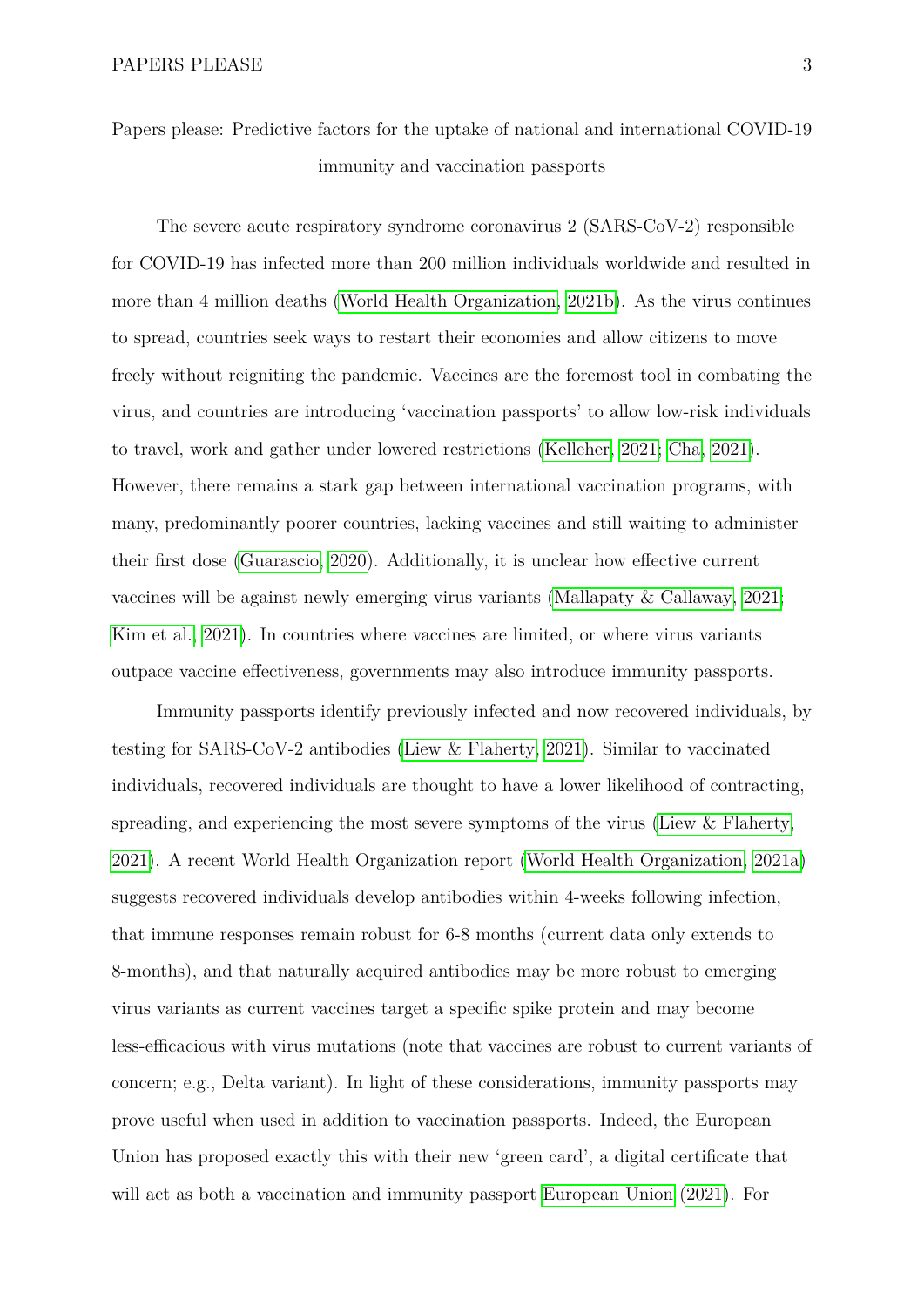simplicity, we refer to these vaccination and immunity passports collectively as 'immunization passports'.

Immunization passports may allow economies to rapidly bounce back, with individuals perceiving crowded shops and workplaces as safer if others are recovered or vaccinated [\(Brown et al., 2020\)](#page-24-2). Similarly, businesses may require proof of immunization to enter their premises or use their services [\(Dye & Mills, 2021\)](#page-24-3), and countries may require proof of immunization to cross their borders [\(Kelleher, 2021\)](#page-25-0). For example, the International Air Transport Association has developed the 'Travel Pass' App [\(International Air Transport Association, 2021\)](#page-25-2) to store one's COVID-19 vaccination record on the user's phone, such that data can be shared with governments and transport authorities before accessing flights and crossing a country's border. Additional privacy measures may accompany these apps, as is the case with South Korea's 'Green Pass' [\(Cha, 2021\)](#page-24-0), a vaccination certificate that uses blockchain technology to make passes both shareable and tamper-proof (see [Tsoi et al., 2021,](#page-27-2) for a discussion). These immunity passport Apps are a technological extension of existing vaccination requirements, such as the physical 'yellow card' that accompanies yellow fever vaccination, which is necessary to enter many countries in Africa and Central and South America [\(Gelb & Mukherjee, 2021\)](#page-25-3).

The potential introduction of immunization passports carries a host of scientific, legal, and ethical questions. For example, are recovered and vaccinated individuals immune to new virus variants [\(World Health Organization, 2021a\)](#page-27-1)? Will these passports become a legal requirement, and how will people who cannot risk becoming infected or cannot get vaccinated be impacted [\(Voo et al., 2020\)](#page-27-3)? And will individuals try to become infected if doing so confers additional freedoms [\(Lewandowsky et al.,](#page-26-3) [2021\)](#page-26-3)? Each of these questions are critical to national health policies and have been the source of recent debates between privacy advocates and politicians in Britain [\(Davies,](#page-24-4) [2021\)](#page-24-4), and the cause of public protests in France [\(Wilford, 2021\)](#page-27-4). It is clear that world governments and health policy decision makers need scientifically informed answers to two key questions: Will people around the world accept and support the use of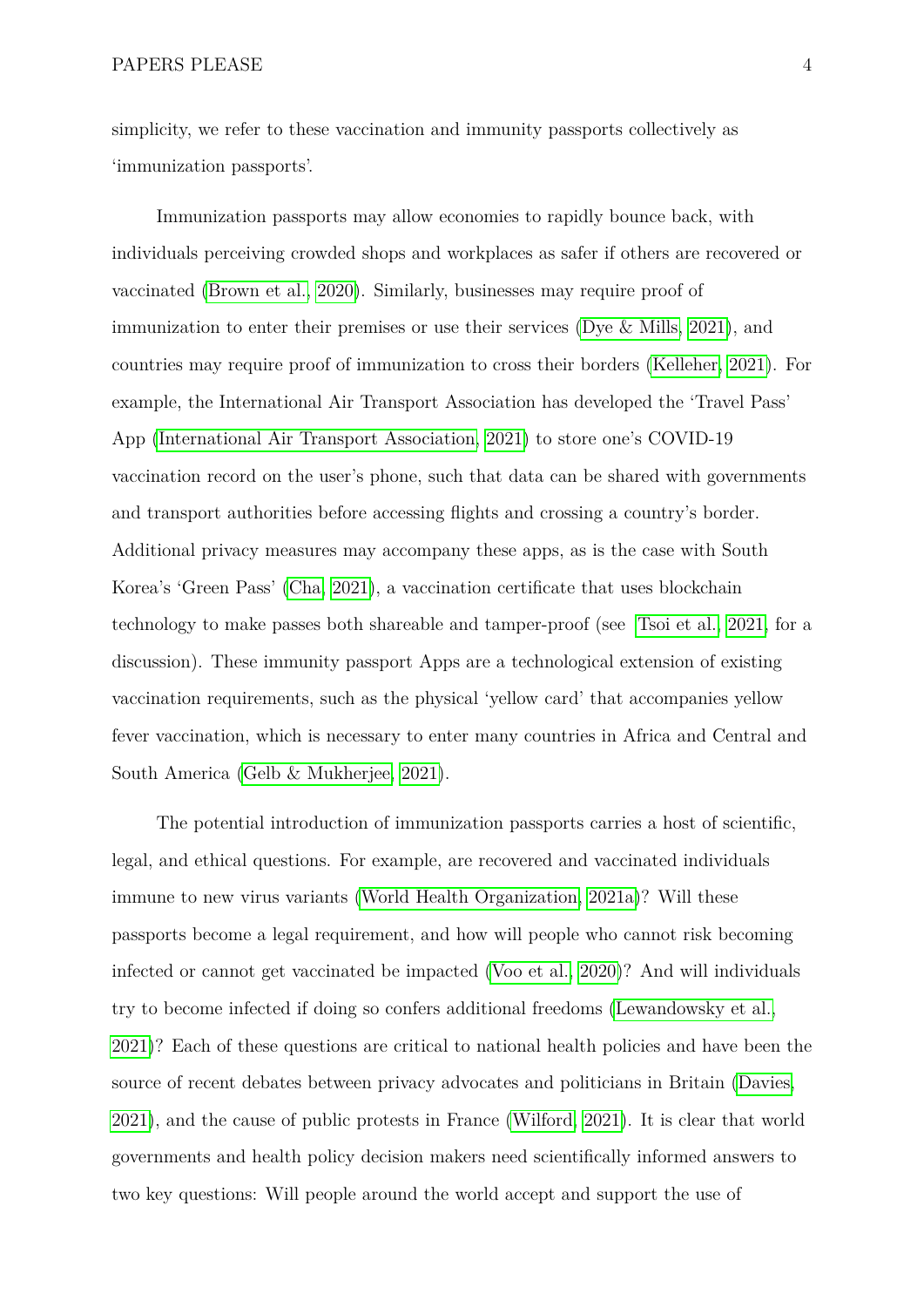immunization passports? And if so, why?

#### **Immunization passport acceptance**

We narrow the scope of our investigation to the introduction and acceptance of immunity passports — those instances where an individual has been infected and recovered — in six countries around the world, as immunity passports may yet prove relevant to countries both with and without vaccination programs. Of course, these findings may also prove insightful and may extend to the conditions necessary for vaccination passport acceptance. Key to the current investigation is understanding what societal, personal, and contextual factors influence immunization passport acceptance.

Societal factors may shape one's attitude towards whether immunization passports will benefit the community at large, thereby influencing passport acceptance [\(Tsai, 2020\)](#page-27-5). Health policy acceptance may improve with a sense of communal (rather than individualistic) responsibility for the public's well-being (e.g., [Estifanos et al.,](#page-24-5) [2020\)](#page-24-5). Similarly, acceptance may improve or diminish with perceptions of shared societal experiences, such as stay-at-home 'lock-downs' [\(Zhou et al., 2020\)](#page-27-6), and the perceived effectiveness of Government COVID-19 policies (e.g., COVID-19 vaccine uptake improves with perceived Government effectiveness and trust in Government; [Lazarus et al., 2021\)](#page-26-4).

Personal experiences may also affect one's attitude towards using an immunization passport. For example, having had or known someone who has had COVID-19, may incentivize one towards the use of immunity passports [\(Tsai, 2020\)](#page-27-5). Strong neoliberal worldviews — a belief that the free-market is fair and sensitive to the social and financial needs of the people — and a desire to return to normal economic activities, may also effect passport acceptance [\(Lewandowsky et al., 2021\)](#page-26-3). Similarly, higher education may prove important to shaping one's opinions regarding the equality and necessity of immunity passports, just as it has with vaccinations (e.g., [Khubchandani et](#page-26-5) [al., 2021\)](#page-26-5).

Finally, immunity passport acceptance may depend upon contextual factors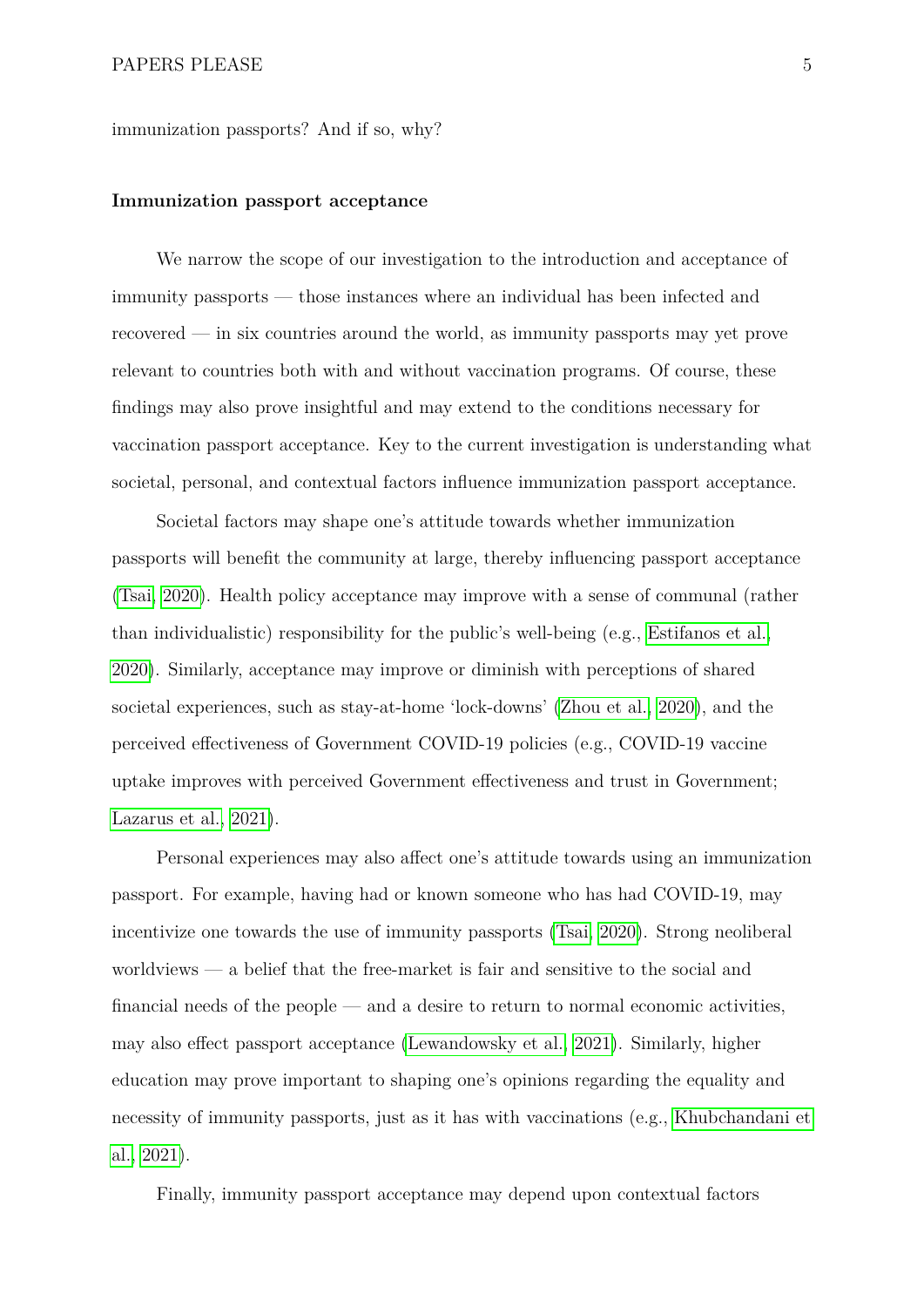regarding the state of the pandemic, for example, COVID-19 cases, deaths, and vaccine progress, which may change country-to-country and across time. In developing an understanding of what factors influence immunization passport acceptance, we may consider i) acceptance while attempting to control for the contextual influences of each country, and ii) acceptance dependent upon each country. The former informs us of the necessary conditions for immunity passport acceptance across countries, allowing our findings to potentially generalize beyond our sample of six countries. By contrast, the latter assesses acceptance within each sampled country and may show how it varies as a function of each country's individual context and culture. As COVID-19 represents a threat to people all over the world, we must provide inferences that can be informative and generalize as much as possible, while also providing a rich analysis of each country we assess, separately, so as to best inform policy decisions regarding the use of immunity passports.

## **The current study**

We surveyed attitudes towards immunity passports in six countries with different experiences during the COVID-19 pandemic: Australia, Germany, the United Kingdom, Spain, Japan, and Taiwan (see Figure [1;](#page-6-0) note the y-axes differ by two orders of magnitude between Taiwan and Germany, and green bars display data collection windows). Using Bayesian linear mixed-models, we aimed to determine which factors societal, personal, and contextual issues related to COVID-19 — influenced immunity passport acceptance. We examined our data in two ways. In the first, we attempted to control for the idiosyncratic effects of each country on immunity passport acceptance (using random effects in our modelling) so as to create a generalized framework for immunity passport acceptance. In the second, we assessed acceptance within each country to consider cultural and contextual differences. We did not have specific hypotheses regarding the acceptance of immunity passports, and instead, report a descriptive account of our findings.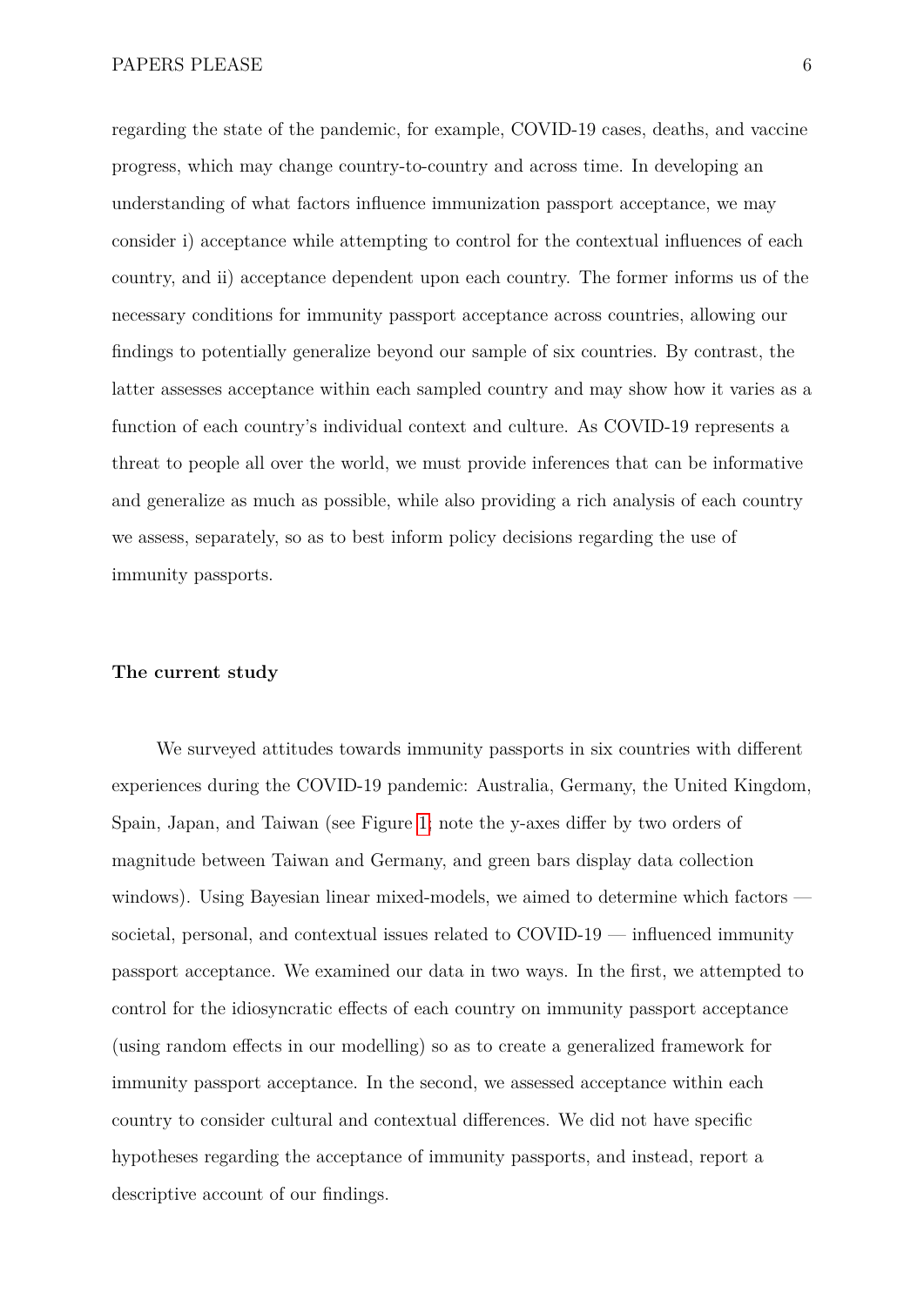<span id="page-6-0"></span>

*Figure 1*. COVID-19 cases and fatalities by country for the period of April 2020 – August 2020. Due to the different case numbers in each country, scales vary by up to two orders of magnitude. Green bars indicate the data collection time-periods.

### **Methods**

#### **Participants**

Table [1](#page-7-0) displays demographic information for each country and sample. We sampled 12,944 participants across six countries to determine their attitudes towards and acceptance of immunity passports. Each country collected between one and four nationally representative samples. Participants were aged 18 years or older, and completed a 10- to 15-minute online survey for which they were financially reimbursed (see Appendix A for study details by country). Data collection were completed as part of a wider international collaboration examining the acceptability of mobile tracking technologies to address the COVID-19 pandemic (see, [Garrett, White, et al., 2021;](#page-25-4) [Garrett, Wang, et al., 2021;](#page-25-5) [Lewandowsky et al., 2021;](#page-26-3) [Kozyreva et al., 2021\)](#page-26-6).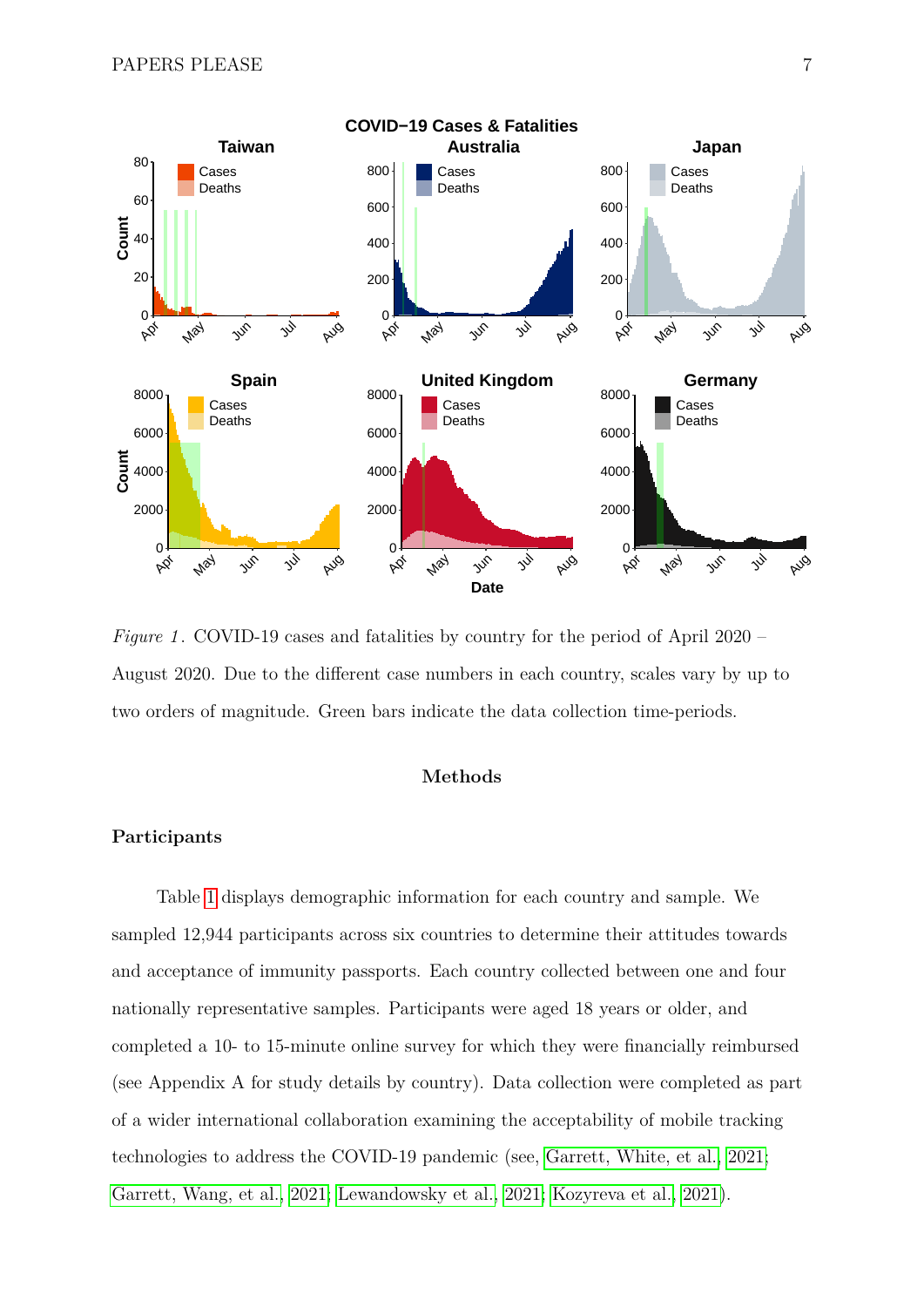#### <span id="page-7-0"></span>Table 1

*Demographic information relevant to each sample (denoted by sample number #) within each country. Edu: Education. Prefer NTS: Prefer not to say.*

|               |                  | Australia |                | Germany | Japan        | Spain        | Taiwan       |                |              |                | UK           |
|---------------|------------------|-----------|----------------|---------|--------------|--------------|--------------|----------------|--------------|----------------|--------------|
| Sample        | #                | 1         | $\overline{2}$ |         | $\mathbf{1}$ | $\mathbf{1}$ | $\mathbf{1}$ | $\overline{2}$ | 3            | $\overline{4}$ | $\mathbf{1}$ |
|               | $\cal N$         | 1514      | 578            | 1514    | 1081         | 1505         | 1500         | 1500           | 1500         | 1500           | 752          |
| Age $(SD)$    |                  | 48(17)    | 48 (17)        | 47(16)  | 46(17)       | 48(16)       | 40(12)       | 40(12)         | 40(12)       | 41(12)         | 46(16)       |
| Gender $(\%)$ | Man              | 50        | 48             | 49      | 49           | 48           | 48           | 47             | 48           | 50             | 48           |
|               | Woman            | 49        | 51             | 50      | 51           | 52           | 52           | 53             | 52           | 50             | 51           |
|               | Other            | 0.17      | 0.20           | 0.45    | 0.00         | 0.13         | 0.00         | 0.20           | 0.11         | 0.00           | 0.27         |
|               | Prefer NTS       | 0.17      | 0.00           | 0.00    | 0.00         | 0.00         | 0.00         | 0.00           | 0.11         | 0.22           | 0.14         |
| Edu $(\%)$    | $\rm < H.School$ | 9         | 11             | 14      | 3            | 10           | 1            | $\mathbf{1}$   | $\mathbf{1}$ | $\mathbf{1}$   | 16           |
|               | H.School Grad    | 37        | 40             | 63      | 39           | 42           | 12           | 14             | 13           | 13             | 17           |
|               | University Grad  | 54        | 49             | 23      | 58           | 47           | 87           | 86             | 86           | 86             | 67           |

#### **Design and procedure**

Figure [2](#page-8-0) illustrates the primary design elements assessed across countries. As the pandemic evolved, survey designs were updated with each sample; however, the key design elements in Figure [2](#page-8-0) remained unchanged. Individual survey items corresponding to COVID-19 perceptions and impact, immunity passports and worldviews are displayed in Table [2.](#page-9-0)

Each participant provided informed consent and demographic information, before using a Likert-scale to report on their perceptions and impact of the COVID-19 pandemic (scale anchors displayed in Figure [2\)](#page-8-0). Participants then read one of three hypothetical scenarios describing a different type of mobile phone COVID-19 contact tracing system — telecommunication tracking, a government app, or the Apple/Google exposure notification system — that would alert the user if they had contact with an infected individual, before completing a comprehension check and answering questions about these scenarios (for method and results by country, see [Kozyreva et al., 2021;](#page-26-6) [Garrett, White, et al., 2021;](#page-25-4) [Garrett, Wang, et al., 2021;](#page-25-5) [Lewandowsky et al., 2021\)](#page-26-3). Finally, participants read a description of immunity passports before responding to items examining their attitudes towards immunity passports and their neoliberal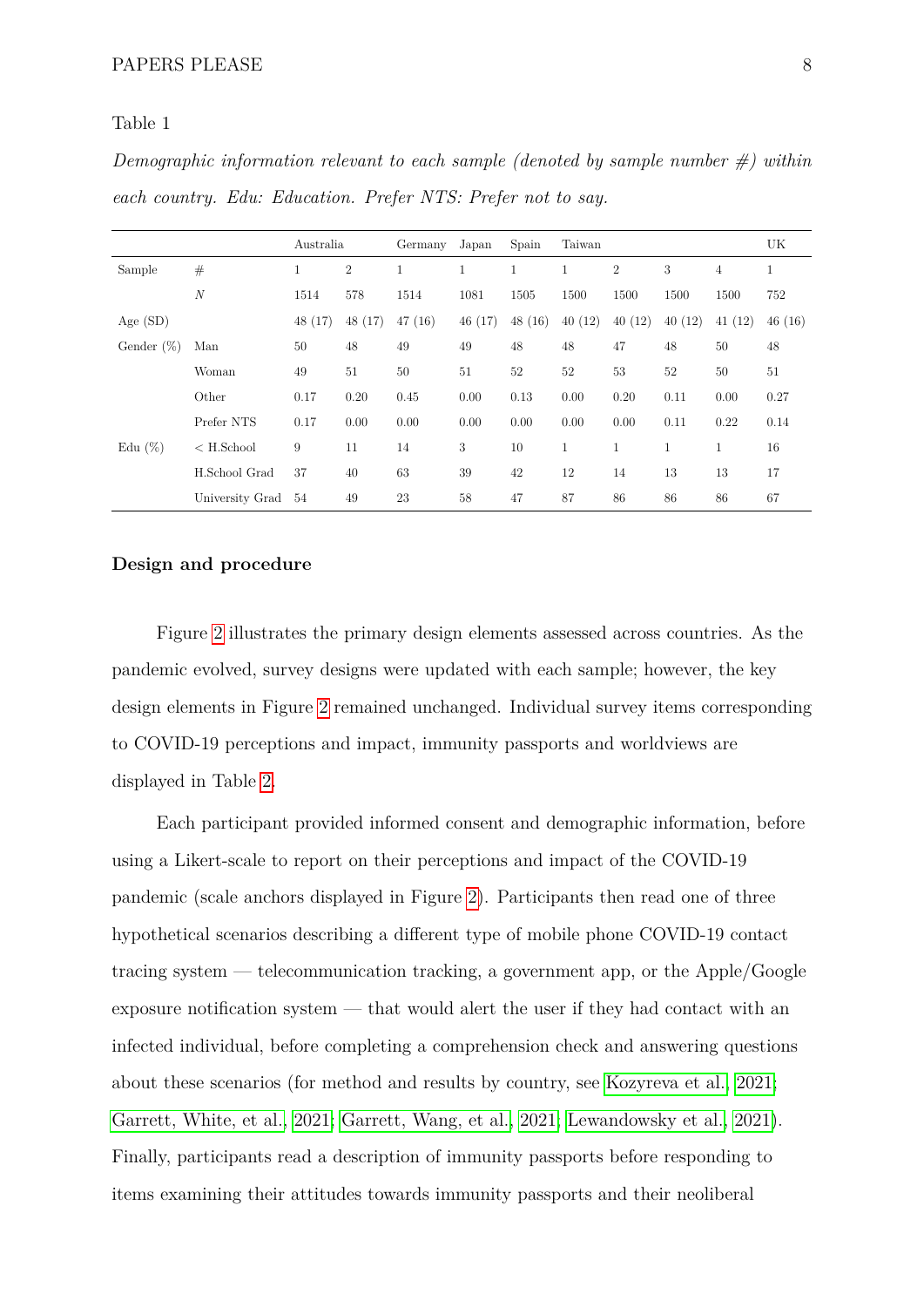<span id="page-8-0"></span>

| #                                                                                                                                                                    |                       | <b>COUNTRIES</b> | <b>SURVEY</b><br>$\overline{2}$ | 3<br><b>ANALYSIS</b>                      |
|----------------------------------------------------------------------------------------------------------------------------------------------------------------------|-----------------------|------------------|---------------------------------|-------------------------------------------|
|                                                                                                                                                                      |                       | <b>TAIWAN</b>    | <b>CONSENT</b>                  | <b>ORDINAL LIKERT MODELS</b>              |
|                                                                                                                                                                      |                       | <b>AUSTRALIA</b> | <b>DEMOGRAPHICS</b><br>5        | <b>I.P. SUPPORT MODEL</b>                 |
|                                                                                                                                                                      |                       | <b>SPAIN</b>     | ★ COVID-19 PERCEPTIONS 4        | <b>I.P. MODELS BY COUNTRY</b>             |
|                                                                                                                                                                      |                       |                  | <b>IMPACT OF COVID-19</b><br>3  | <b>I.P. DESCRIPTION</b>                   |
|                                                                                                                                                                      | <b>UNITED KINGDOM</b> |                  | 3<br><b>TRACKING SCENARIO</b>   | <i>I.P.</i> Support $1^{st}$ <sup>*</sup> |
|                                                                                                                                                                      |                       |                  |                                 | I.P. Concern                              |
| $\mathbf{1}$                                                                                                                                                         |                       | <b>GERMANY</b>   | A SCENARIO QUESTIONS 11         | I.P. Like                                 |
|                                                                                                                                                                      |                       |                  |                                 | I.P. Harm Society                         |
|                                                                                                                                                                      |                       | <b>JAPAN</b>     | <b>A IMMUNITY PASSPORTS 8</b>   | <b>I.P. Fairness</b>                      |
| <b>Likert Responses:</b><br>$\bigstar$ 1 = Not at all, 5 = Extremely<br>$\triangle$ 1 = Not at all, 6 = Extremely<br>$\bullet$ 1 = Strongly Disagree, 7 = Str. Agree |                       |                  | 3<br><b>WORLDVIEWS</b>          | I.P. Self-Infect                          |
|                                                                                                                                                                      |                       |                  |                                 | I.P. Support 2nd                          |
|                                                                                                                                                                      |                       |                  | <b>DEBRIEF</b>                  | * Not included in Japan Sample 1.         |

*Figure 2.* Design. Countries: the left-most column indicates the number of samples collected in each country. Survey: indicates the question-set order; each box represents a number of questions denoted by the right-aligned integer. Immunity passport (I.P.) items are highlighted. Analysis: analysis steps of the current paper. Likert-responses are denoted by symbols in the bottom left.

worldviews (response scales displayed in Figure [2\)](#page-8-0). The survey concluded with a study debrief statement.

Before responding to the immunity passport items, each participant read the following description: "*An 'immunity passport' indicates that you have had a disease [or vaccination] and that you have the antibodies for the virus causing that disease. Having the antibodies implies that you are now immune and therefore unable to spread the virus to other people. Thus, if an antibody test indicates that you have had the disease, you could be allocated an 'immunity passport' which would subsequently allow you to move around freely. Immunity passports have been proposed as a potential step towards lifting movement restrictions during the COVID-19 pandemic.*"

Upon survey completion, data were augmented with country-specific information regarding the state of the pandemic at the time of the survey. These data included COVID-19 cumulative cases and deaths, whether masks were used during outbreaks (binary variable: true or false), whether stay-at-home 'lockdowns' were used to suppress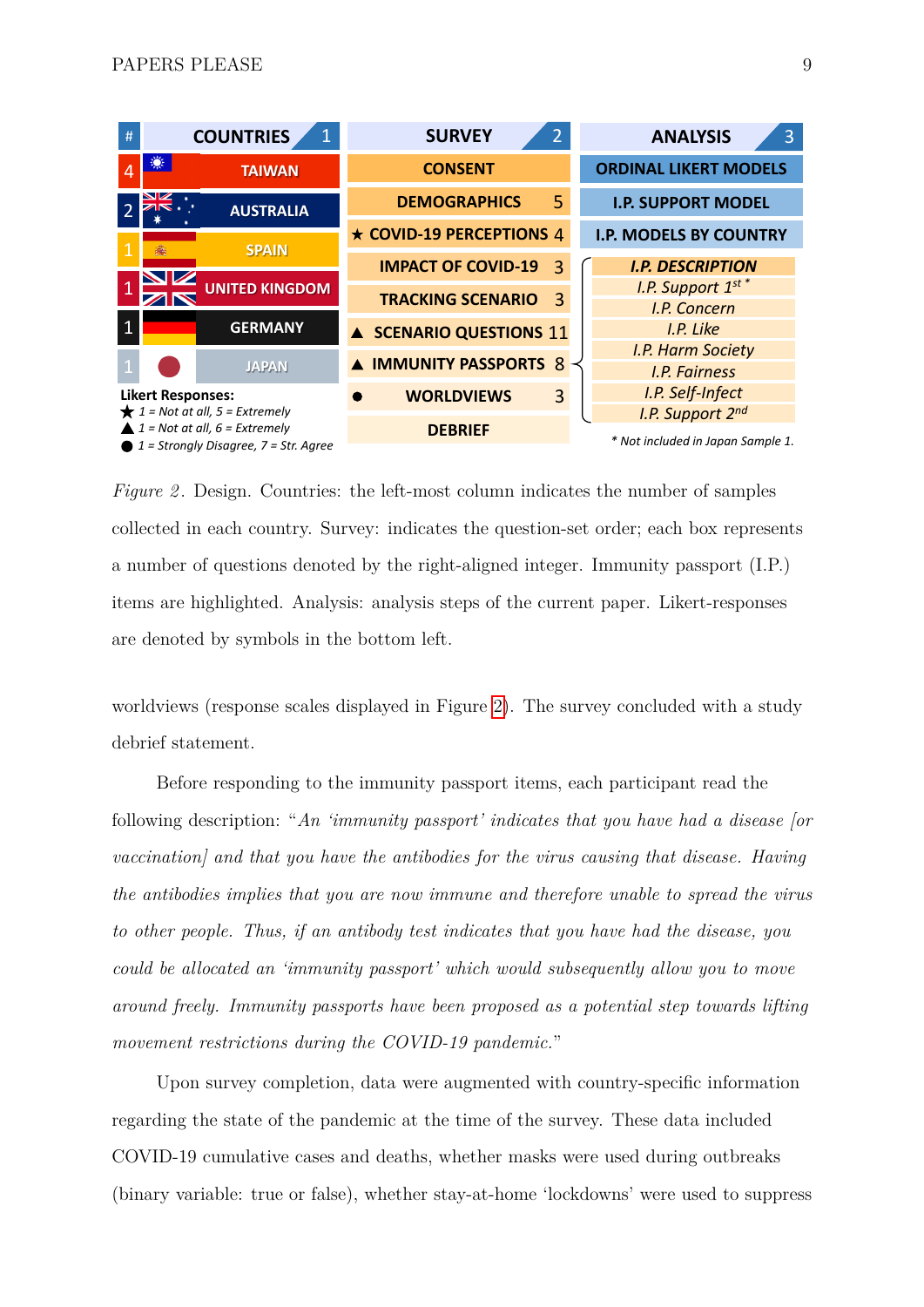# <span id="page-9-0"></span>Table 2

*COVID-19 perceived risk and impact, immunity passport and worldview items.*

[*R*]*everse scored items.*

| Item         | Question                                                                     | Label                            |  |  |
|--------------|------------------------------------------------------------------------------|----------------------------------|--|--|
| Perception 1 | How severe do you think novel coronavirus (COVID-19)                         | General harm                     |  |  |
|              | will be for the general population?                                          |                                  |  |  |
| Perception 2 | How harmful would it be for your health if you were to                       | Personal harm                    |  |  |
|              | become infected COVID-19?                                                    |                                  |  |  |
| Perception 3 | How concerned are you that you might become infected with COVID-19?          | Concern self                     |  |  |
| Perception 4 | How concerned are you that somebody you know might                           | Concern others                   |  |  |
|              | become infected with COVID-19?                                               |                                  |  |  |
| Impact 1     | Have you ever tested positive to COVID-19?                                   | Positive self                    |  |  |
| Impact 2     | Has somebody you know ever tested positive to COVID-19?                      | Positive other                   |  |  |
| Impact 3     | Have you temporarily or permanently lost your job as a                       | Job loss                         |  |  |
|              | consequence of the COVID-19 pandemic?                                        |                                  |  |  |
| Passport 1   | Would you support a government proposal to introduce 'immunity               | IP Support 1st                   |  |  |
|              | passports' for novel coronavirus (COVID-19)?                                 |                                  |  |  |
| Passport 2   | How concerned are you about the idea of introducing an 'immunity             | IP Concern                       |  |  |
|              | passport' for novel coronavirus (COVID-19)?                                  |                                  |  |  |
| Passport 3   | How much would you like to be allocated an 'immunity passport'               | IP Like                          |  |  |
|              | for novel coronavirus (COVID-19)?                                            |                                  |  |  |
| Passport 4   | To what extent do you believe an 'immunity passport' for novel               | IP Harm                          |  |  |
|              | coronavirus (COVID-19) could harm the social fabric of your country?         |                                  |  |  |
| Passport 5   | To what extent do you believe that it is fair for people with 'immunity      | IP Fair                          |  |  |
|              | passports' to return to work, while those without a passport cannot?         |                                  |  |  |
| Passport 6   | To what extent would you consider purposefully infecting yourself with novel | IP Self-Infect                   |  |  |
|              | coronavirus (COVID-19) to get an 'immunity passport' for COVID-19?           |                                  |  |  |
| Passport 7   | Would you support a government proposal to introduce 'immunity               | IP Support 2nd                   |  |  |
|              | passports' for novel coronavirus (COVID-19)?                                 |                                  |  |  |
| Wolrdview 1  | An economic system based on free markets unrestrained by government          | $\ensuremath{\text{WV}}$ Economy |  |  |
|              | interference automatically works best to meet human needs.                   |                                  |  |  |
| Wolrdview 2  | The free market system may be efficient for resource allocation              | WV Freemarket                    |  |  |
|              | but it is limited in its capacity to promote social justice. $ R $           |                                  |  |  |
| Wolrdview 3  | The government should interfere with the lives of its citizens               | WV Small Gov                     |  |  |
|              | as little as possible.                                                       |                                  |  |  |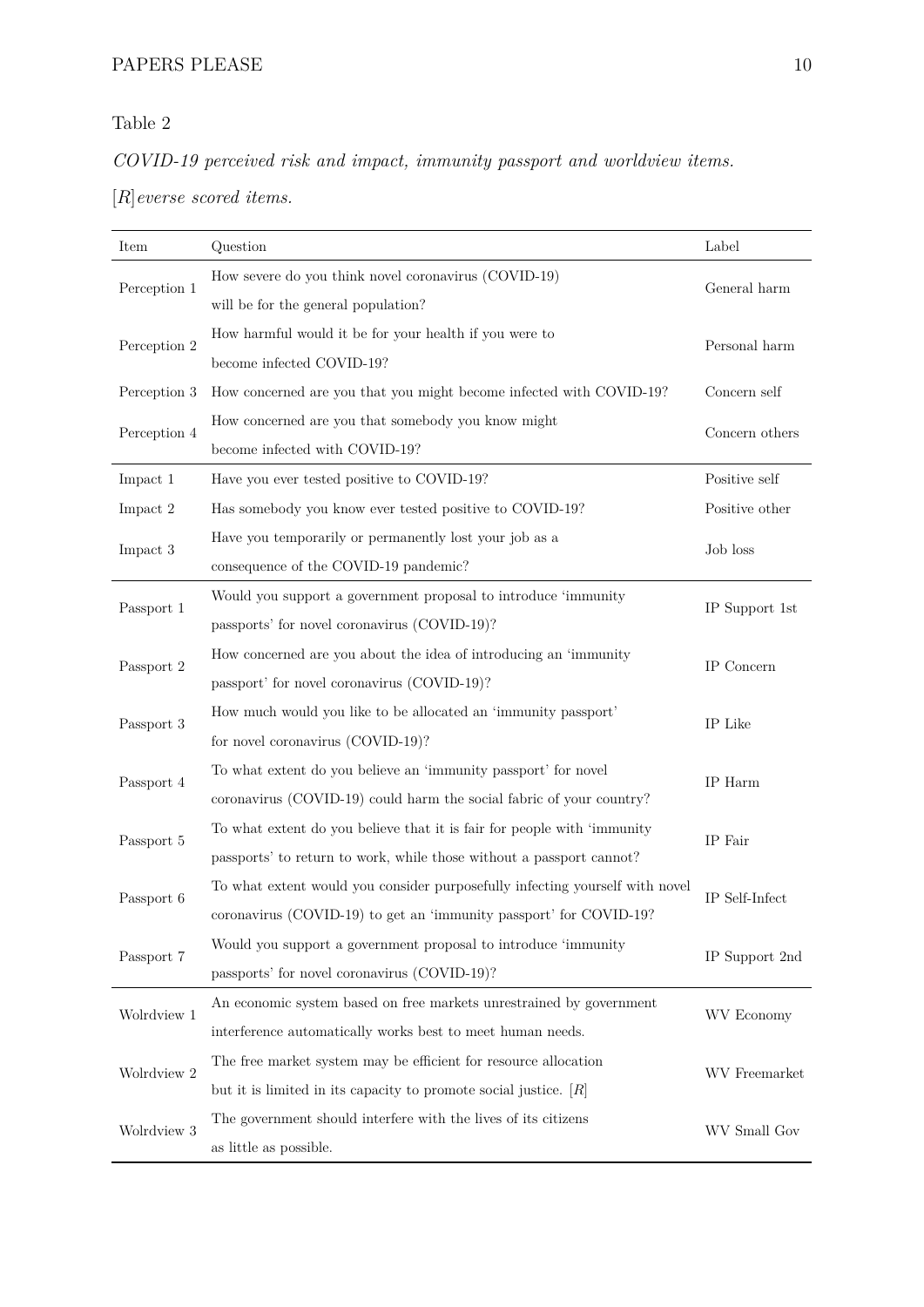the virus (binary: true or false) and whether mobile tracking technologies (e.g., COVIDSafe in Australia or the CORONA-WARN-App in Germany) were in use. We further augmented the data with national indices, including the Worldbank's perceived Government effectiveness scale (scale 0-100 with higher values indicating greater effectiveness; [Worldbank, 2020\)](#page-27-7), and the individuality subscale from the Hofstede Index of Collectivism (scale 0-100 with higher values indicating a more individualistic, less collectivist culture; [Hofstede Insights, 2020\)](#page-25-6).

#### **Data analysis and reporting**

Participants were not excluded from analyses unless they were missing a response to the immunity passport support item or did not complete the survey (removed  $N =$ 1523). The reported analyses use Bayesian methods and credible intervals to determine effects in the data. Bayesian methods sample a posterior distribution of plausible values (the probability that, given our data, the true population mean is 'x'), by weighing the likelihood of a given observation against its prior probability of occurring in the sample. Under parametric assumptions, these posterior distributions act to constrain the effect of outliers in the tails of the sampled data, and allow the highest region of data density — credible regions of the data distribution — to inform our decisions. Practically, this means that instead of testing a threshold of significance (like a *p*-value or Bayes factor), we may instead compare the 95% credible regions of the data distributions to determine if they overlap or not.

**Descriptive Likert comparisons.** Bayesian ordinal probit regressions were used to directly compare Likert-responses using the *MCMCoprobit* and *HPDinterval* functions in R packages *MCMCpack* [Martin et al.](#page-26-7) [\(2011\)](#page-26-7) and *Coda* [Plummer et al.](#page-26-8) [\(2006\)](#page-26-8), respectively. This method is used to more easily compare Likert items, by assuming that there are latent normally distributed continuous variables that underlie ordinal responses. These latent variables are then segmented into ordinal Likert responses by  $C - 1$  (number of response options  $-1$ ) thresholds. To set the location of the underlying latent variable and make the model identifiable, the lowest threshold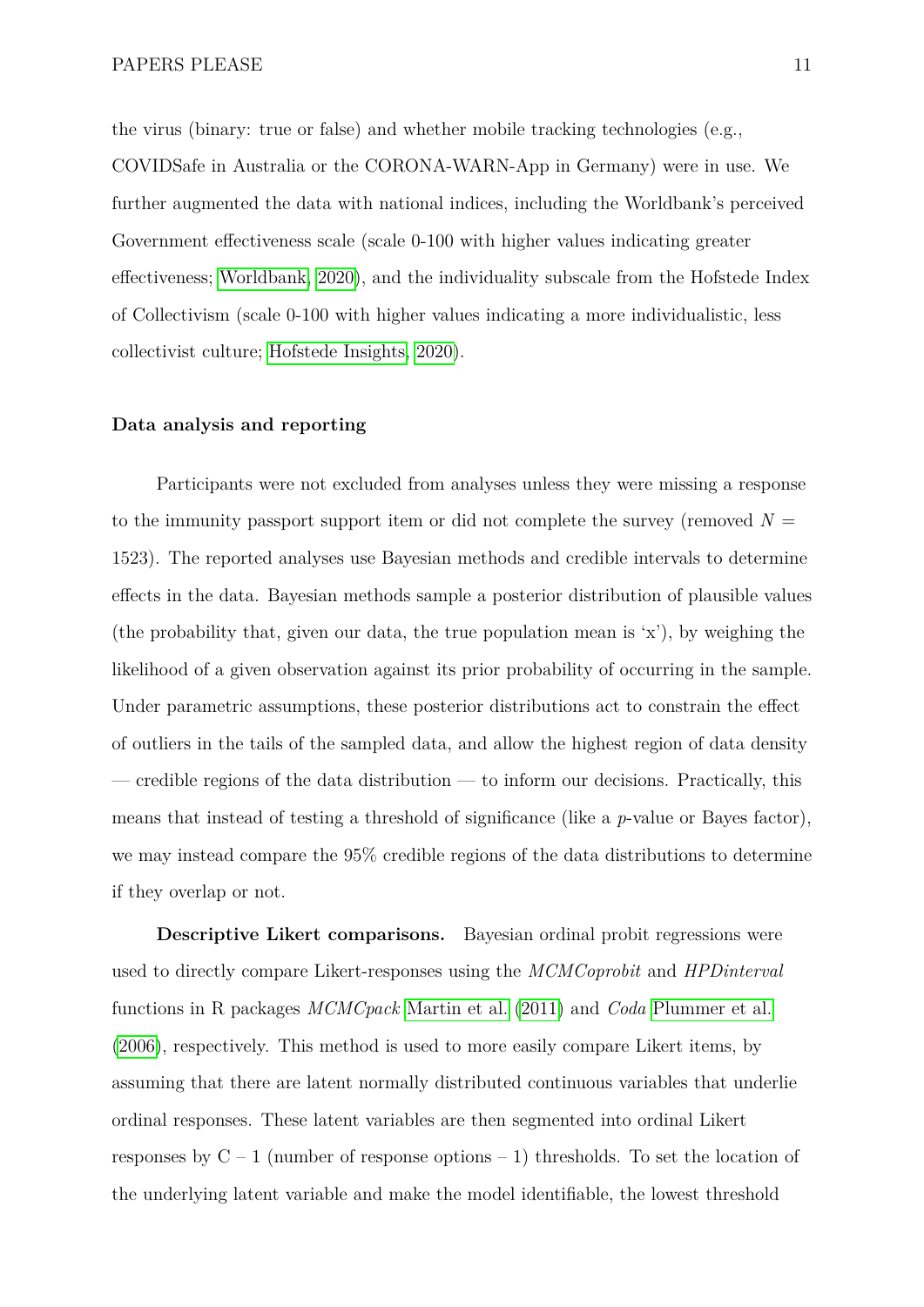parameter is fixed at zero [Albert & Chib](#page-24-6) [\(1993\)](#page-24-6) and all other thresholds are estimated. Country-level data was modelled together to ensure consistent threshold parameters across the Likert-items and countries (see [Bürkner & Vuorre, 2019,](#page-24-7) for model details), and individual samples within countries were not modelled; however, a detailed analyses of these data are reported in [Garrett, White, et al.](#page-25-4) [\(2021\)](#page-25-4); [Garrett, Wang, et al.](#page-25-5) [\(2021\)](#page-25-5); [Lewandowsky et al.](#page-26-3) [\(2021\)](#page-26-3); [Kozyreva et al.](#page-26-6) [\(2021\)](#page-26-6). Although this statistical approach assumes ordinal thresholds are constant across countries, the analysis poses fewer and more reasonable assumptions than directly comparing the mean or raw distribution of Likert-scales [Bürkner & Vuorre](#page-24-7) [\(2019\)](#page-24-7).

**Predictive Regression modelling.** While ordinal probit regression was used to *describe and compare* the Likert responses across countries in relation to immunity passports, Bayesian generalised linear mixed effects modeling was also used to *predict* participant's support for immunity passports, with demographics, perceptions and impact of COVID-19, COVID-19 cases and deaths by country, neo-liberal worldviews, and immunity passport items were treated as additive and independent predictor variables (i.e., no interaction effects were included) of immunity passport support. In our main model, random intercept effects were included to account for dependencies introduced in the data by each country and as an attempt to control for the idiosyncratic effects of each country in search of predictive variables across the countries. Additionally, each country's acceptance ratings were then modeled separately. Likert-ratings were treated as numeric data for the purposes of modelling. All non-categorical variables were scaled, within each country, to have a mean of 0 and standard deviation of 1.

Posterior distributions of model parameters were estimated using Hamiltonian Markov Chain Monte Carlo No-U-turn Sampling implemented in Stan via the R package *brms*. Four chains each with 2000 iterations and 1000 burn-ins were used. Non-informative priors were set for the intercept and random effect standard-deviation parameters (both Cauchy distributions centred on 0 and a scale parameter of 2.5), and fixed effects were estimated from weakly informative priors with a Laplacian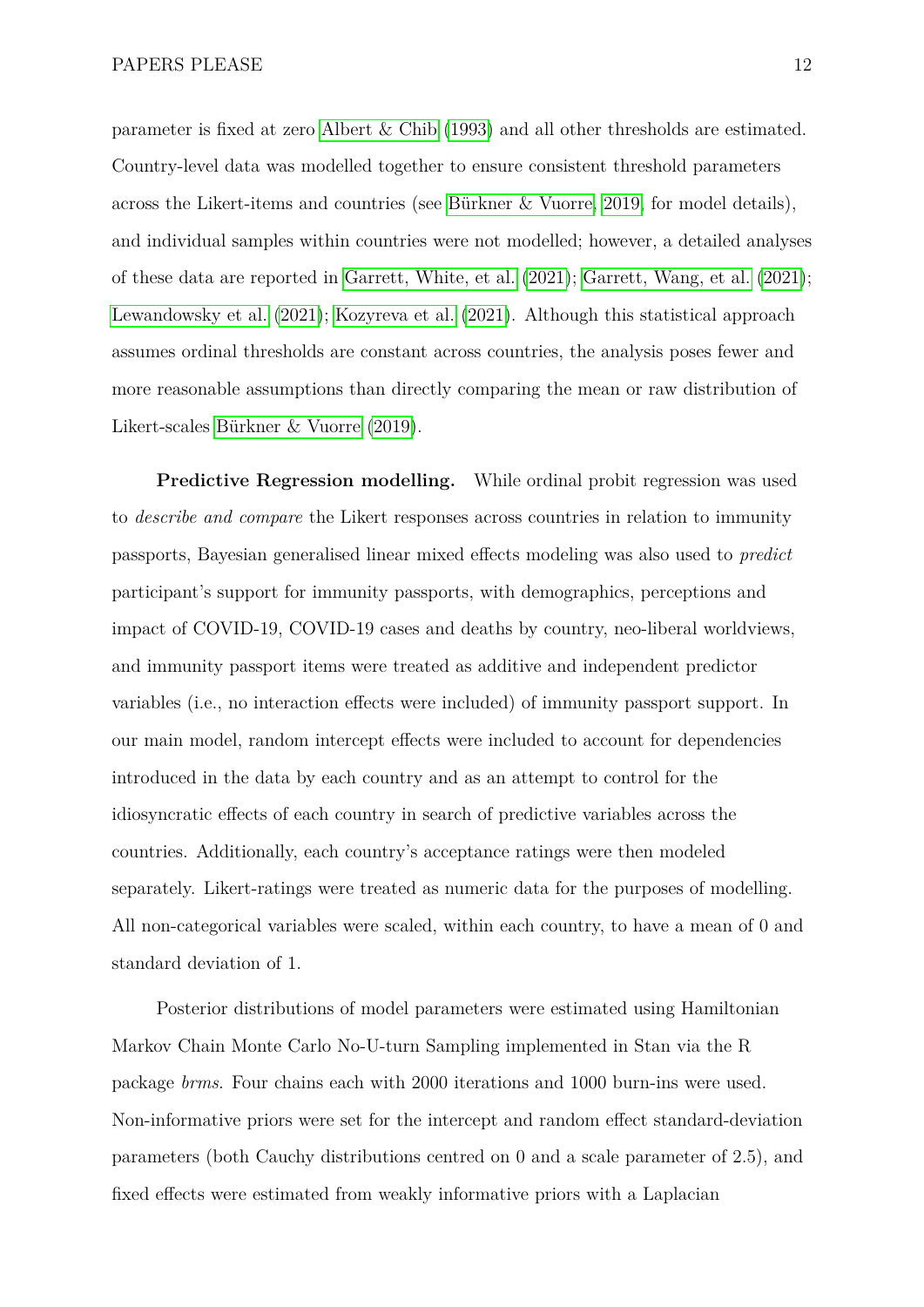distribution centered on 0 and a scale parameter of 1.

The models reported in the main text focus on immunity passport support *after* answering immunity passport questions (reflective of attitudes after having time to consider the wider implications of these passports). Models predicting passport support *before* participants answered questions about immunity passports are included in the supplementary materials (Table [S2.2](#page-33-0) and Table [S2.3\)](#page-34-0). The outcome variable was reduced from a six-point Likert-scale to a binary response-set (support: 'yes' or 'no') so that all response options indicating 'moderate', 'a lot' or 'extreme' support of immunity passports were classified as supportive, and 'none', 'a bit' or 'some' support was classified as no support. This binary categorization simply reflected the midway division of the six ordinal responses. An ordinal regression model that keeps the structure of the original response variables is reported in the supplementary materials, Table [S2.1.](#page-32-0) However, results are comparable between models, and so we chose to focus on the simpler binomial model for the main text. We did not include sample order in the model (Australia and Taiwan collected data at two and four time-points, respectively, while the remaining countries collected one sample) as this led to poor model fits. Similarly, it was necessary to exclude gender 'Other' and gender 'Prefer not to say' in the model due to their small *N* leading to instability in the model fit.

## **Results**

### **COVID-19 impact**

Table [3](#page-13-0) displays country counts and percentages (relative to sample size) for the COVID-19 impact variables identifying how many individuals had tested positive to COVID-19, how many individuals knew someone who has tested positive to COVID-19, and how many individuals had lost their jobs due to the pandemic.

#### **Immunity passport, COVID-19 and worldview perceptions**

Figure [3](#page-14-0) displays the mean ordinal regression posterior distributions and associated Likert-style responses for immunity passport perceptions across six countries.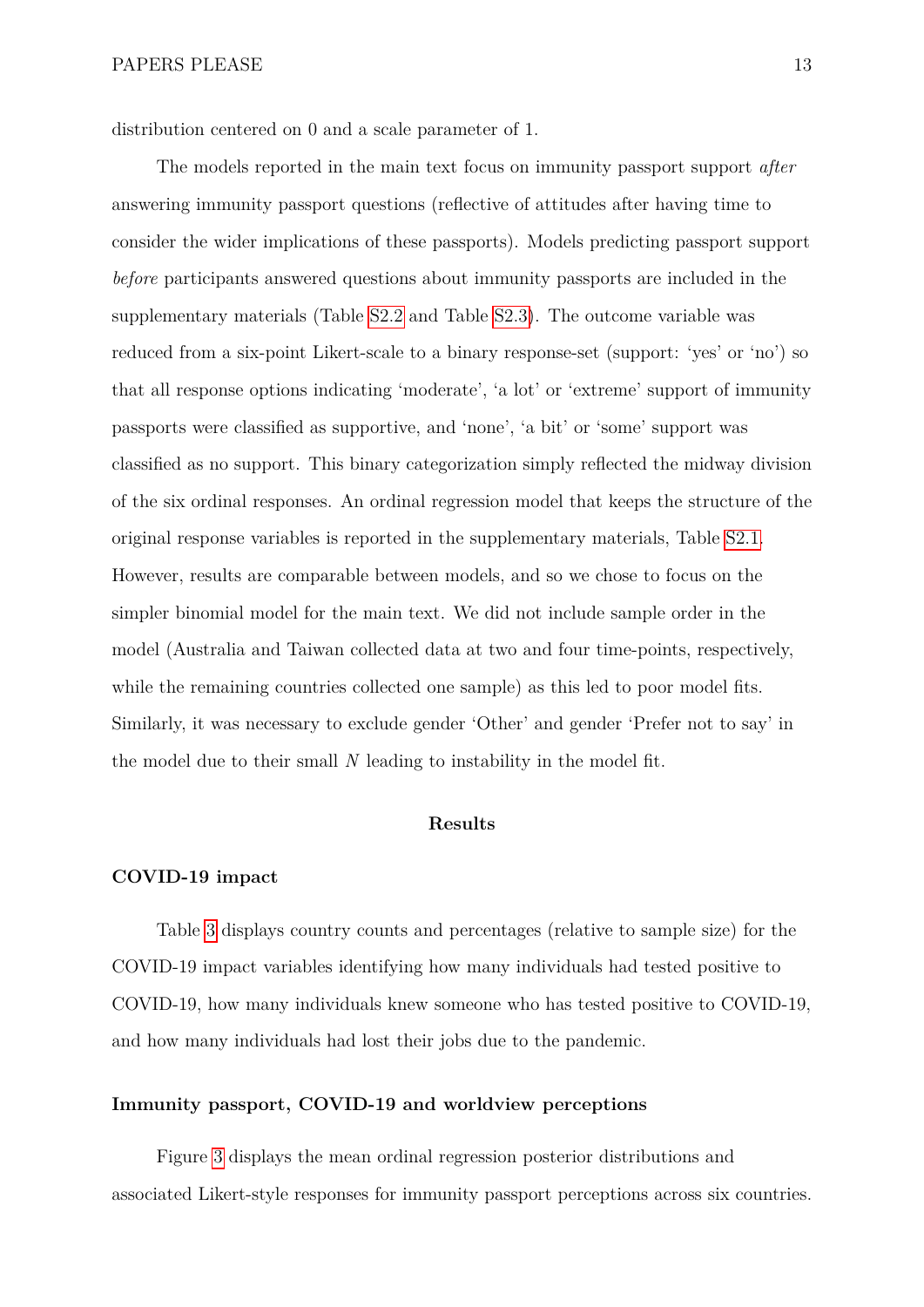#### <span id="page-13-0"></span>Table 3

*Percentages and counts for affirmative responses to COVID-19 impact variables (testing positive to COVID-19, knowing someone who has tested positive to COVID-19, or losing one's job due to COVID-19) collapsed across samples for each country.*

| $\%$ (Counts)                                                                       | Taiwan Aus | Spain                                             | UK. | Germany                                                          | Japan   |
|-------------------------------------------------------------------------------------|------------|---------------------------------------------------|-----|------------------------------------------------------------------|---------|
| COVID-19 Positive Self                                                              |            | $0.6(36)$ $2.4(50)$ $7.5(113)$ $0.1(1)$ $4.4(67)$ |     |                                                                  | 0.9(10) |
| COVID-19 Positive Other 2.7 (164) 9.3 (194) 48 (722) 41.5 (312) 20.6 (312) 1.9 (21) |            |                                                   |     |                                                                  |         |
| Job Loss                                                                            |            |                                                   |     | 8.1 (483) 21.6 (452) 31.1 (468) 33.1 (249) 16.2 (245) 10.9 (118) |         |

Items are detailed in Table [2.](#page-9-0) Immunity passport acceptance is highest (moderately supportive) in the United Kingdom, Germany and Spain, and lowest in Japan. All countries display little-to-no inclination for infecting one's self to gain an immunity passport, and although most countries are only 'a bit' concerned by the introduction of immunity passports, they are generally deemed as posing a moderate risk of harm to society. For a direct — but less statistically informed — interpretation, we also calculated mean immunity passport support scores based on our binary classifications (support:  $yes = 'moderate', 'a lot', or 'extreme'], no = ['none', 'a bit', or 'some']$ ). Using this classification, we observe support was highest in Germany and the United Kingdom (51%), followed by Taiwan (47%), Australia and Spain (46%), and lowest in Japan (22%).

Figure [4](#page-15-0) (top) shows COVID-19 concerns and perceived severity varied with country, being generally least concerning and severe in Australia and Germany, and most concerning and severe in Spain, the United Kingdom and Japan (see Figure [1](#page-6-0) for COVID-19 case numbers). A clear trend within countries shows people are more concerned and view the virus as more severe for others than for themselves.

Figure [4](#page-15-0) (bottom) shows attitudes to worldview items were comparable across countries. Overall, attitudes were 'neutral' towards a capitalist economy being best, and all countries 'somewhat agreed' with the free-market being 'unable to promote social justice' and to desiring 'minimal Governmental interference in their citizen's lives'.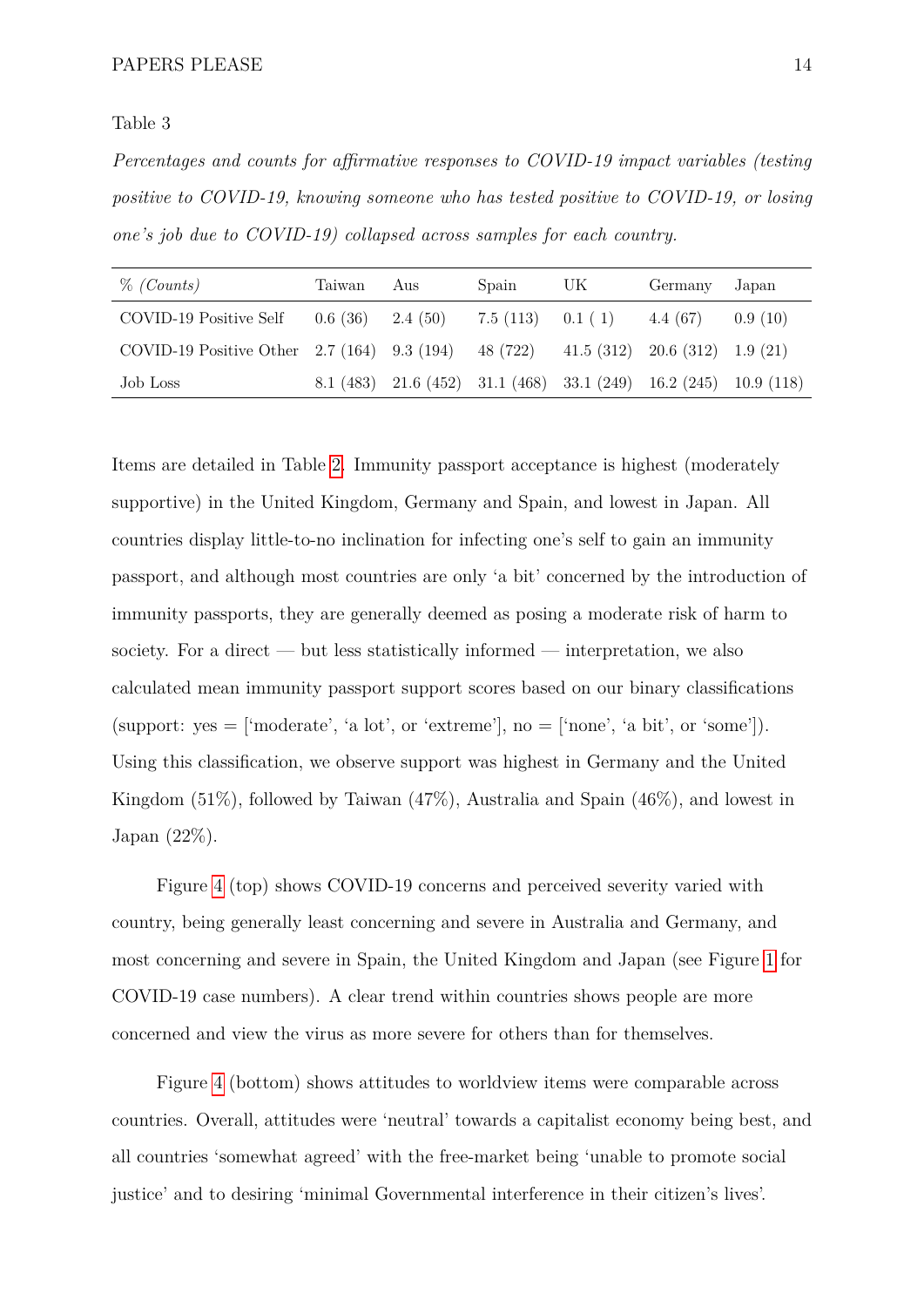<span id="page-14-0"></span>

*Figure 3*. Ordinal regression mean posterior distributions (left axis; vertical error bars) and latent Likert-ratings (right axis; dotted horizontal lines) for immunity passport perceptions in Australia, Taiwan, the United Kingdom, Japan, Germany, and Spain. Error bars display the 95% highest posterior density interval. Dotted lines indicate Likert-categories, and non-overlapping intervals (i.e., effects) between countries are denoted by black horizontal lines within each item.

#### **Immunity passport support model**

The following model examines the conditions under which acceptance of immunity passports is facilitated or inhibited, while controlling for the idiosyncratic effects of each country using random effects. Figure [5](#page-16-0) displays the posterior estimates of the Bayesian generalized linear mixed effects model of immunity passport support using demographics, COVID-19 perceptions and impact, country-specific indices (e.g., mask usage, government effectiveness), worldview, and attitudes to immunity passports as additive factors, with a random intercept for each country (not displayed in the Figure). Error bars display the 95% highest density interval. The posterior estimates and 95% credible intervals of the random country intercepts are displayed alongside all parameter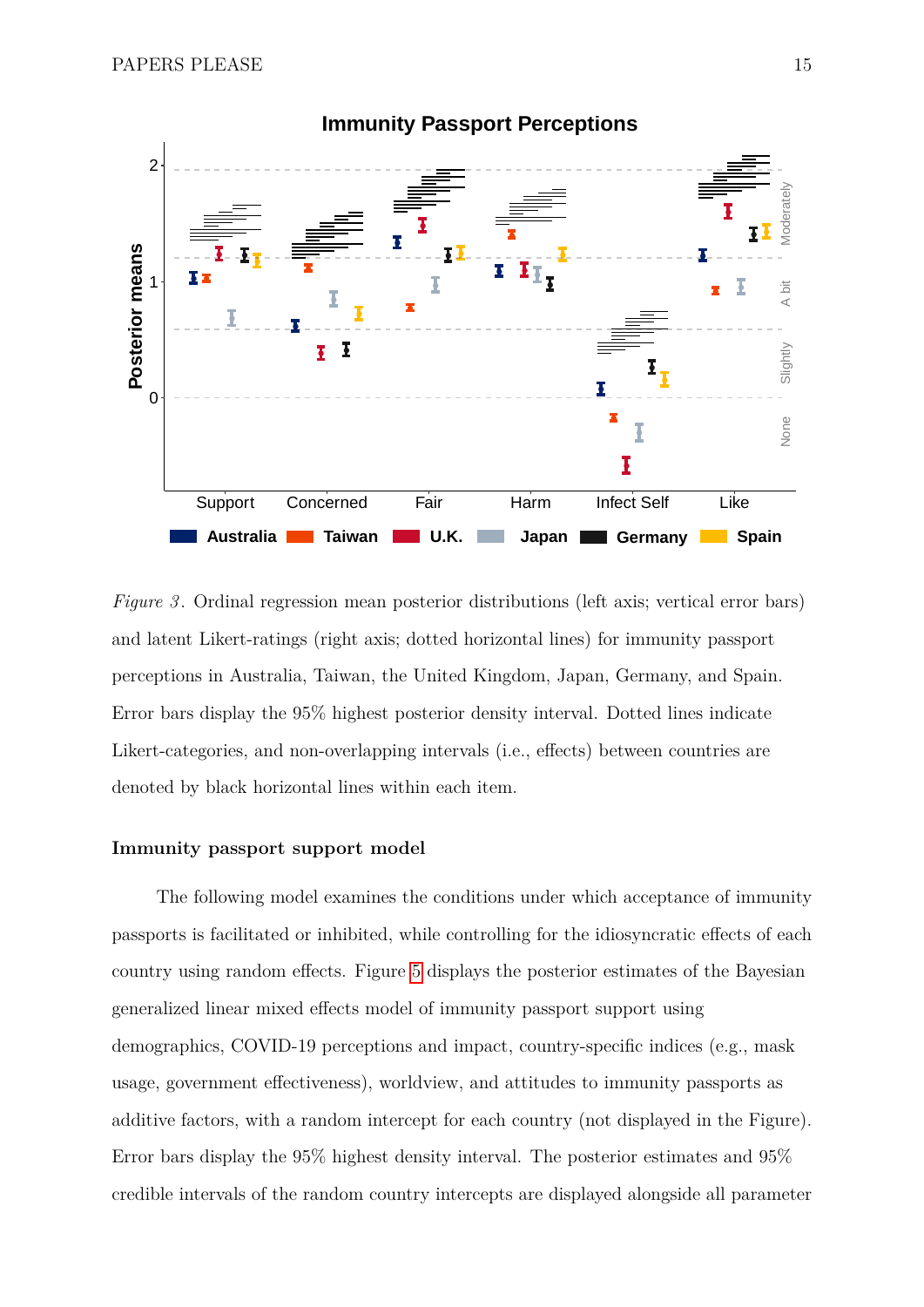<span id="page-15-0"></span>

*Figure 4*. Ordinal regression mean posterior distributions (left axis; vertical error bars) and latent Likert-ratings (right axis; dotted horizontal lines) for COVID-19 perceptions (top) and world view perceptions (bottom) in Australia, Taiwan, the United Kingdom, Japan, Germany, and Spain. Error bars display the 95% highest posterior density interval. Dotted lines indicate Likert-categories, and non-overlapping intervals (i.e., effects) between countries are denoted by black horizontal lines within each item.

coefficients in Table [S3.1.](#page-35-0) The global intercept had a mean of -1.67 (CI [-3.14:-0.32]). Country intercept means were ordered lowest-to-highest, Japan, Spain, Australia, United Kingdom, Germany and Taiwan; credible intervals ranged lowest for Japan (M  $= -0.66, \text{ CI}[-2.10:0.57]$  and highest for Taiwan (M = 0.61, CI[-0.79:2.31]), and intervals for all countries extended over the zero midpoint. As posterior mean estimates are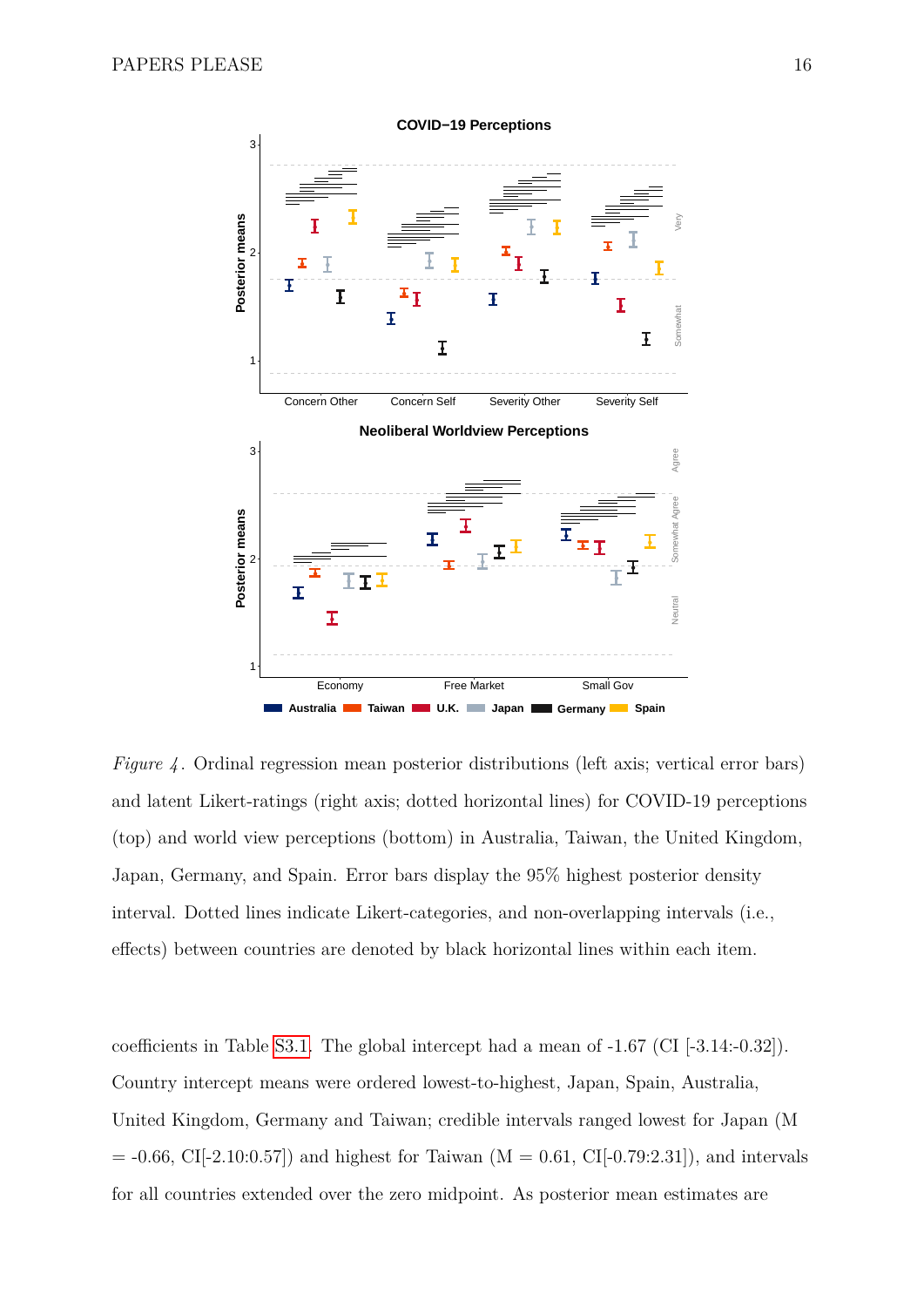rather opaque to interpret, we next provide an explanation of the main model variables in terms of their odds ratios.

<span id="page-16-0"></span>

Bayesian GLME Model of Immunity Passport Support

*Figure 5* . Bayesian generalized linear mixed effects model of immunity passport support (post immunity passport questions) across countries. Positive parameters display immunity passport support; negative values display a decrease in support. Bars represent 50% of the parameter distribution centred on the parameter mean, tails display the 95% highest density interval. Opaque variables show instances where the posterior interval does not overlap zero.

Predictive variables of immunity passport acceptance - those where the 95% highest density interval does not cross zero - included increased COVID-19 concern, perceived virus severity to one's self, worldview (believing the free-marked works best and that it is limited in its ability to support social justice), and immunity passport items (liking and thinking immunity passports are fair, and being willing to self-infect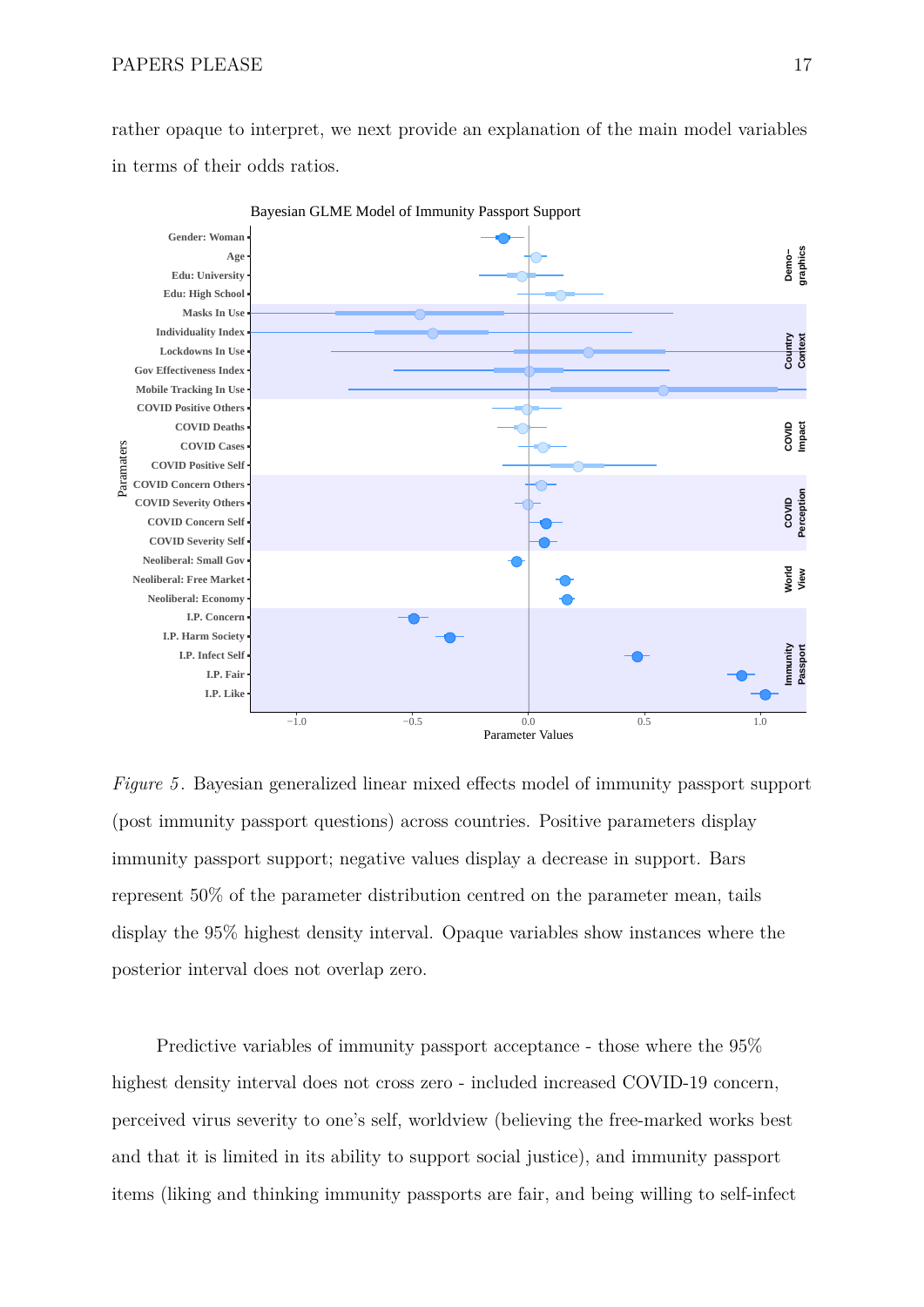to receive an immunity passport). Personally liking the idea of immunity passports was the strongest predictor variable, with an odds ratio of 2.8; that is, a 1 standard-deviation increase in 'liking' immunity passports corresponded to a 2.8-factor standard deviation increase in the odds of supporting their introduction. This may seem rather tautological, but shows that positive attitudes towards immunity passports are the strongest predictor of their acceptance.

Predictive variables against the introduction of immunity passports included gender (identifying as a woman), world view (supporting minimal government interference), and immunity passport items (concern and risk of harm to society). Immunity passport concern was the most predictive item against the acceptance of immunity passports, with a 1 standard-deviation increase therein corresponding to a 0.61 factor increase in the odds of supporting the introduction of immunity passports (equivalent to a 1.65 factor increase in the odds of not supporting the introduction of immunity passports).

### **Country differences**

The mixed effects model presented in Figure [5](#page-16-0) displays immunity passport acceptability while controlling for the effect of each country. However, differences may be observed between countries due to cultural and contextual variation. To highlight these differences, we completed the above modelling for each country separately. The results of these models are presented in the supplementary material tables [S3.1](#page-37-0) – [S3.6.](#page-42-0) Table [4](#page-18-0) summarizes the main parameters of interest in the main mixed effects model (top row) and models of each country. For direct comparison, we present parameters in terms of their odds ratios — the degree to which each parameter increases the odds of immunity passport support — and indicate whether they increase (blue) or decrease (red) the likelihood of immunity passport support. An odds ratio of 1 indicates no effect, an odds ratio less than one indicates a negative relationship between parameters, while an odds ratio greater-than one indicates a positive relationship between parameters. Three notable differences are observed between predictive parameters for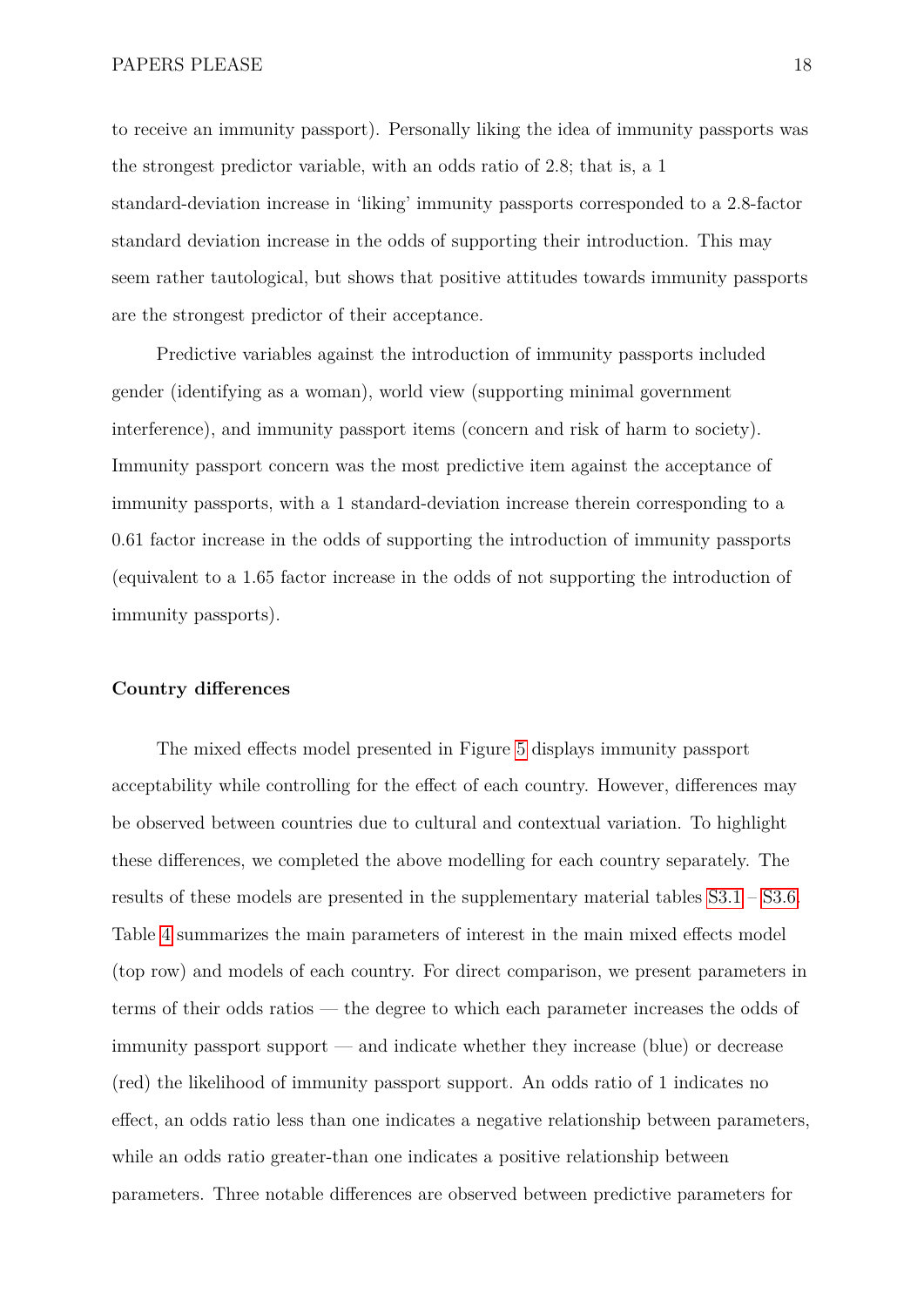each individual country and the main model: gender and COVID-19 severity-self parameters were only predictive in the main mixed-effects model after controlling for country, and COVID-19 concern for others was only predictive in Japan.

#### <span id="page-18-0"></span>Table 4

*Parameters that support (blue) or go against (red) immunity passport acceptance in our primary model (Figure [5\)](#page-16-0) and when modelled for each country, separately. Numbers are odds ratios representing the multiplicative increase each coefficient confers to immunity passport support, calculated as the natural exponent of the Bayesian models posterior estimate. All parameter means, errors and credible intervals are displayed in the supplementary material, Table [S3.1](#page-37-0) to Table [S3.6.](#page-42-0)*



#### **Discussion and conclusion**

Between April and May of 2020, we assessed the perceptions and impact of the COVID-19 pandemic, and attitudes towards immunity passports in Australia, Taiwan, Japan, Germany, the United Kingdom, and Spain. Using Bayesian linear mixed effects modelling, we determined the societal, personal and context factors that influence the acceptance of immunity passports while controlling for country. We then explored these factors within each country.

Modelling of international attitudes towards the introduction of COVID-19 immunity passports identified several predictive variables — world view, COVID-19 concern for one's self and perceived virus severity to one's self — however, the most predictive variables were those directly assessing attitudes towards immunity passports. Desiring a passport, perceiving these passports as fair, and being willing to infect one's self to gain an immunity passport were all positively predictive of passport support.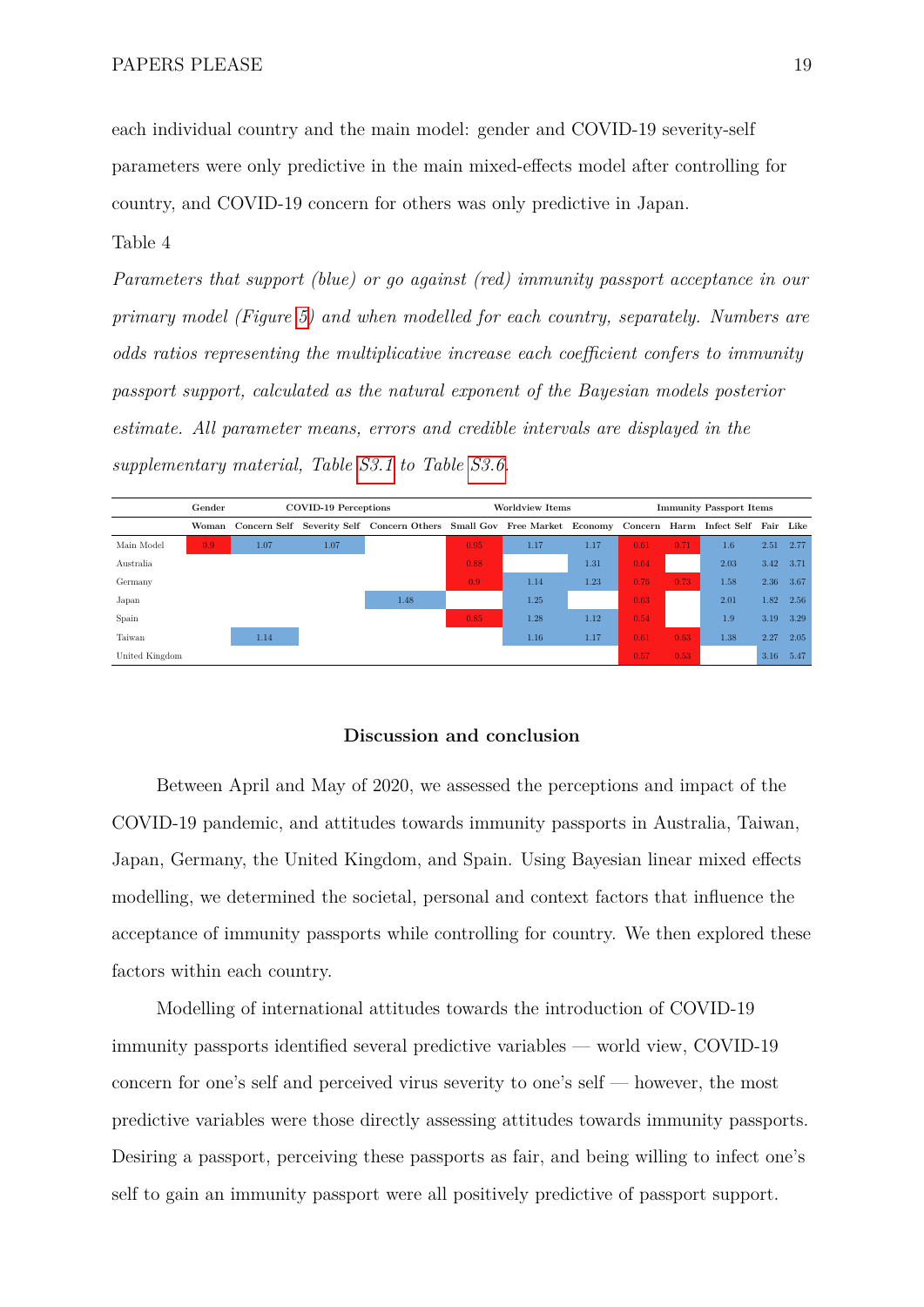These variables all codified how immunity passports can benefit one's self.

Similarly, we observed that, overall, COVID-19 concern and perceived severity to one's self were predictive of immunity passport uptake, but to a lesser degree. COVID-19 concern and perceived virus severity for others were not predictive, even through ordinal analyses revealed greater concern for others than for one's self within each country. These findings once again show how immunity passport support may hinge upon the personal benefits these certificates confer. Indeed, similar findings have been observed for vaccine uptake [\(Ashworth et al., 2021\)](#page-24-8).

Against the growing account of immunity passport support due to their personal benefits, we also see support improve with neoliberal worldviews — seeing the free-market as fair and as working best if unrestrained by government interference. By contrast, limiting government interference was negatively predictive of immunity passport support, and so too were gender, immunity passport concern and perceived risk of harm to society. These parameters appear to code societal factors that influence one's judgement on immunity passport acceptance. Additionally, we posit that worldview items may serve as a proxy for correlated attitudes, such as political worldviews, and may prove important in countries prone to political tribalism (e.g., the United States; [Helmuth et al., 2016\)](#page-25-7). In these cases, policy makers may need bipartisan support when promoting immunity passports, not from a legislative standpoint, but from the view of gaining public support and the 'social licence to operate' (see e.g., [Moffat et al., 2016;](#page-26-9) [White et al., 2021,](#page-27-8) for a modern modelling approach to understanding social licence).

While in our combined model, we did not observe predictive effects for the contextual differences among countries, such as COVID-19 cases and deaths in each country at the time of their survey, we did observe differences between countries when modelled separately. Factors in some countries placed emphasis on concern for others (e.g., Japan) or on their concern for one's self (e.g., Taiwan), or differed by the lack of a predictive variable; for example, immunity passport support increased with the likelihood of infecting one's self in every country except the United Kingdom. By contrast, some factors were consistently predictive across countries, such as 'liking' or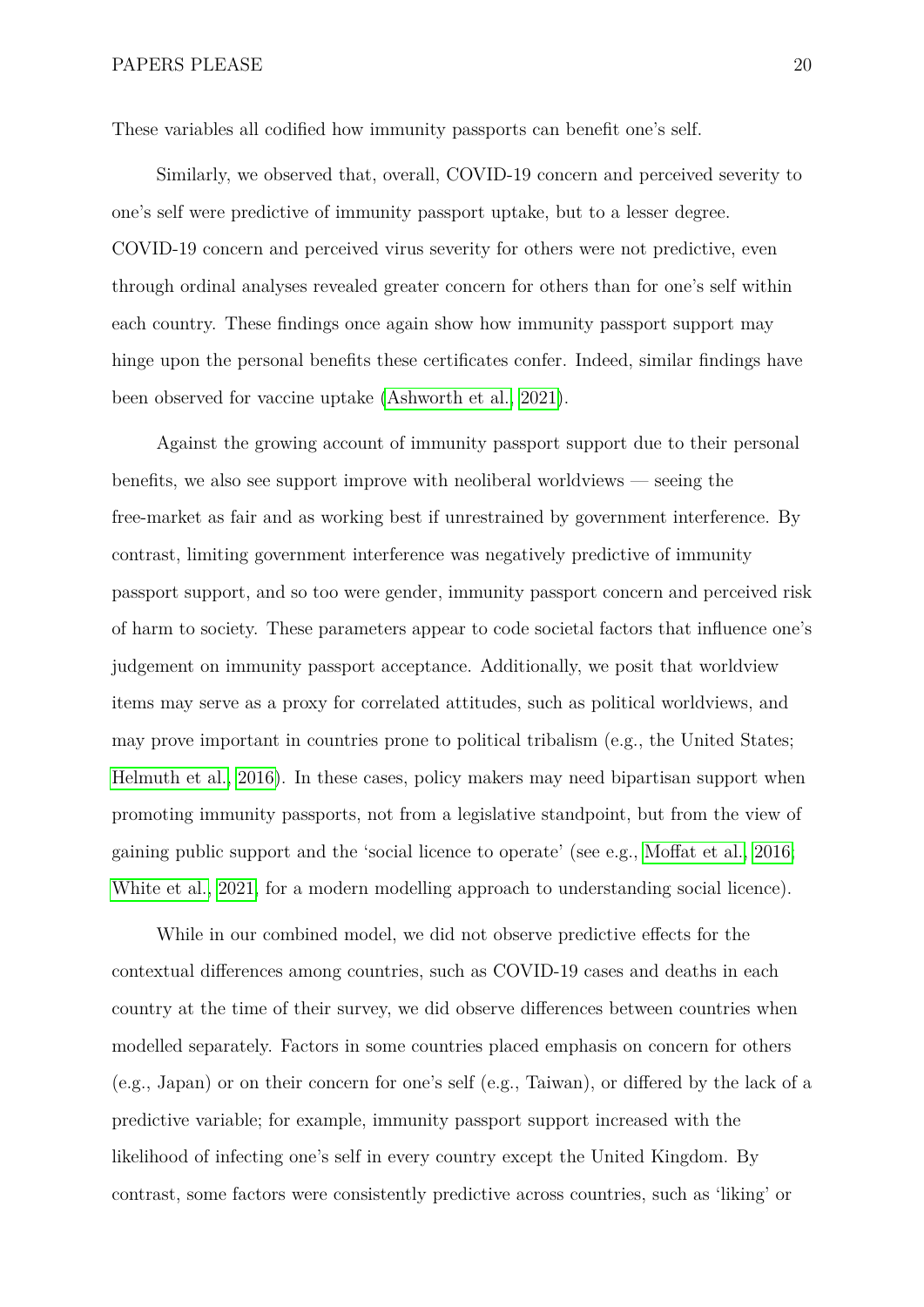seeing immunity passports as being 'fair'. Observing this variance is key to understanding international attitudes; no one country is a monolith from which understanding or predictions may be extrapolated. However, modelling attitudes when combined across countries may provide new insights, such as displayed by the predictive qualities of one's gender or the perceived severity of COVID-19 to one's self in our primary model. This nuanced account of the data allows policy makers to consider how immunity passports would be perceived within their own countries (if one of the six assessed), or make generalized inferences based upon our collective modelling of these countries together.

COVID-19 policy decisions - wearing masks, home lock-downs, and the introduction of mobile tracking technologies - and country specific indices - COVID-19 cases and deaths, individualism, government effectiveness - were not predictive of immunity passport support. This finding reinforces our theory that attitudes towards the uptake of immunity passports are driven primarily by personal risks and benefits, and to a lesser extent, societal factors. This being said, we note a trend in our primary model away from immunity passport support in individualistic cultures and where masks are used; and towards support where mobile tracking-technologies are in use. While these estimates are too variable to draw meaningful inferences from, they may be an avenue of future research and may prove meaningful at a different stage of the pandemic. For now, the wide posterior distributions over the country-level variables makes any meaningful inference impossible in the current study, highlighting a key limitation of our analysis.

The current investigation was primarily limited by our sampling options. Representative online samples were conducted in all countries; however, these online samples may be biased towards technological solutions to large-scale problems. Further, our samples were not representative when considering education level, with the respondents in each country skewing towards being more heavily educated than their respective population. Indeed, our samples were not stratified by education, and this is a clear limitation of the study. We were also limited by public perceptions at the time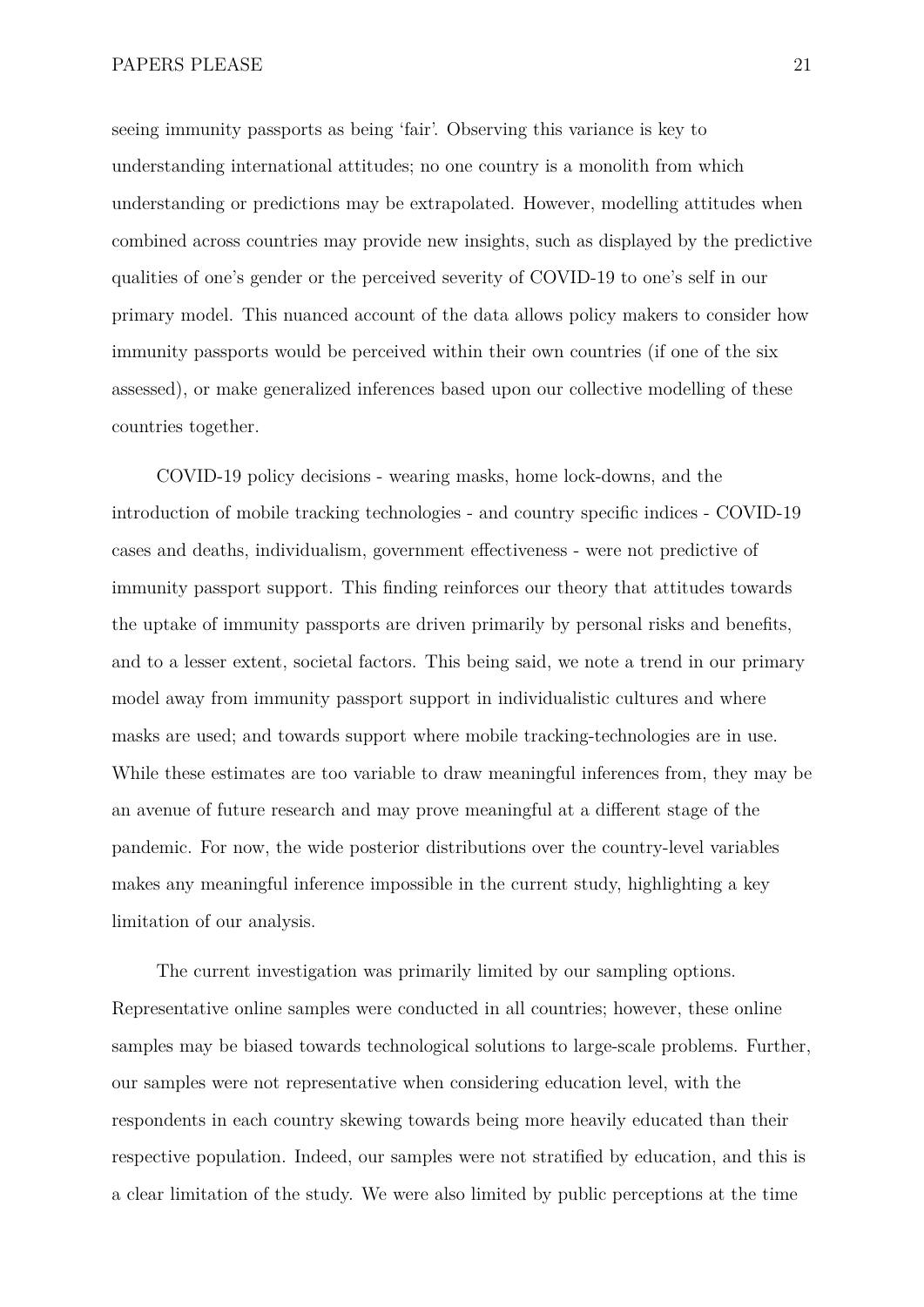of this investigation. In April-May of 2020, international vaccine roll-outs were yet to begin and focus was on non-pharmaceutical methods for virus suppression (e.g., mobile tracing apps). Attitudes may have since shifted as media begins to report on governments seeking to introduce vaccination and/or immunity passports, and the risks and benefits these documents provide. We expect this discussion will only become more heated as corporations, such as international airlines, begin limiting their services based on whether an individual has been vaccinated or recently recovered, and as the long-term side-effects of COVID-19 (i.e., long-COVID) become apparent.

Governments and corporations are now introducing immunity and vaccination passports as a way to quickly return society and the economy to normal, while encouraging the public to get vaccinated to protect themselves and their loved ones. However, the introduction of these passports will only work if the public supports their use. We find that immunity passport support is predicted by the personal benefits and risks they confer, gender, neoliberal world views, and the concern and perceived severity COVID-19 poses to one's self. Successfully accounting for these factors in policy decisions regarding immunity passports may be the difference between public acceptance or public backlash when individuals are prompted: "Papers please?"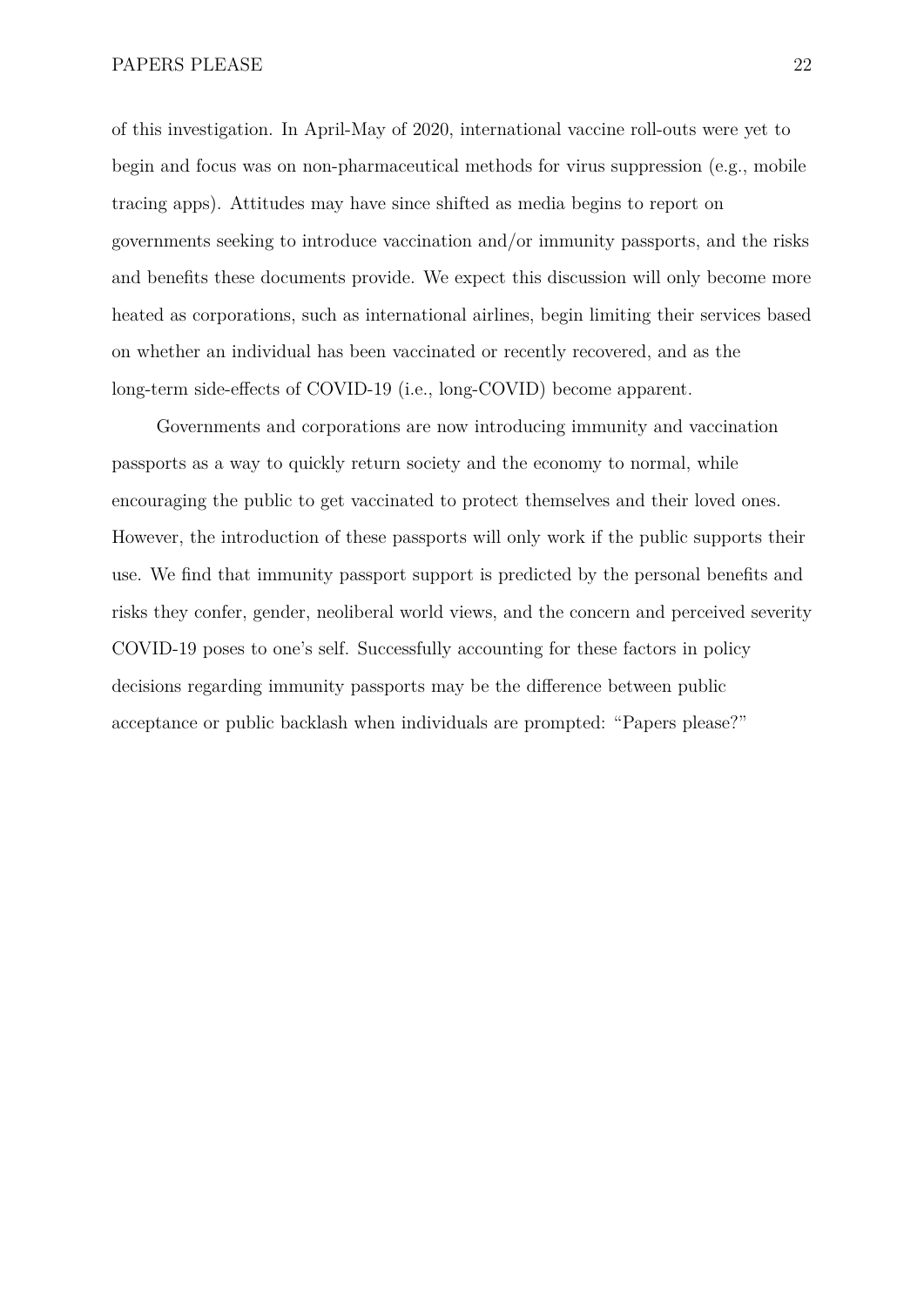#### **Additional content**

### **Data availability**

Anonymized data and analysis code for this study are available through the Open Science Framework (OSF), [https://osf.io/pwb9x/.](https://osf.io/pwb9x/)

#### **Supporting information**

Supplementary materials associated with this paper include additional methods, figures and tables referenced in the text. Supplementary materials 1 describes mythological differences between countries and where to find additional methodology details, code and data for each country. Supplementary materials 2 describes the different modelling accounts of the immunity passport data. Supplementary materials 3 describes the immunity passport modelling completed for each country, separately.

#### **Funding and acknowledgements**

Data collection in Australia was supported by anonymous philanthropic funding to the Peter Doherty Institute for Infection and Immunity to S.Dennis.

Data collection in Germany was funded by the planning grant of the Volkswagen Foundation to R.Hertwig, S.Lewandowsky, and S.Herzog (Initiative "Artificial Intelligence and the Society of the Future"). S.Lewandowsky was supported by a Research Award from the Humboldt Foundation in Germany while this research was conducted. S.Lewandaowsky also received funding from the European Union's Horizon 2020 research and innovation programme under grant agreement No 964728 (JITSUVAX).

Data collection in Taiwan was supported by the National Cheng Kung University and Ministry of Science and Technology (MOST 110-2321-B-006-004 and MOST 108-2321-B-006-022-MY2) to C.-T.Yang.

Data collection in the United Kingdom was supported by the Elizabeth Blackwell Institute, University of Bristol, with funding from the University's alumni and friends.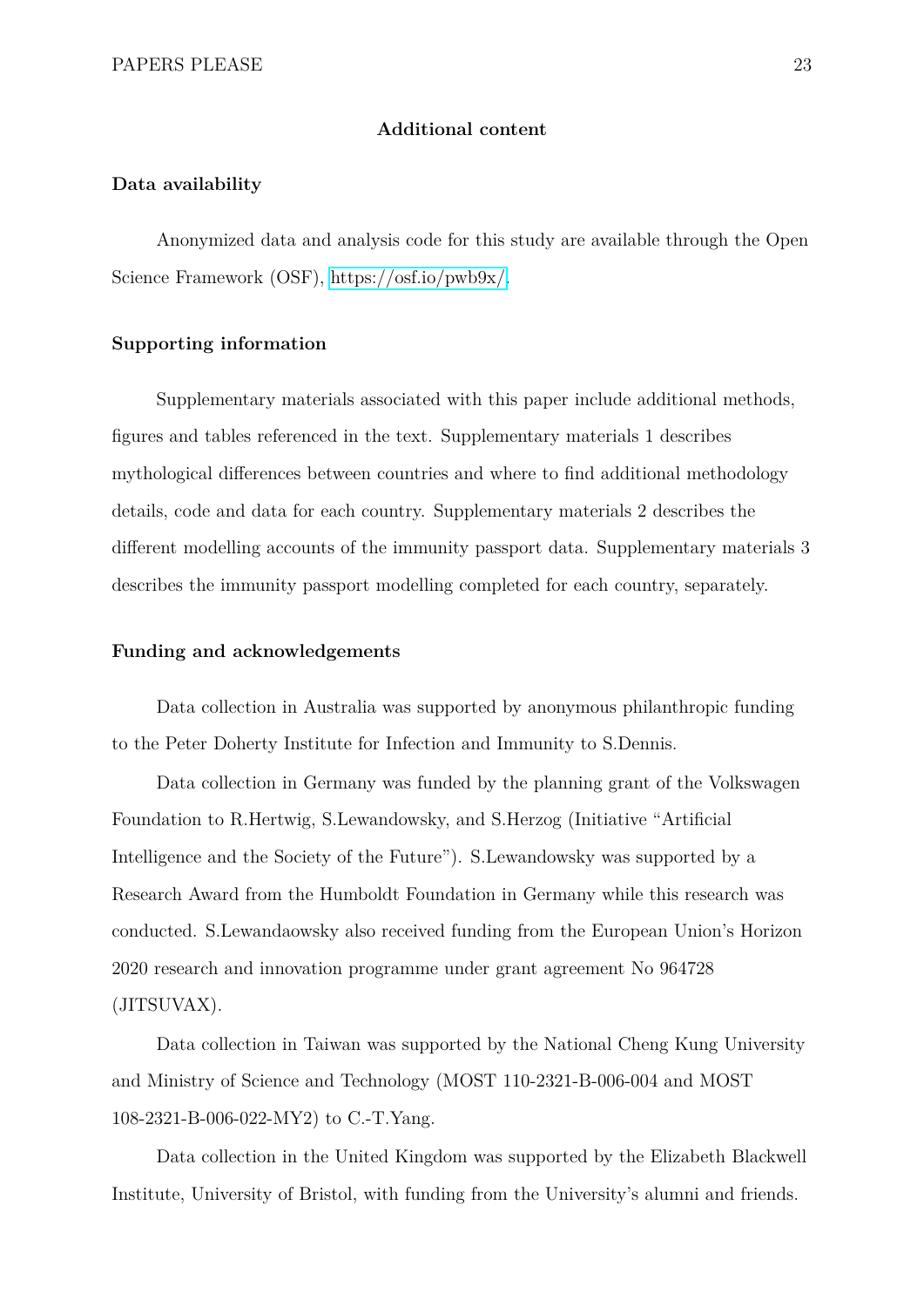Data collection in Spain was supported by funding from Leeds University Business School, University of Leeds to Y.Okan, who was in part supported, by a Population Research Fellowship awarded by Cancer Research UK (C57775/A22182).

Data collection in Japan was supported by funding from the School of Psychological Sciences, the University of Melbourne, and provided to Y.Kashima.

#### **Author's contributions**

The overarching project was led by S.Dennis and S.Lewandowsky, and coordinated with the input of all named authors. Data collection in Australia was handled by P.Garrett., J.White., and S.Dennis, in Taiwan by C.-T.Yang, in Germany by A.Kozyreva and P.Lorenz-Spren, in Japan by T.Kusumi, in the U.K. by S.Lewandowsky, and in Spain by Y.Okan. Survey translations for Germany were handled by A.Kpzyreva and P.Lorenz-Spren, for Spain by Y.Okan, for Taiwan by C.-T.Yang, and for Japan by T.Kusumi. Data collation and analysis was completed by P.Garrett. Manuscript writing and revisions were led by P.Garrett and contributed to by all authors.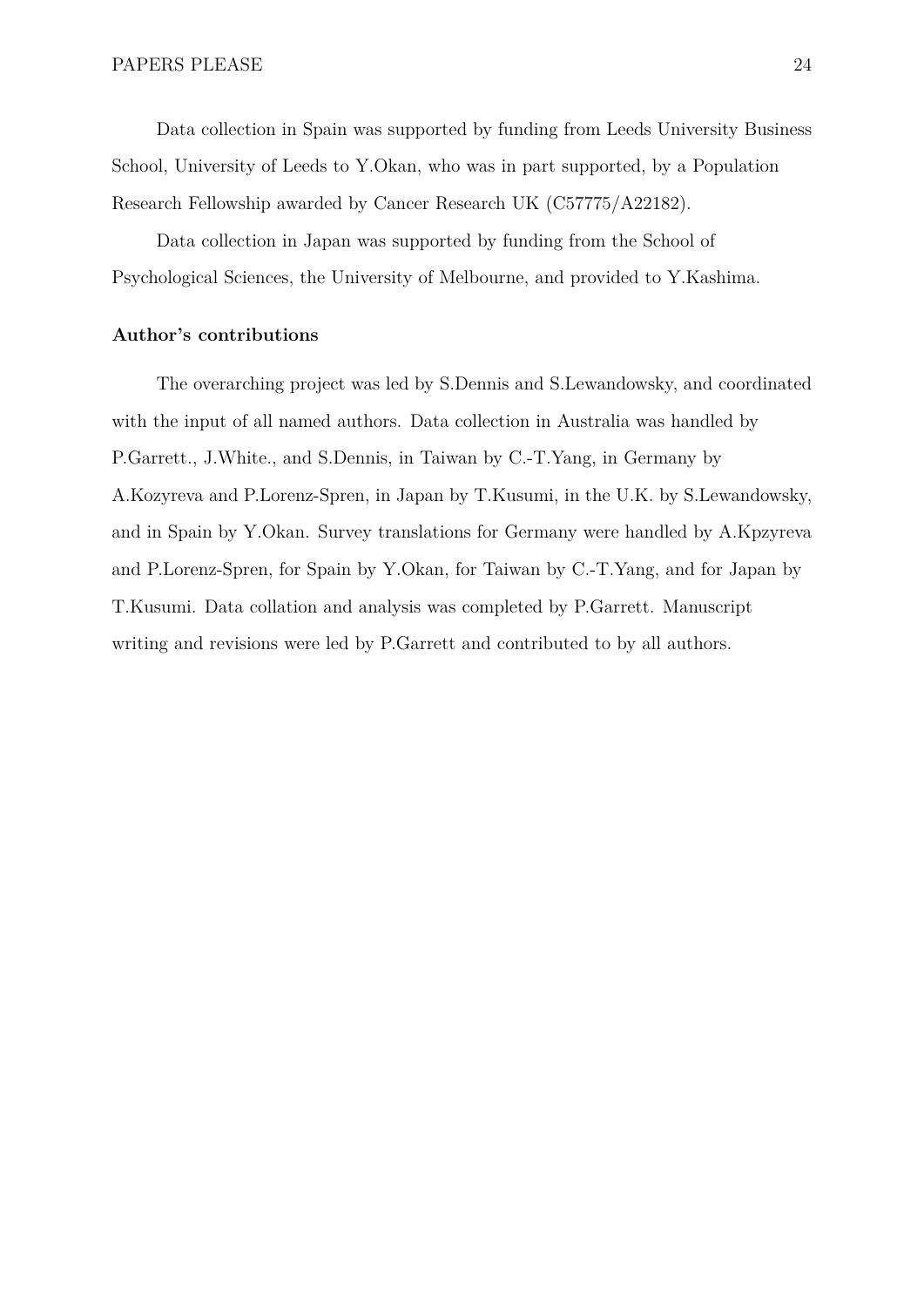#### References

- <span id="page-24-6"></span>Albert, J. H., & Chib, S. (1993). Bayesian analysis of binary and polychotomous response data. *Journal of the American statistical Association*, *88* (422), 669–679.
- <span id="page-24-8"></span>Ashworth, M., Thunström, L., Cherry, T. L., Newbold, S. C., & Finnoff, D. C. (2021). Emphasize personal health benefits to boost covid-19 vaccination rates. *Proceedings of the National Academy of Sciences*, *118* (32).
- <span id="page-24-2"></span>Brown, R. C., Savulescu, J., Williams, B., & Wilkinson, D. (2020). Passport to freedom? immunity passports for covid-19. *Journal of Medical Ethics*, *46* (10), 652–659.
- <span id="page-24-7"></span>Bürkner, P.-C., & Vuorre, M. (2019). Ordinal regression models in psychology: A tutorial. *Advances in Methods and Practices in Psychological Science*, *2* (1), 77–101.
- <span id="page-24-0"></span>Cha, S. (2021, Apr). *South korea to issue blockchain-protected digital 'vaccine passports'.* Thomson Reuters. Retrieved from [https://www.reuters.com/article/](https://www.reuters.com/article/us-health-coronavirus-southkorea-idUSKBN2BO43W) [us-health-coronavirus-southkorea-idUSKBN2BO43W](https://www.reuters.com/article/us-health-coronavirus-southkorea-idUSKBN2BO43W)
- <span id="page-24-4"></span>Davies, G. (2021). *Vaccine passports are being trialed in the uk: Why are they so controversial?* ABC News. Retrieved from [https://abcnews.go.com/International/](https://abcnews.go.com/International/vaccine-passports-trialed-uk-controversial/story?id=76976981) [vaccine-passports-trialed-uk-controversial/story?id=76976981](https://abcnews.go.com/International/vaccine-passports-trialed-uk-controversial/story?id=76976981)
- <span id="page-24-3"></span>Dye, C., & Mills, M. C. (2021). *Covid-19 vaccination passports.* American Association for the Advancement of Science.
- <span id="page-24-5"></span>Estifanos, A. S., Alemu, G., Negussie, S., Ero, D., Mengistu, Y., Addissie, A., . . . others (2020). 'i exist because of we': shielding as a communal ethic of maintaining social bonds during the covid-19 response in ethiopia. *BMJ Global Health*, *5* (7), e003204.
- <span id="page-24-1"></span>European Union. (2021). *Coronavirus: Commission proposes a digital green certificate.* Retrieved from

[https://ec.europa.eu/commission/presscorner/detail/en/ip\\_21\\_1181](https://ec.europa.eu/commission/presscorner/detail/en/ip_21_1181)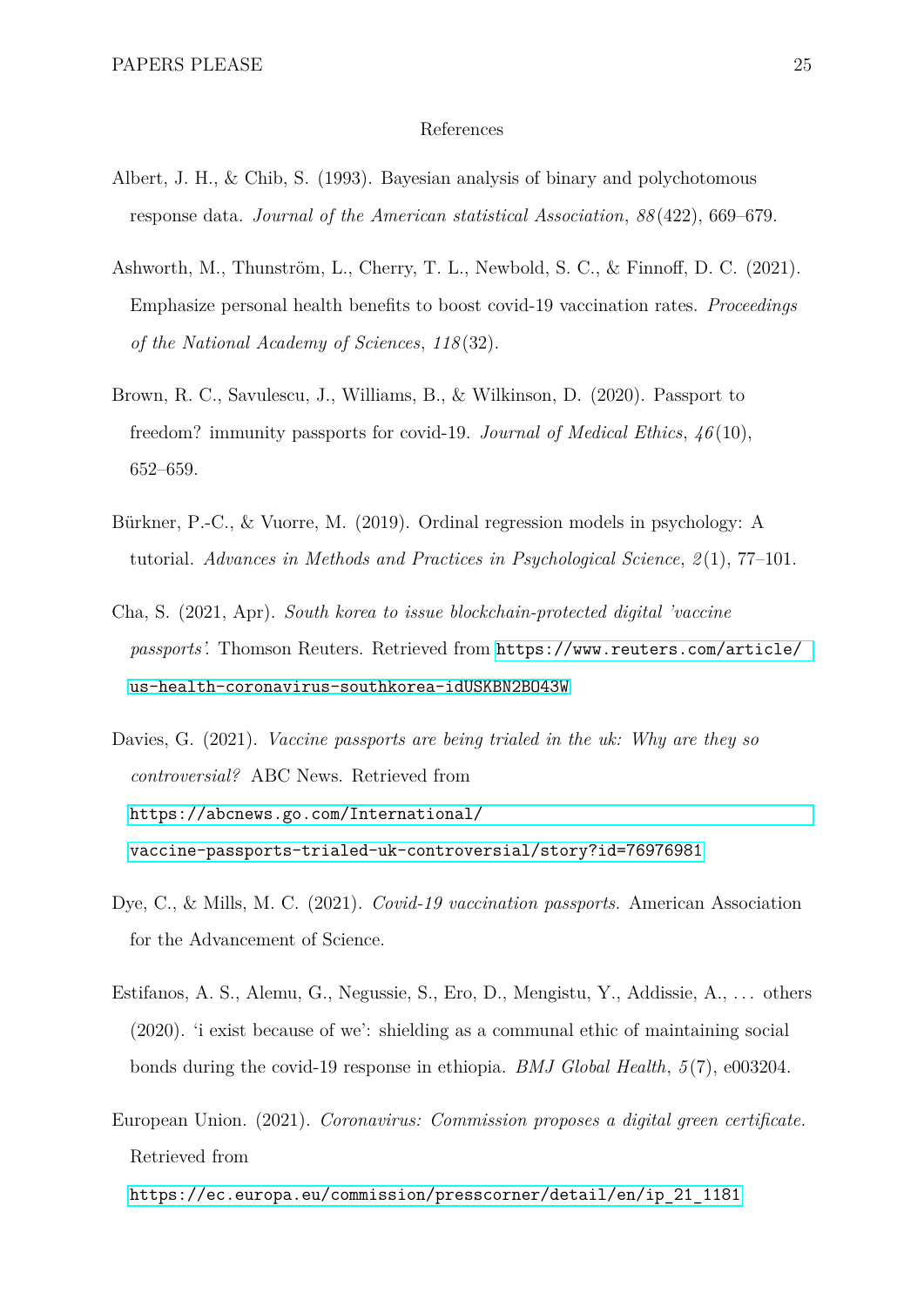- <span id="page-25-5"></span>Garrett, P. M., Wang, Y., White, J. P., Hsieh, S., Strong, C., Lee, Y.-C., . . . Yang, C.-T. (2021). Young adults view smartphone tracking technologies for covid-19 as acceptable: the case of taiwan. *International journal of environmental research and public health*, *18* (3), 1332.
- <span id="page-25-8"></span>Garrett, P. M., Wang, Y. W., White, J. P., Kashima, Y., Dennis, S., & Yang, C.-T. (n.d.). High national acceptance for covid-19 contact tracing technologies in taiwan. *PsyArXiV* .
- <span id="page-25-4"></span>Garrett, P. M., White, J. P., Lewandowsky, S., Kashima, Y., Perfors, A., Little, D. R., . . . Dennis, S. (2021). The acceptability and uptake of smartphone tracking for covid-19 in australia. *Plos one*, *16* (1), e0244827.
- <span id="page-25-3"></span>Gelb, A., & Mukherjee, A. (2021). A covid vaccine certificate building on lessons from digital id for the digital yellow card. *Center for Global Development*, 27.
- <span id="page-25-1"></span>Guarascio, F. (2020). *Exclusive-who vaccine scheme risks failure, leaving poor countries with no covid shots until 2024.* Reuters.
- <span id="page-25-7"></span>Helmuth, B., Gouhier, T. C., Scyphers, S., & Mocarski, J. (2016). Trust, tribalism and tweets: has political polarization made science a "wedge issue"? *Climate Change Responses*, *3* (1), 1–14.
- <span id="page-25-6"></span>Hofstede Insights. (2020). *Country comparison.* Retrieved from <https://www.hofstede-insights.com/country-comparison/>
- <span id="page-25-2"></span>International Air Transport Association. (2021). *Iata travel pass initiative.* Retrieved from <https://www.iata.org/en/programs/passenger/travel-pass/>
- <span id="page-25-0"></span>Kelleher, S. R. (2021, June). *Europe update: These 12 countries are now using e.u.'s digital covid certificate, with another 16 on deck.* Forbes. Retrieved from [https://www.forbes.com/sites/suzannerowankelleher/2021/06/13/](https://www.forbes.com/sites/suzannerowankelleher/2021/06/13/europe-digital-covid-certificate-vaccine-passport/?sh=79f5600c2251) [europe-digital-covid-certificate-vaccine-passport/?sh=79f5600c2251](https://www.forbes.com/sites/suzannerowankelleher/2021/06/13/europe-digital-covid-certificate-vaccine-passport/?sh=79f5600c2251)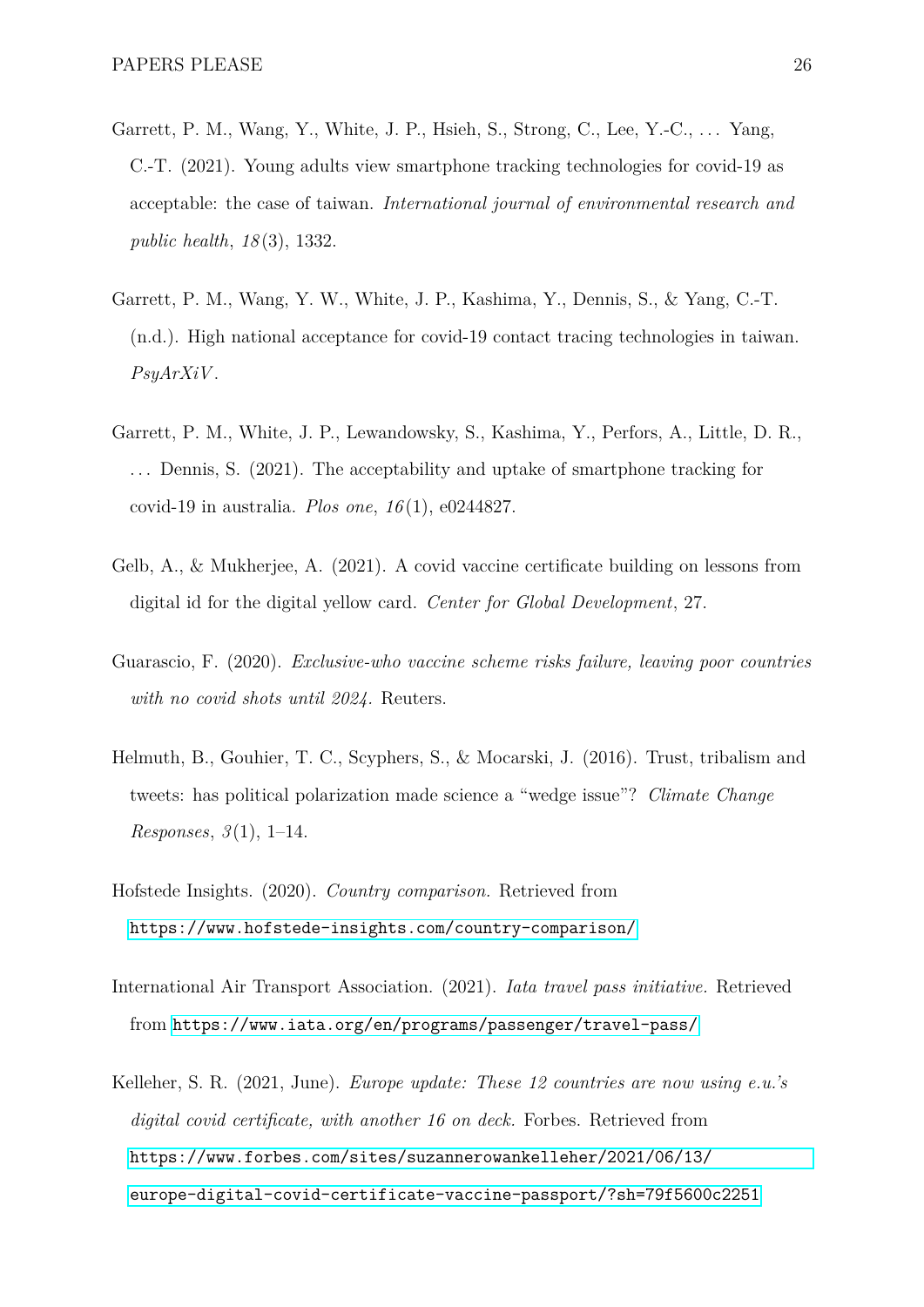- <span id="page-26-5"></span>Khubchandani, J., Sharma, S., Price, J. H., Wiblishauser, M. J., Sharma, M., & Webb, F. J. (2021). Covid-19 vaccination hesitancy in the united states: a rapid national assessment. *Journal of Community Health*, *46* (2), 270–277.
- <span id="page-26-1"></span>Kim, J. H., Marks, F., & Clemens, J. D. (2021). Looking beyond covid-19 vaccine phase 3 trials. *Nature medicine*, *27* (2), 205–211.
- <span id="page-26-6"></span>Kozyreva, A., Lorenz-Spreen, P., Lewandowsky, S., Garrett, P., Herzog, S., Pachur, T., & Hertwig, R. (2021). Psychological factors shaping public responses to covid-19 digital contact tracing technologies in germany. *PsyArXiv*.
- <span id="page-26-4"></span>Lazarus, J. V., Ratzan, S. C., Palayew, A., Gostin, L. O., Larson, H. J., Rabin, K., . . . El-Mohandes, A. (2021). A global survey of potential acceptance of a covid-19 vaccine. *Nature medicine*, *27* (2), 225–228.
- <span id="page-26-3"></span>Lewandowsky, S., Dennis, S., Perfors, A., Kashima, Y., White, J. P., Garrett, P., . . . Yesilada, M. (2021). Public acceptance of privacy-encroaching policies to address the covid-19 pandemic in the united kingdom. *Plos one*, *16* (1), e0245740.
- <span id="page-26-2"></span>Liew, C. H., & Flaherty, G. T. (2021). Immunity passports to travel during the covid-19 pandemic: controversies and public health risks. *Journal of Public Health*, *43* (1), e135–e136.
- <span id="page-26-0"></span>Mallapaty, S., & Callaway, E. (2021). What scientists do and don't know about the oxford-astrazeneca covid vaccine. *Nature*, *592* (7852), 15–17.
- <span id="page-26-7"></span>Martin, A. D., Quinn, K. M., & Park, J. H. (2011). Mcmcpack: Markov chain monte carlo in r. *Foundation for Open Access Statistics*.
- <span id="page-26-9"></span>Moffat, K., Lacey, J., Zhang, A., & Leipold, S. (2016). The social licence to operate: a critical review. *Forestry: An International Journal of Forest Research*, *89* (5), 477–488.
- <span id="page-26-8"></span>Plummer, M., Best, N., Cowles, K., & Vines, K. (2006). Coda: convergence diagnosis and output analysis for mcmc. *R* news,  $6(1)$ , 7–11.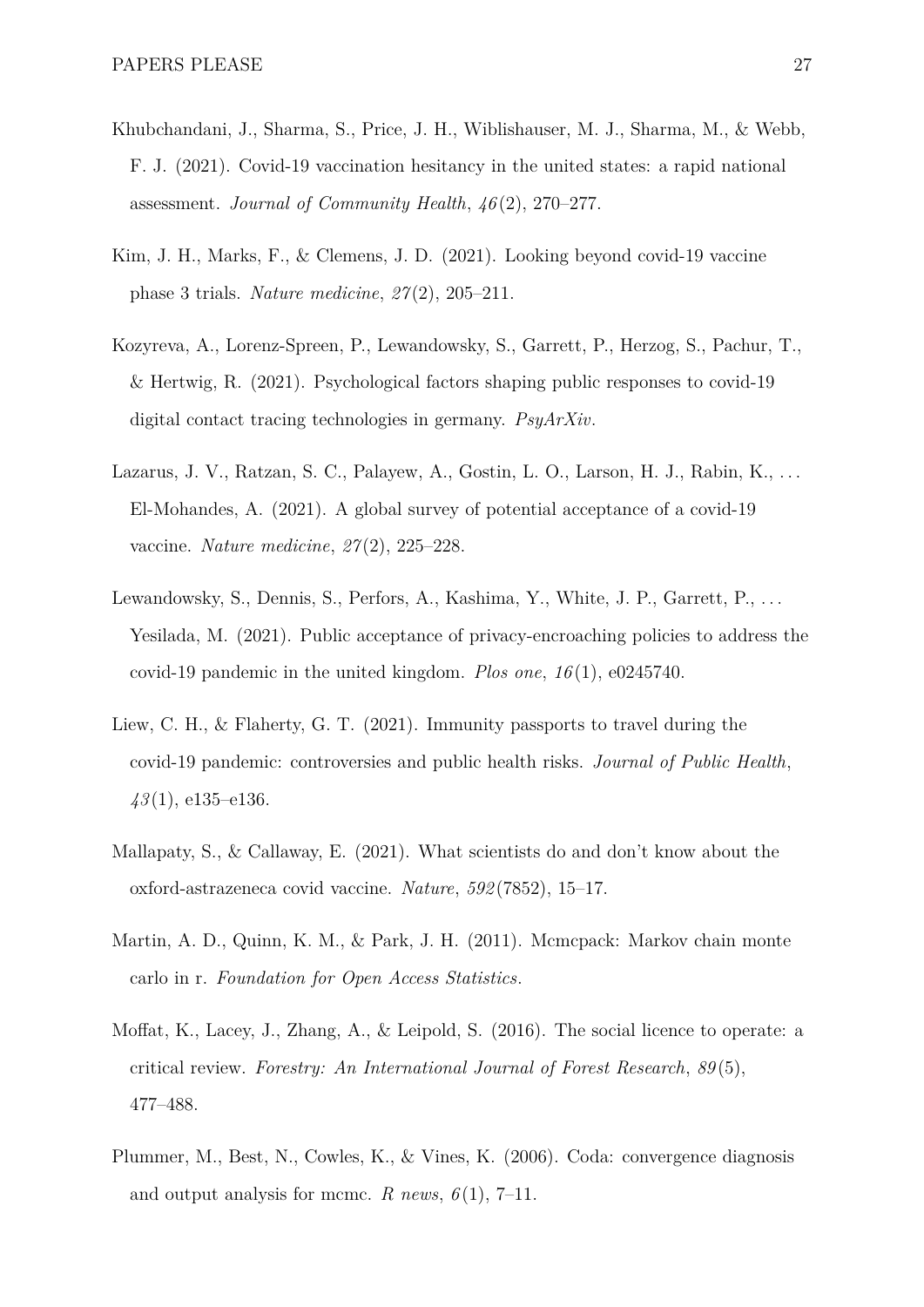- <span id="page-27-5"></span>Tsai, C. (2020). Personal risk and societal obligation amidst covid-19. *Jama*, *323* (16), 1555–1556.
- <span id="page-27-2"></span>Tsoi, K. K., Sung, J. J., Lee, H. W., Yiu, K. K., Fung, H., & Wong, S. Y. (2021). The way forward after covid-19 vaccination: vaccine passports with blockchain to protect personal privacy. *BMJ Innovations*, *7* (2).
- <span id="page-27-3"></span>Voo, T. C., Clapham, H., & Tam, C. C. (2020). Ethical implementation of immunity passports during the covid-19 pandemic. *The Journal of infectious diseases*, *222* (5), 715–718.
- <span id="page-27-8"></span>White, J. P., Dennis, S., Tomko, M., Bell, J., & Winter, S. (2021, 05). Paths to social licence for tracking-data analytics in university research and services. *PLOS ONE*, *16* (5), 1-19. Retrieved from <https://doi.org/10.1371/journal.pone.0251964> doi: 10.1371/journal.pone.0251964
- <span id="page-27-4"></span>Wilford, G. (2021). *French mob destroys portrait of macron in protest against vaccine passports.* The Times. Retrieved from [https://www.thetimes.co.uk/article/french-mob-destroys-portrait-of](https://www.thetimes.co.uk/article/french-mob-destroys-portrait-of-macron-in-protest-against-vaccine-passports-q9tl9x88d) [-macron-in-protest-against-vaccine-passports-q9tl9x88d](https://www.thetimes.co.uk/article/french-mob-destroys-portrait-of-macron-in-protest-against-vaccine-passports-q9tl9x88d)
- <span id="page-27-1"></span>World Health Organization. (2021a, May). *Covid-19 natural immunity.* Retrieved from <https://melbourneuni.au1.qualtrics.com/Q/MyProjectsSection>
- <span id="page-27-0"></span>World Health Organization. (2021b). *Who coronavirus disease (covid-19) dashboard.* World Health Organization. Retrieved from <https://covid19.who.int>
- <span id="page-27-7"></span>Worldbank. (2020). *Worldwide governance indicator.* Retrieved from <http://info.worldbank.org/governance/wgi/>
- <span id="page-27-6"></span>Zhou, J., Yang, S., Xiao, C., & Chen, F. (2020). Examination of community sentiment dynamics due to covid-19 pandemic: a case study from australia. *arXiv preprint arXiv:2006.12185* .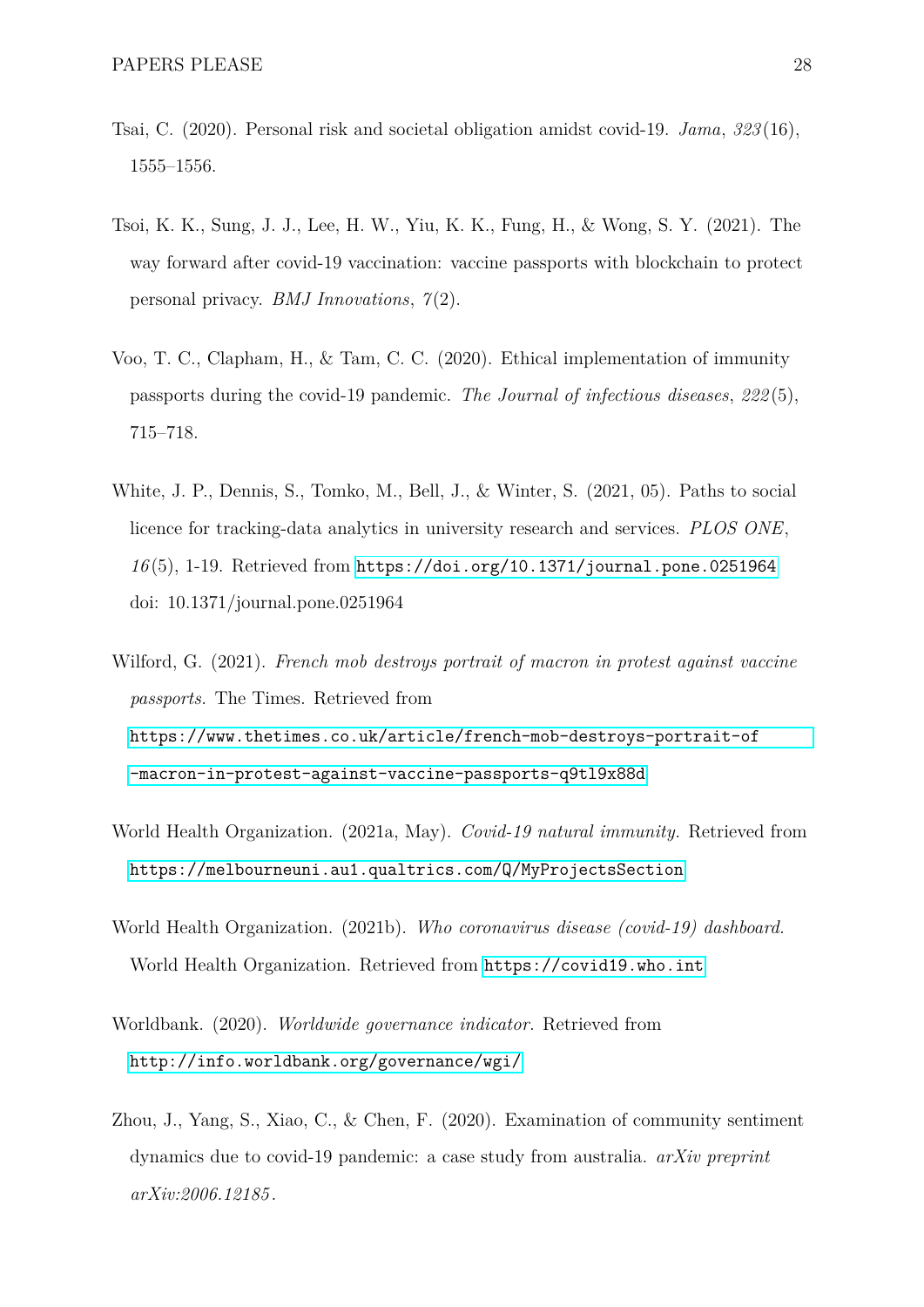Supplementary Material S1. Survey differences by country

Due to the rapidly changing nature of the COVID-19 pandemic, surveys were updated regularly and modified for each country. To maximise survey similarities, survey translations were handled by researchers in each of their respective countries (e.g., English surveys were translated to Japanese, Spanish, German, and Chinese), and the survey order was kept the same (see Figure [2](#page-8-0) of the main text). Here, we briefly highlight the survey differences between countries, and point to published methods where possible.

### **Australia**

The Australian surveys were collected on April 15th and May 7th of 2020. The first survey assessed attitudes towards three hypothetical tracing technologies (telecommunication tracing, a Bluetooth Government App, and an App using the Apple/Google Exposure Notification system) and immunity passports. The second survey assessed attitudes towards the Australian COVIDSafe App and attitudes towards immunity passports. A representative sample of the Australian public stratified by age, gender and state were collected through the data sampling platform Dynata, and participants were reimbursed in the form of gift cards, points programs, or charitable contributions as per their agreement with Dynata. The complete surveys may be found via the Australian paper's Open Science Foundation (OSF) page, https://osf.io/sw7rq/, and the methods in full are reported in [Garrett, White, et al.](#page-25-4) [\(2021\)](#page-25-4). This study received ethics approval from the University of Melbourne's psychology health and applied sciences human ethics sub-committee, approval number 1955555.

#### **United Kingdom**

The United Kingdom survey was collected on April 16th 2020 and assessed attitudes towards three hypothetical tracing technologies and immunity passports. A representative sample of 752 participants stratified by age, gender and state were collected through Prolific Academic, and were reimbursed 85 Pence for completing a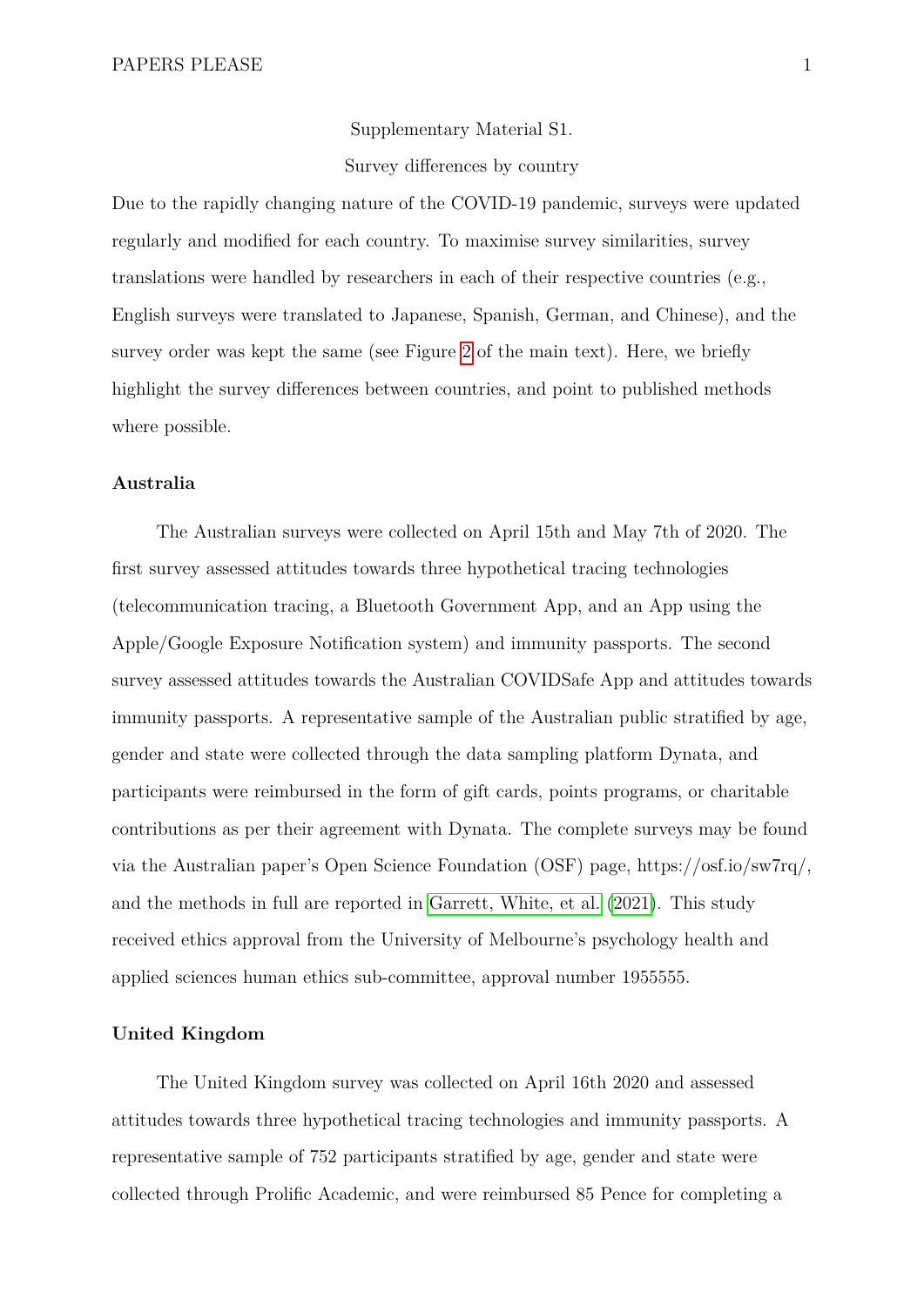10-minute survey. The survey materials are freely available via OSF, https://osf.io/pw5yj/, and the methods are reported in full in [Lewandowsky et al.](#page-26-3) [\(2021\)](#page-26-3). This survey did not differ in any meaningful way from the first Australian survey, except in how country specific words were replaced - United Kingdom rather than Australia - for this new audience. This study received ethics approval from the University of Bristol, approval number 103344.

#### **Germany**

The German survey was collected between the  $17th - 22nd$  April and assessed attitudes towards three hypothetical tracing technologies and immunity passports. A representative sample of 1665 participants were collected through the online platform, Lucid, stratified by age, gender and region, and participants were reimbursed per their agreement with Lucid. The full methods for this paper are reported in [Kozyreva et al.](#page-26-6) [\(2021\)](#page-26-6), and the original surveys may be found in full through the study's OSF page, https://osf.io/xvzph. This survey did not differ meaningfully from the first Australian survey. The Institutional Review Board of the Max Planck Institute for Human Development approved the surveys (approval L2020-4).

### **Spain**

The Spanish survey was collected between April 27th and May 5th 2020, and assessed attitudes towards one-of-three hypothetical tracing apps and immunity passport items. As in Germany, a representative sample of 1505 participants were collected through the online data sampling platform, Lucid, and participants were reimbursed per their agreement with Lucid. The Spanish survey was a translation of the United Kingdom survey (reported above), copies of which — along with the associated data — can be access through the Spanish OSF page, https://osf.io/xa4sf. A detailed breakdown of the results from this Spanish sample can be found at https://stephanlewandowsky.github.io/UKsocialLicence/SpainCov1.html. Ethics was obtained for this study through the University of Leeds, ethical approval code: 103402.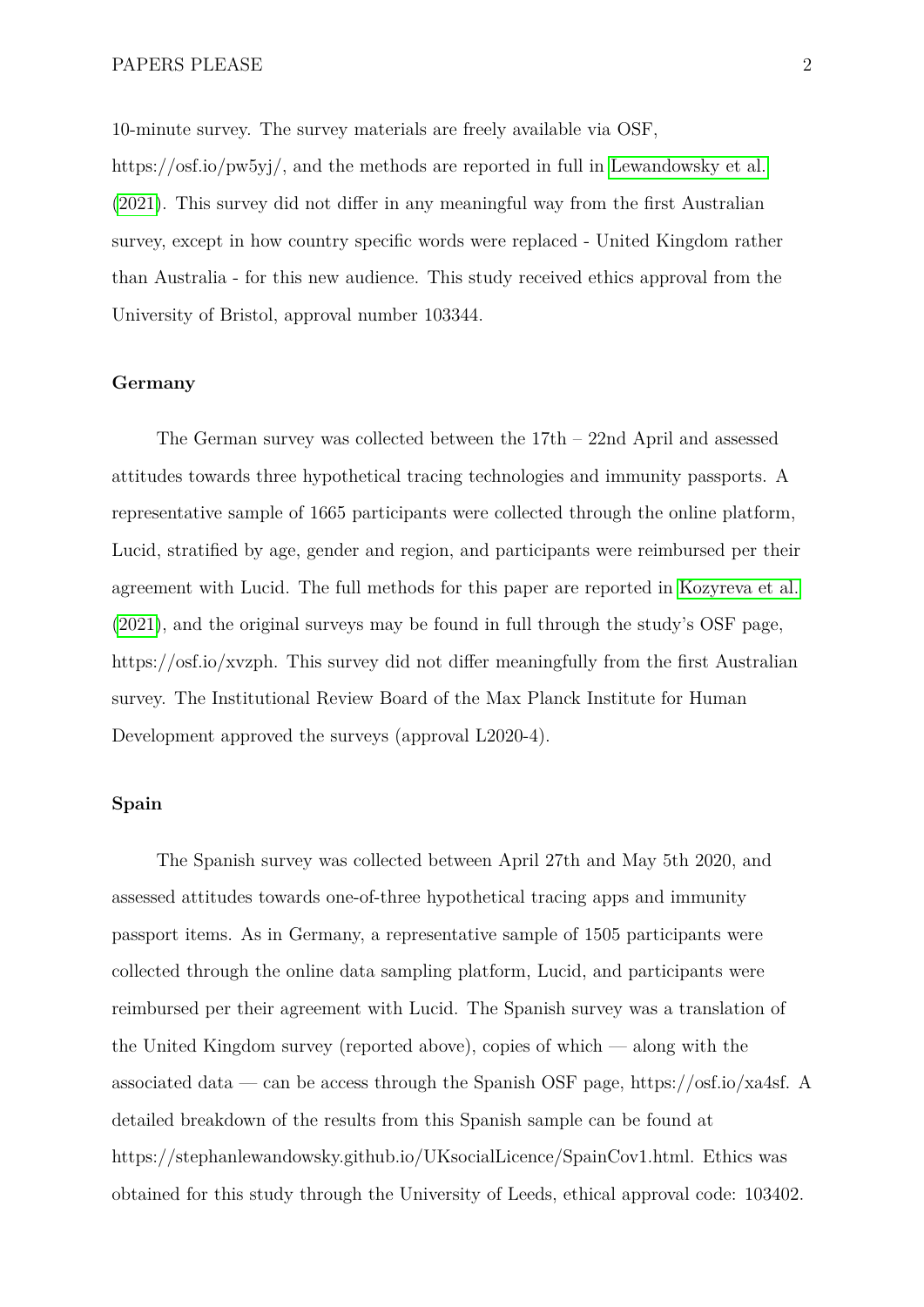### **Taiwan**

The Taiwan surveys were collected in four waves separated by one-week intervals, starting April 8th 2020 and ending April 29th 2020. Each wave collected a representative sample of 1500 participants (6000 in total) stratified by age, gender, and region, through the survey distribution company, Gosurvey, at a cost of \$21,500 USD. Participants were reimbursed per their agreement with Gosurvey. Each survey assessed participant's psychological resilience, before asking participant's about their attitudes towards one-of-three hypothetical tracing technologies, and then their attitudes towards immunity passports. The full methods for this paper are reported in [Garrett et al.](#page-25-8) [\(n.d.\)](#page-25-8), and the surveys and data can be downloaded from the study's OSF page, https://osf.io/u28n7. These surveys did not differ meaningfully from the first Australian survey. Ethics approval for this study was obtained from the Ethics Committee of the Department of Psychology at the National Cheng Kung University (ethics code 108-072).

#### **Japan**

The Japan survey was collected between May  $13th - 14th$  2020. A representative sample of 1000 members of the Japanese public were collected through the data sampling company, 'Cross Marketing' ('Kurosu Marketing'), in Japan, and participants were reimbursed based on their personal agreement with Cross Marketing. Participants were queried on their attitudes to one-of-two tracing technologies - a Government Bluetooth App and the Apple/Google exposure notification system - before being assessed on their attitudes towards immunity passports.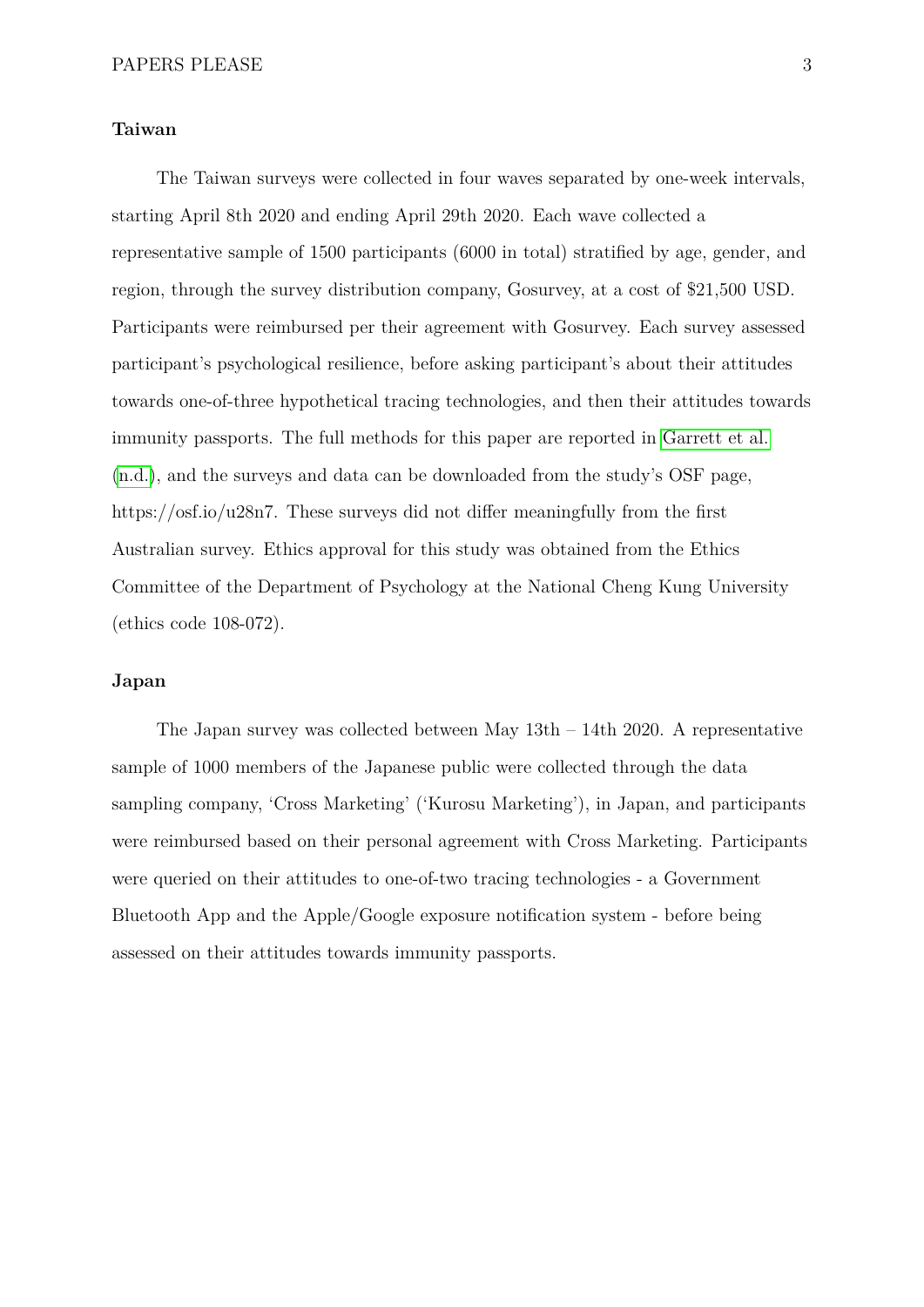#### Supplementary Material S2.

#### Alternative models

Alternative models were fit to the immunity passport support items including an ordinal probit model assessing immunity passport support post immunity passport questions. This probit model used the original ordinal categories, with each intercept representing a boundary between Likert categories. For example, intercept 1 would represents the lowest boundary between 'none' and 'a little', while intercept 5 would represent the boundary between 'a lot' and 'extremely'. Additionally, we modeled a binary and ordinal account of immunity passport support as measured prior to answering the immunity passport questions - the reader can think of this as participant's 'gut reaction', while the findings presented in the main paper reflect attitudes after having thought about the risks and benefits that accompany immunity passports. The following details the results of these alternative modelling accounts. Each model was instantiated with four chains, 2000 iterations each with 1000 burn-ins each, using non-informative priors for the intercept, with fixed effects estimated from weakly informative Laplacian distributed priors centered on 0 with a scale parameter of 1. For ease of reading, bold parameters denote where the 95% credible intervals do not cross zero, thus indicating an effect. Odds ratios were not calculated for the probit models; doing so would be a misrepresentation of the data as the probit account does not measure the log odds of moving between response categories, however, this would be true for an ordinal *logistic* regression.

**Ordinal probit model of support measured** *after* **the immunity passport questions (i.e., an alternative modelling account of the binomial model presented in the main text).**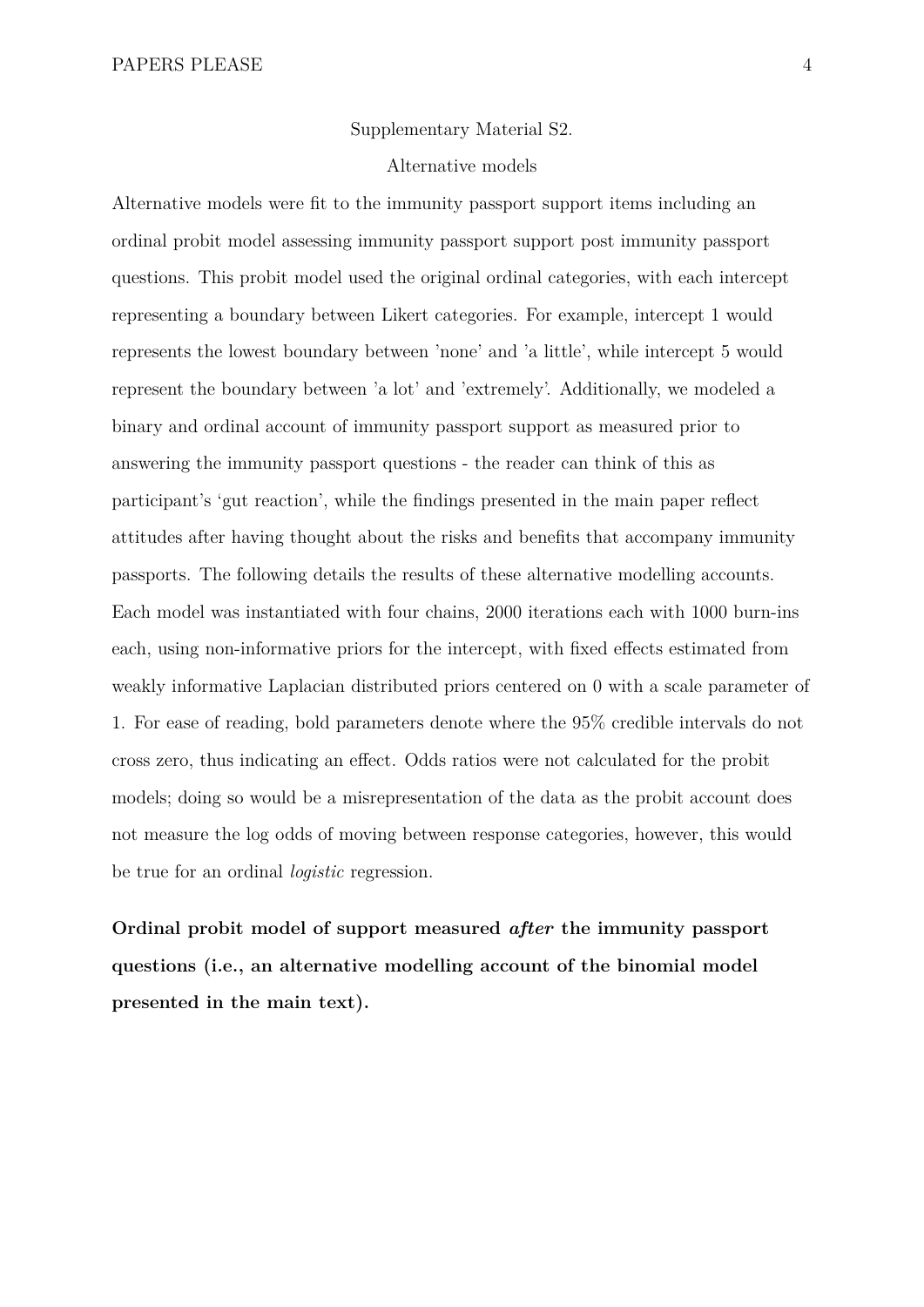# <span id="page-32-0"></span>Table S2.1

# *Ordinal probit model of immunity passport acceptance after answering immunity passport items.*

| Parameter                       | Estimate         | Error    |                  | Lower 95% CI Upper 95% CI |
|---------------------------------|------------------|----------|------------------|---------------------------|
| Intercept[1]                    | $-1.11$          | 0.41     | $-2.01$          | $-0.25$                   |
| Intercept[2]                    | $-0.16$          | 0.41     | $-1.06$          | 0.7                       |
| Intercept[3]                    | 0.68             | 0.41     | $-0.22$          | $1.54\,$                  |
| Intercept[4]                    | 1.83             | 0.41     | $\rm 0.94$       | 2.69                      |
| Intercept[5]                    | $2.91\,$         | 0.41     | $2.02\,$         | 3.76                      |
| Age                             | $-0.01$          | $0.01\,$ | $-0.03$          | $0.01\,$                  |
| GenderWoman                     | $-0.02$          | $0.02\,$ | $-0.06$          | $0.02\,$                  |
| EducationHighschoolorGreater    | $-0.01$          | $0.04\,$ | $-0.08$          | $0.07\,$                  |
| EducationUniversityorEquivalent | $-0.09$          | $0.04\,$ | $-0.16$          | $-0.01$                   |
| COVID_PositiveTRUE              | $0.24\,$         | $0.07\,$ | $0.1\,$          | $0.37\,$                  |
| COVID_PositiveOtherTRUE         | $0.02\,$         | $0.03\,$ | $-0.04$          | $0.08\,$                  |
| $Cum\newline$                   | $0.02\,$         | $0.02\,$ | $-0.02$          | $0.07\,$                  |
| $Cum\mathsf{Ca}\mathsf{ses}$    | $-0.01$          | $0.02\,$ | $-0.05$          | $0.03\,$                  |
| TrackingTechnologyTRUE          | $0.27\,$         | $0.43\,$ | $-0.67$          | 1.14                      |
| MaskUsageTRUE                   | $-0.25$          | $0.35\,$ | $-0.96$          | $0.51\,$                  |
| LockdownTRUE                    | $0.11\,$         | $0.34\,$ | $-0.63$          | $0.8\,$                   |
| GovEffectiveness                | $-0.01$          | $0.18\,$ | $-0.37$          | 0.41                      |
| IndexOfCommunality              | $-0.26$          | $0.24\,$ | $-0.74$          | $0.25\,$                  |
| COVID_SeveritySelf              | $0.04\,$         | $0.01\,$ | $0.02\,$         | $0.06\,$                  |
| COVID SeverityOther             | $\boldsymbol{0}$ | 0.01     | $-0.02$          | $0.02\,$                  |
| COVID_ConcernSelf               | $0.02\,$         | $0.02\,$ | $\boldsymbol{0}$ | 0.06                      |
| COVID_ConcernOther              | 0.04             | $0.01\,$ | $0.01\,$         | $0.07\,$                  |
| WVeconomy                       | $0.08\,$         | $0.01\,$ | $0.07\,$         | $0.1\,$                   |
| WVfreemarket                    | $0.07\,$         | $0.01\,$ | $0.06\,$         | $0.09\,$                  |
| WVsmallgov                      | $-0.04$          | $0.01\,$ | $-0.05$          | $-0.02$                   |
| IP_Concerned                    | $-0.28$          | $0.01\,$ | $-0.31$          | $-0.25$                   |
| IP_Like                         | 0.61             | $0.01\,$ | $0.59\,$         | 0.64                      |
| IP_HarmSociety                  | $-0.25$          | $0.01\,$ | $-0.27$          | $-0.22$                   |
| IP_Fair                         | 0.53             | $0.01\,$ | $0.5\,$          | $0.55\,$                  |
| IP_InfectSelf                   | $0.23\,$         | $0.01\,$ | $0.21\,$         | $0.25\,$                  |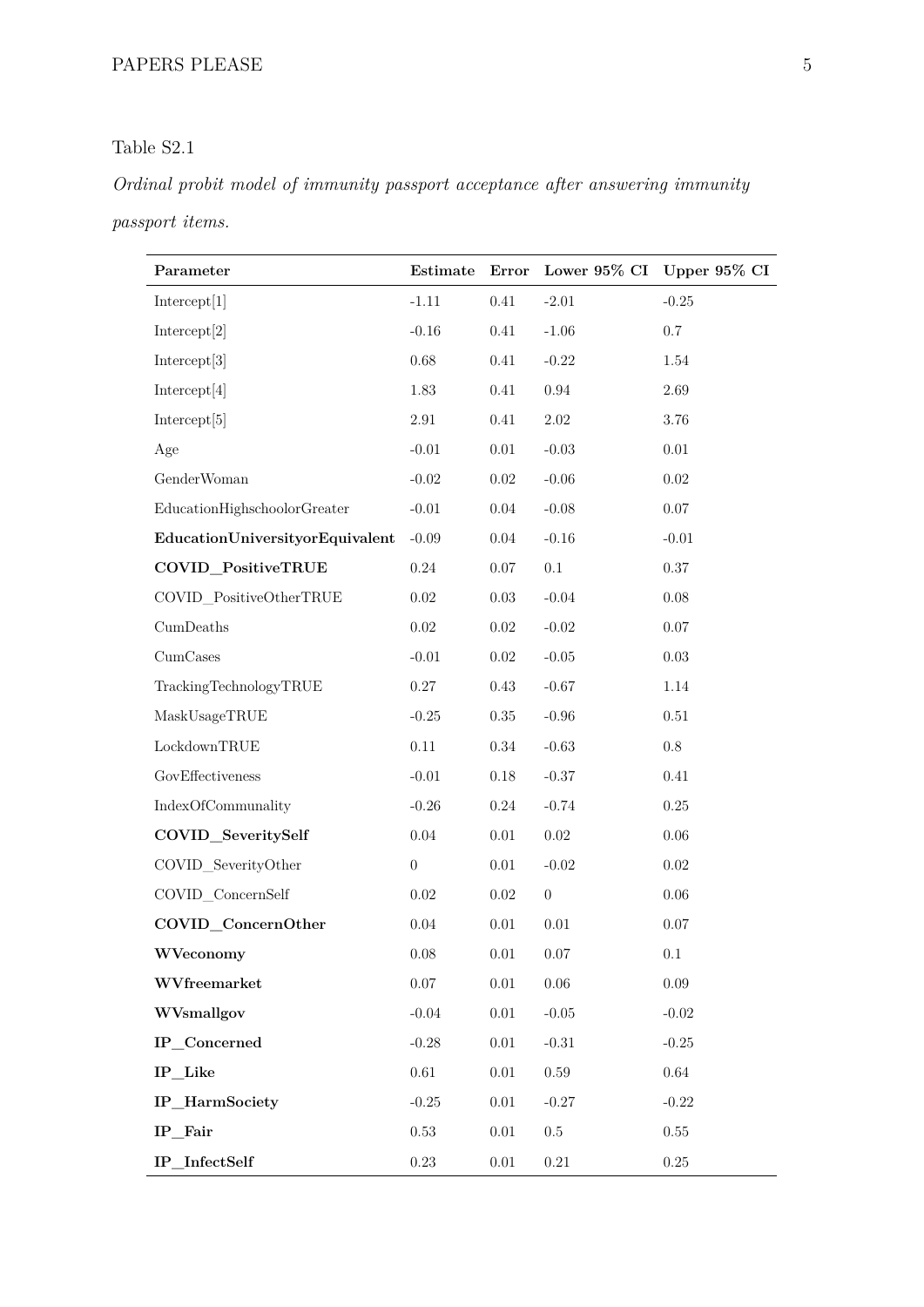# **Binomial model of support before immunity passport questions**

# <span id="page-33-0"></span>Table S2.2

*Binomial model of immunity passport acceptance before answering immunity passport items. Odds ratio denotes the multiplicative increase each coefficient confers to immunity passport support, calculated as the natural exponent of the estimate.*

| Parameter                       | Estimate | <b>Odds Ratio</b> | Error    |                  | Lower 95% CI Upper 95% CI |
|---------------------------------|----------|-------------------|----------|------------------|---------------------------|
| Intercept                       | $-0.06$  | 0.94              | 0.64     | $-1.63$          | 0.99                      |
| Age                             | $0.12\,$ | 1.13              | $0.03\,$ | $0.07\,$         | 0.18                      |
| GenderWoman                     | $0.02\,$ | $1.02\,$          | $0.05\,$ | $-0.08$          | $0.11\,$                  |
| EducationHighschoolorGreater    | 0.11     | 1.12              | 0.1      | $-0.08$          | 0.31                      |
| EducationUniversityorEquivalent | $0.15\,$ | 1.16              | $0.1\,$  | $-0.03$          | 0.35                      |
| COVID_PositiveTRUE              | $-0.26$  | 0.77              | 0.17     | $-0.59$          | 0.06                      |
| COVID_PositiveOtherTRUE         | $0.11\,$ | 1.12              | 0.08     | $-0.05$          | $0.28\,$                  |
| CumDeaths                       | $-0.02$  | 0.98              | $0.05\,$ | $-0.13$          | $0.08\,$                  |
| $Cum\mathbf{C}$ ases            | 0.07     | 1.07              | $0.05\,$ | $-0.03$          | 0.18                      |
| TrackingTechnologyTRUE          | 0.09     | 1.09              | $0.59\,$ | $-1.25$          | $1.26\,$                  |
| MaskUsageTRUE                   | $-0.5$   | $0.61\,$          | $0.45\,$ | $-1.37$          | 0.52                      |
| LockdownTRUE                    | $-0.16$  | 0.85              | 0.47     | $-1.13$          | $\rm 0.91$                |
| GovEffectiveness                | $0.21\,$ | 1.23              | $0.26\,$ | $-0.4$           | 0.72                      |
| IndexOfCommunality              | $-0.69$  | $0.5\,$           | 0.43     | $-1.38$          | 0.33                      |
| COVID_SeveritySelf              | 0.08     | 1.08              | 0.03     | 0.01             | 0.14                      |
| COVID_SeverityOther             | $0.06\,$ | 1.06              | $0.03\,$ | $\boldsymbol{0}$ | $0.12\,$                  |
| COVID_ConcernSelf               | $-0.05$  | 0.95              | 0.04     | $-0.13$          | 0.02                      |
| COVID_ConcernOther              | $0.15\,$ | 1.16              | $0.04\,$ | 0.08             | $0.22\,$                  |
| WVeconomy                       | 0.14     | 1.15              | $0.02\,$ | $0.11\,$         | $0.18\,$                  |
| WVfreemarket                    | $0.15\,$ | 1.16              | $0.02\,$ | 0.12             | 0.19                      |
| WVsmallgov                      | $-0.03$  | 0.97              | $0.02\,$ | $-0.07$          | $\boldsymbol{0}$          |
| IP_Concerned                    | $-0.63$  | 0.53              | 0.04     | $-0.7$           | $-0.56$                   |
| IP_Like                         | 1.19     | 3.29              | $0.03\,$ | $1.13\,$         | $1.26\,$                  |
| IP_HarmSociety                  | $-0.32$  | 0.73              | 0.03     | $-0.38$          | $-0.25$                   |
| IP_Fair                         | 0.57     | 1.77              | 0.03     | 0.5              | 0.63                      |
| IP_InfectSelf                   | $-0.02$  | 0.98              | 0.03     | $-0.08$          | 0.04                      |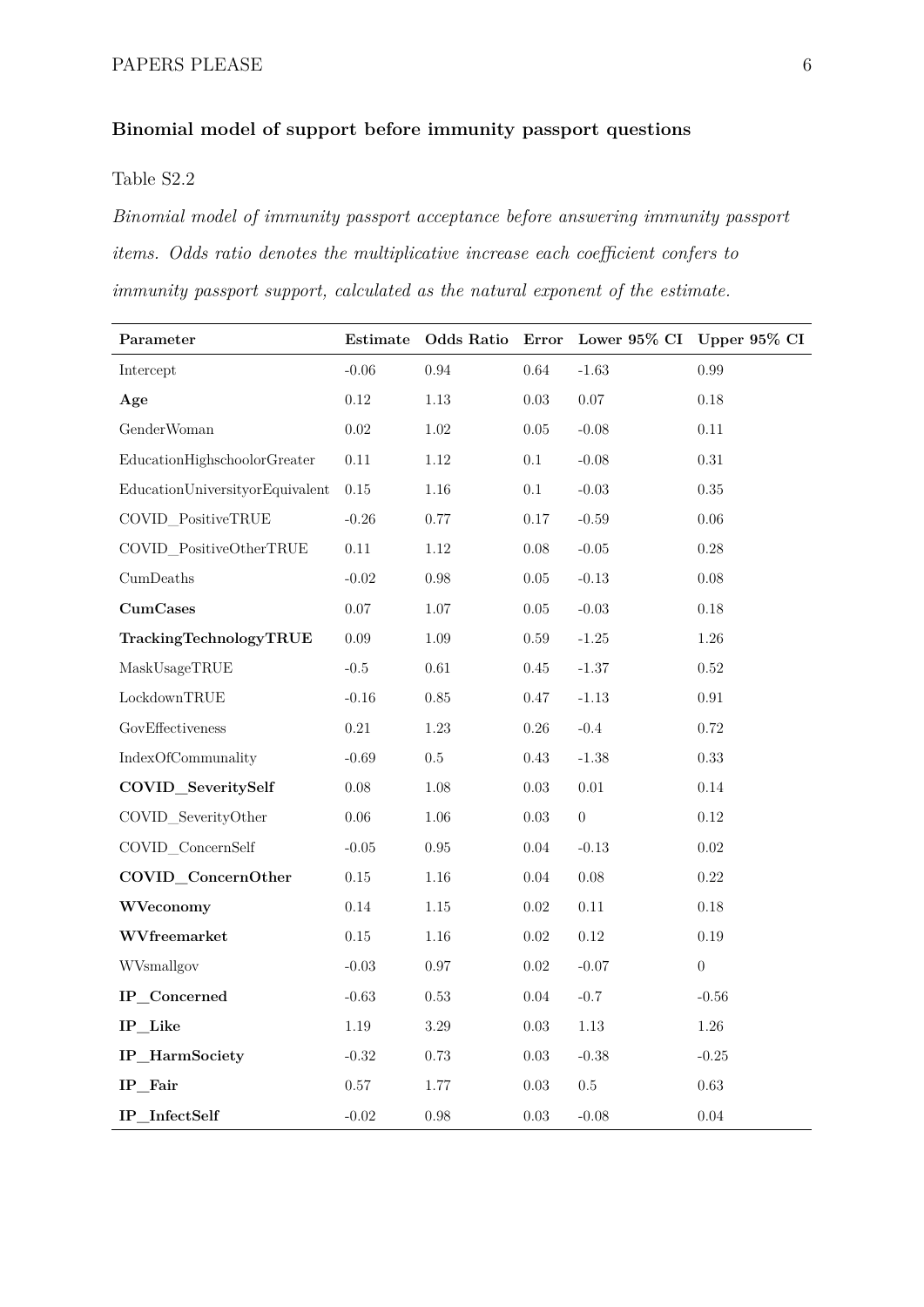# **Ordinal probit model of support before immunity passport questions**

# <span id="page-34-0"></span>Table S2.3

*Ordinal probit model of immunity passport acceptance before answering immunity passport items.*

| Parameter                      | Estimate       |          |          | Error Lower 95% CI Upper 95% CI |
|--------------------------------|----------------|----------|----------|---------------------------------|
| Intercept[1]                   | $-1.66$        | 0.45     | $-2.49$  | $-0.47$                         |
| Intercept[2]                   | $-0.9$         | 0.45     | $-1.73$  | 0.29                            |
| Intercept <sup>[3]</sup>       | $-0.09$        | 0.45     | $-0.92$  | 1.09                            |
| Intercept[4]                   | 1.08           | 0.45     | 0.25     | 2.27                            |
| Intercept[5]                   | 2.18           | $0.45\,$ | 1.34     | 3.36                            |
| Age                            | 0.04           | 0.01     | 0.02     | $0.06\,$                        |
| Gender (Woman)                 | 0.03           | $0.02\,$ | $-0.01$  | 0.07                            |
| Education: High School         | $-0.03$        | 0.04     | $-0.1$   | 0.05                            |
| Education: University          | $\overline{0}$ | 0.04     | $-0.08$  | 0.07                            |
| <b>COVID Positive Self</b>     | $-0.08$        | 0.07     | $-0.21$  | 0.06                            |
| <b>COVID Positive Other</b>    | 0.08           | 0.03     | 0.02     | 0.14                            |
| COVID Deaths (cumulative)      | 0.02           | 0.02     | $-0.02$  | 0.06                            |
| COVID Cases (cumulative)       | $\overline{0}$ | $0.02\,$ | $-0.04$  | 0.04                            |
| Tracking Technology in Use     | 0.05           | 0.52     | $-1.06$  | 1.11                            |
| Masks in Use                   | $-0.29$        | 0.37     | $-0.98$  | $0.53\,$                        |
| Lockdown in Use                | $-0.06$        | 0.37     | $-0.82$  | 0.82                            |
| Gov Effectiveness              | 0.06           | $0.2\,$  | $-0.42$  | 0.47                            |
| Index Of Communality           | $-0.33$        | 0.27     | $-0.81$  | 0.39                            |
| COVID Severity Self            | $0.05\,$       | $0.01\,$ | 0.02     | $0.07\,$                        |
| <b>COVID Severity Other</b>    | 0.04           | $0.01\,$ | 0.01     | $0.06\,$                        |
| COVID Concern Self             | $-0.02$        | $0.02\,$ | $-0.05$  | $\boldsymbol{0}$                |
| COVID Concern Other            | 0.08           | 0.01     | 0.05     | 0.1                             |
| Neoliberal WV: Economy 0.07    |                | $0.01\,$ | 0.06     | 0.09                            |
| Neoliberal WV: Freemarket 0.08 |                | 0.01     | $0.07\,$ | $0.09\,$                        |
| Neoliberal WV: Small Gov       | $-0.02$        | 0.01     | $-0.03$  | $\overline{0}$                  |
| <b>I.P</b> Concerned           | $-0.38$        | $0.01\,$ | $-0.41$  | $-0.36$                         |
| I.P Like                       | 0.69           | 0.01     | 0.67     | 0.72                            |
| <b>I.P Harm Society</b>        | $-0.17$        | $0.01\,$ | $-0.19$  | $-0.14$                         |
| I.P Fair                       | 0.29           | 0.01     | 0.26     | 0.31                            |
| <b>I.P</b> InfectSelf          | $-0.02$        | $0.01\,$ | $-0.05$  | $\boldsymbol{0}$                |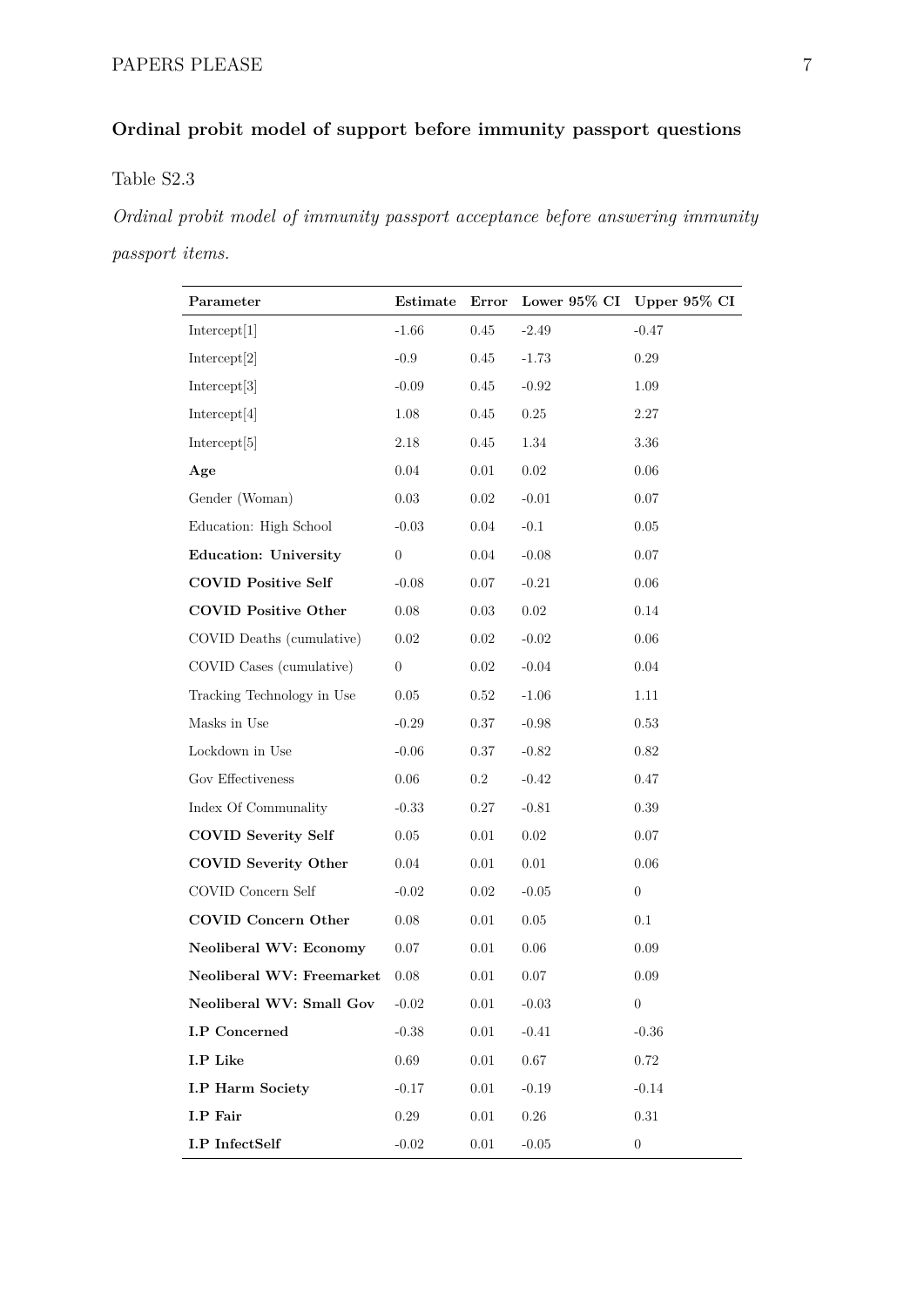Supplementary Material S3. Binomial model parameters

<span id="page-35-0"></span>Table S3.1

*Parameter coefficients for the binomial predictive model presented in text. All Rhat values were 1. \* Denotes random intercepts. Odds ratio denotes the multiplicative increase each coefficient confers to immunity passport support, calculated as the natural exponent of the estimate.*

| Paramater                  | $_{\rm Estimate}$ | Odds Ratio | Error    | Lower $95\%$ CI | Upper $95\%$ CI |
|----------------------------|-------------------|------------|----------|-----------------|-----------------|
| Global Intercept           | $-1.67$           | 0.19       | $0.69\,$ | $-3.14$         | $-0.32$         |
| $Japan*$                   | $-0.66$           | 0.52       | 0.67     | $-2.10$         | 0.57            |
| $Span^*$                   | $-0.20$           | 0.82       | 0.86     | $-2.00$         | 1.54            |
| Australia*                 | $-0.07$           | 0.93       | 0.67     | $-1.40$         | 1.33            |
| United Kingdom*            | 0.07              | 1.08       | 0.73     | $-1.49$         | 1.56            |
| $Germany*$                 | 0.11              | 1.11       | 0.66     | $-1.29$         | 1.38            |
| Taiwan*                    | 0.61              | 1.84       | 0.78     | $-0.79$         | 2.31            |
| Age                        | 0.03              | 1.03       | 0.03     | $-0.02$         | 0.08            |
| Gender (Woman)             | $-0.11$           | $0.9\,$    | $0.05\,$ | $-0.20$         | $-0.02$         |
| Education: High School     | 0.14              | 1.15       | 0.10     | $-0.05$         | 0.32            |
| Education: University      | $-0.03$           | $0.97\,$   | 0.09     | $-0.21$         | 0.15            |
| <b>COVID Positive Self</b> | 0.21              | 1.23       | 0.17     | $-0.11$         | 0.55            |
| COVID Positive Other       | $-0.01$           | 0.99       | 0.08     | $-0.16$         | 0.14            |
| COVID Deaths (cumulative)  | $-0.03$           | 0.97       | 0.05     | $-0.13$         | 0.08            |
| COVID Cases (cumulative)   | 0.06              | 1.06       | 0.05     | $-0.04$         | 0.17            |
| Tracking Technology in Use | 0.58              | 1.79       | 0.70     | $-0.78$         | 1.90            |
| Masks in Use               | $-0.47$           | 0.63       | 0.56     | $-1.55$         | 0.63            |
| Lockdowns in Use           | $0.26\,$          | 1.30       | 0.54     | $-0.85$         | 1.31            |
| Government Effectivness    | 0.00              | 1.00       | 0.29     | $-0.58$         | 0.61            |
| Index of Individuality     | $-0.42$           | 0.66       | $0.42\,$ | $-1.23$         | 0.45            |
| COVID Severity Self        | 0.07              | 1.07       | 0.03     | 0.01            | 0.13            |
| COVID Severity Other       | 0.00              | 1.00       | 0.03     | $-0.06$         | 0.05            |
| COVID Concern Self         | 0.07              | 1.07       | 0.04     | 0.00            | 0.15            |
| COVID Concern Other        | 0.05              | 1.05       | 0.04     | $-0.01$         | 0.12            |
| Neoliberal WV: Economy     | 0.16              | 1.17       | 0.02     | 0.13            | 0.20            |
| Neoliberal WV: Free Market | 0.16              | 1.17       | 0.02     | 0.12            | 0.19            |
| Neoliberal WV: Small Gov   | $-0.05$           | 0.95       | $0.02\,$ | $-0.09$         | $-0.02$         |
| I.P Concern                | $-0.50$           | 0.61       | 0.03     | $-0.56$         | $-0.43$         |
| I.P Like                   | 1.02              | 2.77       | $0.03\,$ | 0.96            | 1.08            |
| I.P Harm                   | $-0.34$           | 0.71       | 0.03     | $-0.40$         | $-0.28$         |
| I.P Fair                   | 0.92              | 2.51       | 0.03     | 0.86            | 0.98            |
| I.P Infect Self            | 0.47              | 1.60       | 0.03     | 0.41            | 0.52            |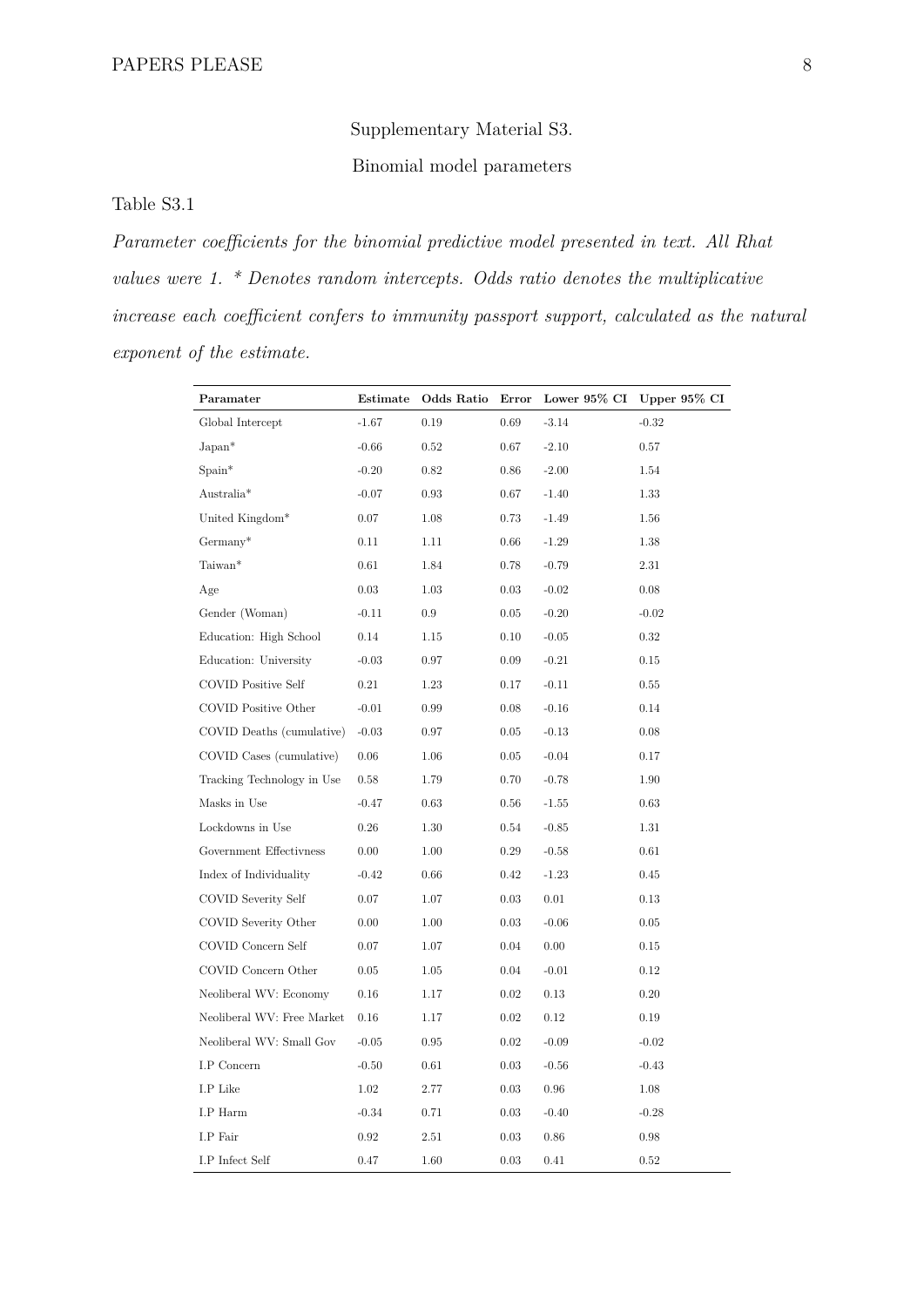### Supplementary Material S3.

## Models by country

The following details the results of Bayesian generalized linear models completed separately for each country. Parameters that did not vary within a country (e.g., Government effectiveness was a point-estimate measure that varied between but not within countries), were excluded from the models. Each model was instantiated with four chains, 2000 iterations each with 1000 burn-ins each, using non-informative priors for the intercept, with fixed effects estimated from weakly informative Laplacian distributed priors centered on 0 with a scale parameter of 1. The following tables present estimates for each country, separately. For ease of reading, bold parameters denote where the 95% credible intervals do not cross zero, indicating an effect.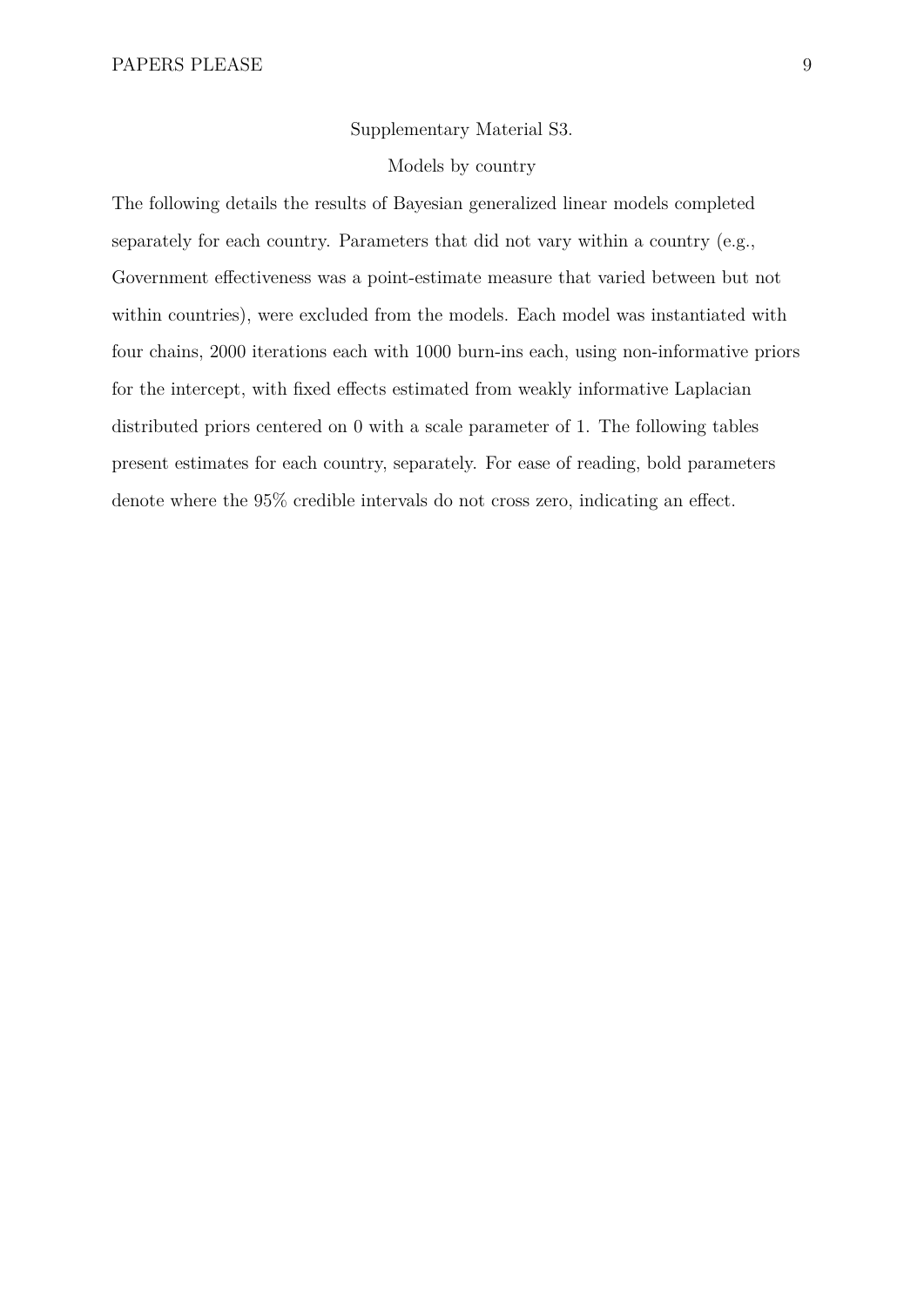# <span id="page-37-0"></span>Table S3.1

*Parameter coefficients for the binomial predictive model of immunity passport support as assessed for Australia. All Rhat values were 1. Odds ratio denotes the multiplicative increase each coefficient confers to immunity passport support, calculated as the natural exponent of the estimate.*

| Parameter                     |          |            |           |          | Estimate Odds ratio Error Lower 95% CI Upper 95% CI |
|-------------------------------|----------|------------|-----------|----------|-----------------------------------------------------|
| Intercept                     | $-1.16$  | $\rm 0.31$ | $1.17\,$  | $-3.38$  | 1.29                                                |
| Age                           | $0.08\,$ | $1.08\,$   | 0.07      | $-0.07$  | 0.23                                                |
| Gender (Woman)                | $-0.24$  | 0.79       | 0.14      | $-0.51$  | 0.03                                                |
| Education: High School        | $0.05\,$ | 1.05       | $0.2\,$   | $-0.34$  | 0.45                                                |
| Education: University         | $-0.08$  | $\rm 0.92$ | $\rm 0.2$ | $-0.48$  | 0.29                                                |
| <b>COVID Positive Self</b>    | $0.84\,$ | $2.32\,$   | $0.46\,$  | $-0.04$  | 1.78                                                |
| COVID Positive Other          | $0.27\,$ | $1.31\,$   | 0.22      | $-0.14$  | $0.71\,$                                            |
| COVID Deaths (cumulative)     | $-0.03$  | $0.97\,$   | 0.83      | $-1.69$  | 1.71                                                |
| COVID Cases (cumulative)      | $-0.47$  | 0.63       | 0.63      | $-1.85$  | 0.67                                                |
| Tracking Technology in Use    | 0.32     | 1.38       | $1.12\,$  | $-1.86$  | 2.88                                                |
| Masks in Use                  | 0.34     | 1.4        | $1.2\,$   | $-2.04$  | 3.05                                                |
| Lockdown in Use               | $-0.36$  | 0.7        | 1.16      | $-2.93$  | 1.81                                                |
| COVID Severity Self           | 0.09     | 1.09       | 0.09      | $-0.07$  | 0.27                                                |
| COVID Severity Other          | $0.04\,$ | $1.04\,$   | $0.08\,$  | $-0.12$  | $0.2\,$                                             |
| COVID Concern Self            | 0.21     | 1.23       | $0.12\,$  | $-0.02$  | 0.44                                                |
| COVID Concern Other           | $-0.07$  | $0.93\,$   | $0.11\,$  | $-0.28$  | $0.14\,$                                            |
| <b>Neoliberal WV: Economy</b> | 0.27     | 1.31       | 0.06      | $0.16\,$ | 0.38                                                |
| Neoliberal WV: Freemarket     | $0.08\,$ | 1.08       | 0.06      | $-0.05$  | $0.21\,$                                            |
| Neoliberal WV: Small Gov      | $-0.13$  | 0.88       | $0.05\,$  | $-0.23$  | $-0.02$                                             |
| I.P Concerned                 | $-0.45$  | $\,0.64\,$ | 0.1       | $-0.63$  | $-0.27$                                             |
| I.P Like                      | $1.31\,$ | 3.71       | $0.09\,$  | 1.14     | 1.48                                                |
| I.P Harm Society              | $-0.16$  | $0.85\,$   | $0.09\,$  | $-0.34$  | $0.01\,$                                            |
| I.P Fair                      | 1.23     | 3.42       | $0.09\,$  | $1.05\,$ | 1.41                                                |
| <b>I.P</b> InfectSelf         | 0.71     | $2.03\,$   | 0.08      | $0.55\,$ | 0.87                                                |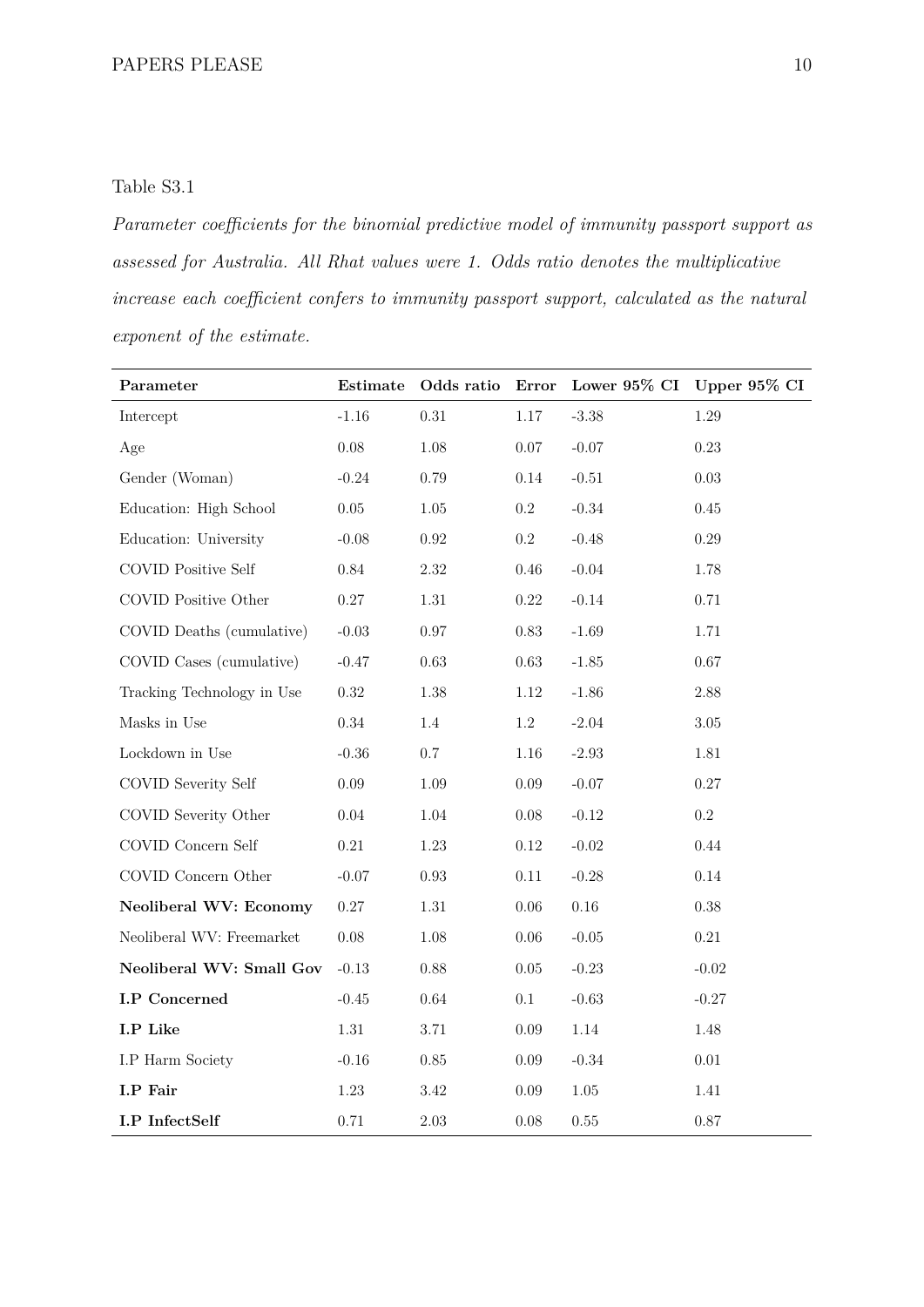*Parameter coefficients for the binomial predictive model of immunity passport support as assessed for Germany. All Rhat values were 1. Odds ratio denotes the multiplicative increase each coefficient confers to immunity passport support, calculated as the natural exponent of the estimate.*

| Parameter                   |          |          |          | Estimate Odds ratio Est. Error Lower 95% CII Upper 95% CI |          |
|-----------------------------|----------|----------|----------|-----------------------------------------------------------|----------|
| Intercept                   | $-1.03$  | 0.36     | 0.39     | $-1.8$                                                    | $-0.27$  |
| Age                         | 0.09     | 1.09     | $0.08\,$ | $-0.07$                                                   | $0.26\,$ |
| Gender (Woman)              | $-0.09$  | 0.91     | $0.13\,$ | $-0.35$                                                   | 0.17     |
| Education: High School      | $-0.01$  | 0.99     | 0.17     | $-0.35$                                                   | 0.33     |
| Education: University       | $0.2\,$  | 1.22     | 0.21     | $-0.19$                                                   | 0.63     |
| <b>COVID Positive Self</b>  | 0.17     | 1.19     | 0.32     | $-0.45$                                                   | $0.81\,$ |
| <b>COVID Positive Other</b> | $-0.18$  | 0.84     | 0.17     | $-0.52$                                                   | $0.14\,$ |
| COVID Deaths (cumulative)   | 0.36     | 1.43     | 0.49     | $-0.48$                                                   | 1.45     |
| COVID Cases (cumulative)    | $-0.43$  | 0.65     | 0.49     | $-1.54$                                                   | 0.42     |
| <b>COVID Severity Self</b>  | 0.1      | 1.11     | 0.1      | $-0.09$                                                   | 0.29     |
| COVID Severity Other        | $-0.16$  | 0.85     | 0.09     | $-0.34$                                                   | 0.01     |
| COVID Concern Self          | $-0.06$  | 0.94     | $0.11\,$ | $-0.29$                                                   | $0.16\,$ |
| COVID Concern Other         | $0.12\,$ | $1.13\,$ | 0.1      | $-0.07$                                                   | $0.32\,$ |
| Neoliberal WV: Economy      | $0.21\,$ | 1.23     | $0.05\,$ | $0.11\,$                                                  | $0.31\,$ |
| Neoliberal WV: Freemarket   | 0.13     | 1.14     | $0.06\,$ | $0.02\,$                                                  | $0.24\,$ |
| Neoliberal WV: Small Gov    | $-0.11$  | 0.9      | 0.05     | $-0.21$                                                   | $-0.01$  |
| I.P Concerned               | $-0.28$  | 0.76     | 0.1      | $-0.48$                                                   | $-0.09$  |
| I.P Like                    | $1.3\,$  | $3.67\,$ | 0.1      | 1.11                                                      | $1.5\,$  |
| I.P Harm Society            | $-0.32$  | 0.73     | 0.1      | $-0.5$                                                    | $-0.13$  |
| I.P Fair                    | $0.86\,$ | $2.36\,$ | $0.09\,$ | $0.69\,$                                                  | $1.03\,$ |
| <b>I.P</b> InfectSelf       | 0.46     | 1.58     | $0.09\,$ | 0.29                                                      | 0.63     |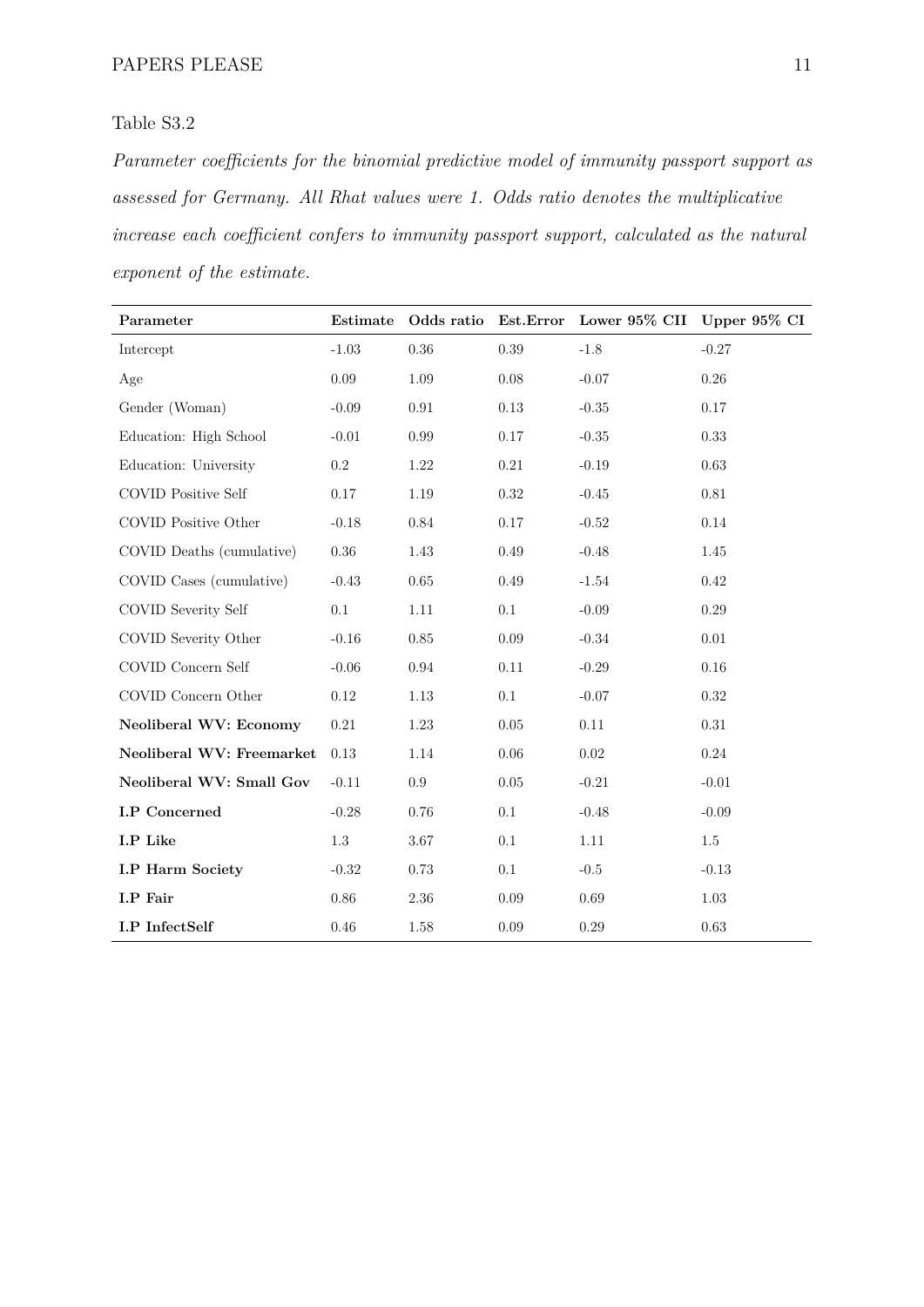*Parameter coefficients for the binomial predictive model of immunity passport support as assessed for Japan. All Rhat values were 1. Odds ratio denotes the multiplicative increase each coefficient confers to immunity passport support, calculated as the natural exponent of the estimate.*

| Parameter                  | Estimate |            |          | Odds ratio Est. Error Lower 95% CII Upper 95% CI |           |
|----------------------------|----------|------------|----------|--------------------------------------------------|-----------|
| Intercept                  | $-2.45$  | 0.09       | 0.73     | $-3.91$                                          | $-1$      |
| Age                        | 0.06     | 1.06       | 0.09     | $-0.12$                                          | $0.25\,$  |
| Gender (Woman)             | $0.01\,$ | $1.01\,$   | $0.17\,$ | $-0.31$                                          | 0.34      |
| Education: High School     | $-0.46$  | 0.63       | $0.43\,$ | $-1.36$                                          | 0.29      |
| Education: University      | $-0.62$  | 0.54       | 0.43     | $-1.5$                                           | 0.13      |
| <b>COVID Positive Self</b> | $1.09\,$ | $2.97\,$   | $0.88\,$ | $-0.4$                                           | 2.98      |
| COVID Positive Other       | $-1.47$  | 0.23       | 0.97     | $-3.62$                                          | 0.09      |
| COVID Deaths (cumulative)  | $-0.06$  | 0.94       | 0.7      | $-1.52$                                          | 1.4       |
| COVID Cases (cumulative)   | $-0.05$  | 0.95       | 0.7      | $-1.49$                                          | 1.42      |
| <b>COVID Severity Self</b> | $0.17\,$ | 1.19       | $0.11\,$ | $-0.04$                                          | 0.39      |
| COVID Severity Other       | $-0.06$  | 0.94       | 0.11     | $-0.27$                                          | $0.15\,$  |
| COVID Concern Self         | $-0.23$  | 0.79       | 0.15     | $-0.53$                                          | 0.06      |
| <b>COVID Concern Other</b> | 0.39     | 1.48       | $0.16\,$ | 0.08                                             | 0.71      |
| Neoliberal WV: Economy     | $0.01\,$ | 1.01       | 0.1      | $-0.17$                                          | $\rm 0.2$ |
| Neoliberal WV: Freemarket  | 0.22     | 1.25       | 0.1      | $0.01\,$                                         | 0.41      |
| Neoliberal WV: Small Gov   | $0.01\,$ | 1.01       | $0.08\,$ | $-0.16$                                          | $0.18\,$  |
| I.P Concerned              | $-0.46$  | 0.63       | $0.13\,$ | $-0.72$                                          | $-0.2$    |
| I.P Like                   | $0.94\,$ | $2.56\,$   | $0.11\,$ | $0.72\,$                                         | $1.16\,$  |
| I.P Harm Society           | $-0.09$  | $\rm 0.91$ | 0.11     | $-0.31$                                          | 0.13      |
| I.P Fair                   | $0.6\,$  | 1.82       | $0.11\,$ | $0.39\,$                                         | $0.81\,$  |
| <b>I.P</b> InfectSelf      | 0.7      | $2.01\,$   | 0.1      | $0.52\,$                                         | $0.89\,$  |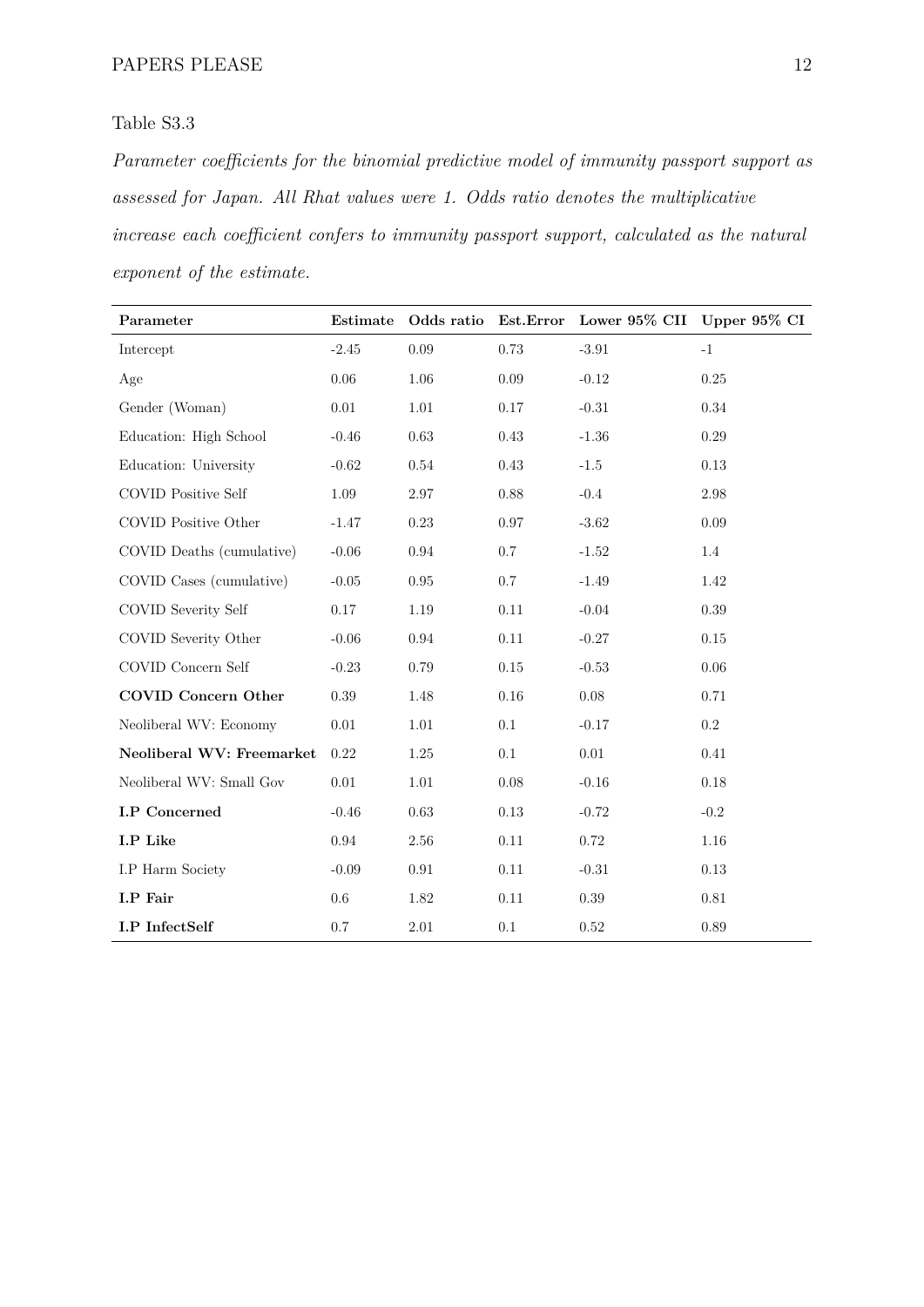*Parameter coefficients for the binomial predictive model of immunity passport support as assessed for Spain. All Rhat values were 1. Odds ratio denotes the multiplicative increase each coefficient confers to immunity passport support, calculated as the natural exponent of the estimate.*

| Parameter                  | Estimate |            |          | Odds ratio Est. Error Lower 95% CII Upper 95% CI |          |
|----------------------------|----------|------------|----------|--------------------------------------------------|----------|
| Intercept                  | $-1.45$  | 0.23       | 0.42     | $-2.27$                                          | $-0.63$  |
| Age                        | $0.03\,$ | $1.03\,$   | 0.08     | $-0.13$                                          | 0.19     |
| Gender (Woman)             | $0.05\,$ | $1.05\,$   | $0.14\,$ | $-0.22$                                          | $0.32\,$ |
| Education: High School     | 0.39     | 1.48       | 0.23     | $-0.03$                                          | 0.84     |
| Education: University      | 0.06     | 1.06       | 0.22     | $-0.36$                                          | $0.51\,$ |
| <b>COVID Positive Self</b> | $-0.11$  | 0.9        | 0.29     | $-0.69$                                          | 0.48     |
| COVID Positive Other       | $-0.01$  | 0.99       | $0.14\,$ | $-0.29$                                          | $0.27\,$ |
| COVID Deaths (cumulative)  | $0.16\,$ | 1.17       | $0.23\,$ | $-0.26$                                          | $0.64\,$ |
| COVID Cases (cumulative)   | $-0.16$  | $0.85\,$   | $0.23\,$ | $-0.64$                                          | $0.26\,$ |
| COVID Severity Self        | $-0.08$  | $\rm 0.92$ | 0.1      | $-0.27$                                          | $0.11\,$ |
| COVID Severity Other       | 0.1      | 1.11       | $0.09\,$ | $-0.07$                                          | $0.29\,$ |
| COVID Concern Self         | 0.04     | 1.04       | 0.12     | $-0.19$                                          | $0.27\,$ |
| COVID Concern Other        | $-0.02$  | $0.98\,$   | 0.1      | $-0.22$                                          | $0.18\,$ |
| Neoliberal WV: Economy     | $0.11\,$ | $1.12\,$   | 0.05     | $0.01\,$                                         | $0.21\,$ |
| Neoliberal WV: Freemarket  | 0.25     | 1.28       | 0.05     | 0.14                                             | $0.35\,$ |
| Neoliberal WV: Small Gov   | $-0.16$  | 0.85       | $0.06\,$ | $-0.27$                                          | $-0.05$  |
| <b>I.P</b> Concerned       | $-0.61$  | 0.54       | 0.11     | $-0.82$                                          | $-0.4$   |
| I.P Like                   | 1.19     | 3.29       | 0.1      | $1.01\,$                                         | 1.38     |
| I.P Harm Society           | $-0.1$   | $0.9\,$    | 0.1      | $-0.31$                                          | 0.1      |
| I.P Fair                   | $1.16\,$ | 3.19       | $0.09\,$ | $0.99\,$                                         | $1.35\,$ |
| <b>I.P</b> InfectSelf      | $0.64\,$ | $1.9\,$    | $0.09\,$ | 0.46                                             | $0.83\,$ |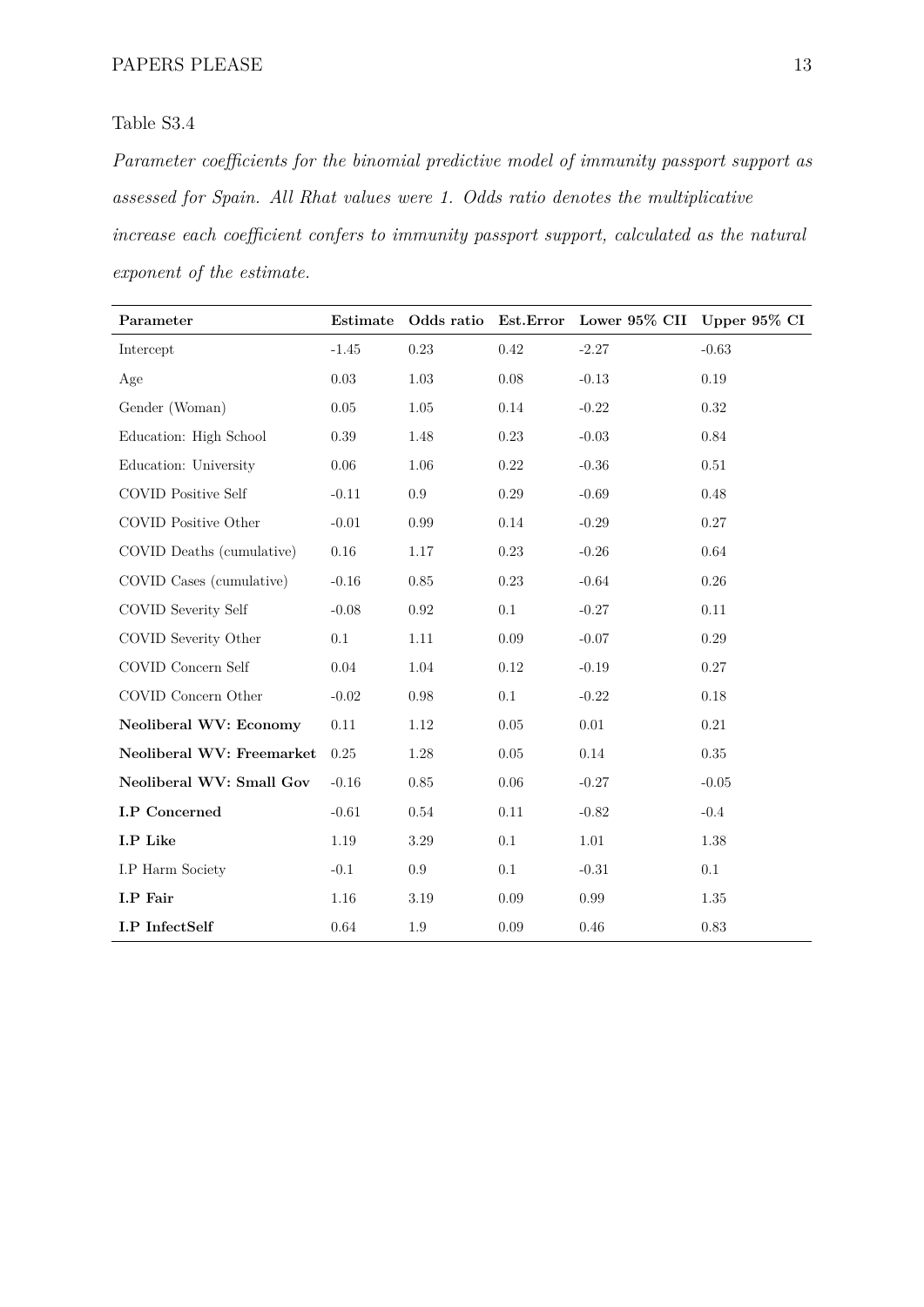*Parameter coefficients for the binomial predictive model of immunity passport support as assessed for Taiwan. All Rhat values were 1. Odds ratio denotes the multiplicative increase each coefficient confers to immunity passport support, calculated as the natural exponent of the estimate.*

| Parameter                  | Estimate         |              |           | Odds ratio Est. Error Lower 95% CII Upper 95% CII |              |
|----------------------------|------------------|--------------|-----------|---------------------------------------------------|--------------|
| Intercept                  | $-1.62$          | $0.2\,$      | 0.31      | $-2.27$                                           | $-1.04$      |
| Age                        | $0.06\,$         | 1.06         | 0.04      | $-0.01$                                           | 0.13         |
| Gender (Woman)             | $-0.09$          | $\rm 0.91$   | $0.07\,$  | $-0.23$                                           | 0.05         |
| Education: High School     | 0.41             | 1.51         | 0.28      | $-0.1$                                            | $\mathbf{1}$ |
| Education: University      | 0.06             | 1.06         | 0.26      | $-0.42$                                           | 0.62         |
| <b>COVID Positive Self</b> | $-0.29$          | 0.75         | $0.42\,$  | $-1.13$                                           | 0.47         |
| COVID Positive Other       | $-0.11$          | $0.9\,$      | $\rm 0.2$ | $-0.53$                                           | 0.28         |
| COVID Deaths (cumulative)  | $-0.01$          | 0.99         | 0.06      | $-0.12$                                           | 0.09         |
| COVID Cases (cumulative)   | 0.1              | $1.11\,$     | 0.06      | $\boldsymbol{0}$                                  | 0.21         |
| COVID Severity Self        | 0.05             | 1.05         | 0.04      | $-0.03$                                           | 0.14         |
| COVID Severity Other       | 0.01             | $1.01\,$     | $0.04\,$  | $-0.08$                                           | 0.09         |
| <b>COVID Concern Self</b>  | 0.13             | 1.14         | $0.05\,$  | $0.03\,$                                          | 0.24         |
| COVID Concern Other        | 0.03             | $1.03\,$     | 0.05      | $-0.07$                                           | 0.13         |
| Neoliberal WV: Economy     | $0.16\,$         | 1.17         | 0.03      | 0.11                                              | 0.22         |
| Neoliberal WV: Freemarket  | 0.15             | $1.16\,$     | 0.03      | 0.09                                              | 0.21         |
| Neoliberal WV: Small Gov   | $\boldsymbol{0}$ | $\mathbf{1}$ | $0.03\,$  | $-0.06$                                           | $0.06\,$     |
| <b>I.P</b> Concerned       | $-0.5$           | $0.61\,$     | 0.04      | $-0.59$                                           | $-0.42$      |
| I.P Like                   | 0.72             | $2.05\,$     | 0.04      | 0.64                                              | $0.8\,$      |
| <b>I.P Harm Society</b>    | $-0.46$          | $0.63\,$     | $0.04\,$  | $-0.54$                                           | $-0.37$      |
| I.P Fair                   | 0.82             | $2.27\,$     | 0.04      | 0.74                                              | 0.9          |
| <b>I.P</b> InfectSelf      | 0.32             | $1.38\,$     | 0.04      | $0.24\,$                                          | 0.39         |